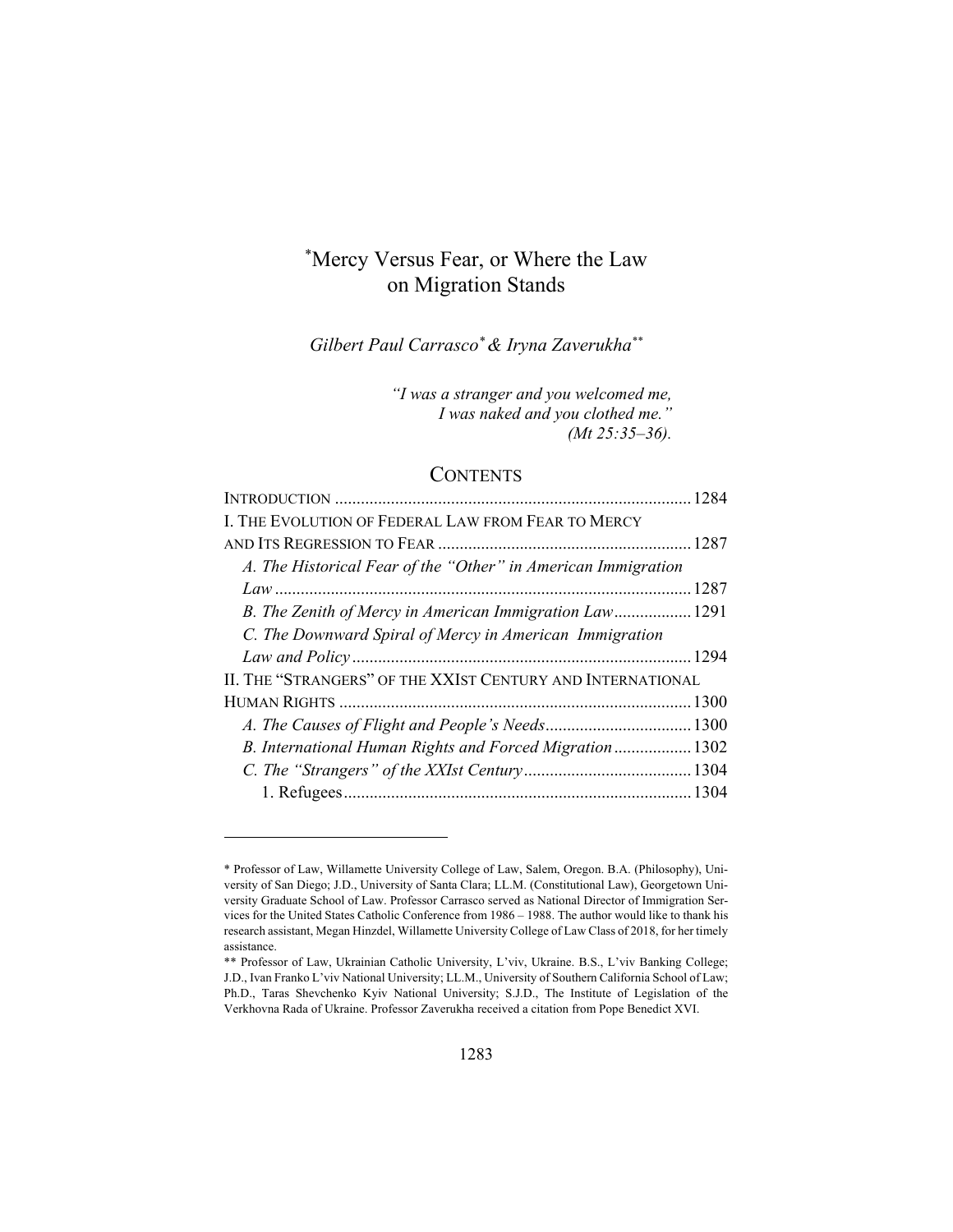| 1284                                                         | Seattle University Law Review                   | [Vol. 40:1283] |
|--------------------------------------------------------------|-------------------------------------------------|----------------|
| 2. Reflection of the Pope's Teachings in International Human |                                                 |                |
|                                                              |                                                 |                |
|                                                              |                                                 |                |
|                                                              | 4. Migration Caused by Foreign Occupation  1314 |                |
|                                                              |                                                 |                |
|                                                              |                                                 |                |
|                                                              |                                                 |                |
|                                                              |                                                 |                |
|                                                              |                                                 |                |
|                                                              |                                                 |                |

#### **INTRODUCTION**

Proceeding from the principle of "[s]olidarity with the migrant, solidarity with the foreigner $\left[\cdot\right]$ <sup>"1</sup> Pope Francis<sup>2</sup> has provided what is perhaps the most progressive and visionary blueprint for immigration and refugee policy, both domestic and international, of any Pope in our collective memory. The first Jesuit and Latino Pope, he has entreated both the United States specifically and the world community more generally to follow the "Golden Rule,"<sup>3</sup> admonishing that "[w]e must not be taken aback by their numbers, but rather view [migrants] as persons[.]"4

 <sup>1.</sup> Pope Francis, Works of Welcoming the Stranger and Clothing the Naked, General Audience at St. Peter's Square (Oct. 26, 2016), https://w2.vatican.va/content/francesco/en/audiences/2016/ documents/papa-francesco\_20161026\_udienza-generale.html [https://perma.cc/F5DY-KDDD]. The exegesis of Papa Francisco can be traced back to passages in the Old Testament as well. *See e.g.*, *Leviticus* 19:33 ("When an alien resides with you in your land, do not molest him. You shall treat the alien who resides with you no differently than the native born among you."); *Exodus* 22:21 ("You shall not wrong a stranger or oppress him, for you were strangers in the land of Egypt."); *Leviticus* 24:22 ("Ye shall have one manner of law, as well for the stranger, as for one of your own country," quoted by Justice Thurgood Marshall in his opinion for a majority of the U.S. Supreme Court in Memorial Hospital v. Maricopa County, 415 U.S. 250, 261 (1974)). *See also Leviticus* 19:34; *Exodus* 22:20; *Exodus* 23:9; *Jeremiah* 22:3; *Malachi* 3:5; *Deuteronomy* 10:19 ("Love the sojourner, therefore, for you were sojourners in the land of Egypt."). For exegesis of additional germane Scripture, see Terry Coonan, *There Are No Strangers Among Us: Catholic Social Teachings and U.S. Immigration Law*, 40 CATH. L. 105, 107–12 (2001); James A.R. Nafziger, *The General Admission of Aliens Under International Law*, 77 AM.J. INT'L L. 804, 809 n.20 (quoting Leviticus and discussing Catholic social teaching).

 <sup>2.</sup> Pope Francis is referred to as "Papa Francisco" in his native Argentina and throughout Latin America.

 <sup>3. &</sup>quot;Do unto others as you would have them do unto you." *Matthew* 7:12.

 <sup>4.</sup> Pope Francis, Address to the Joint Session of the United States Congress (Sept. 24, 2015) [hereinafter Pope Francis, Address to Congress], https://w2.vatican.va/content/francesco/en/speeches/ 2015/september/documents/papa-francesco\_20150924\_usa-us-congress.html [https://perma.cc/Q2SU-62HA].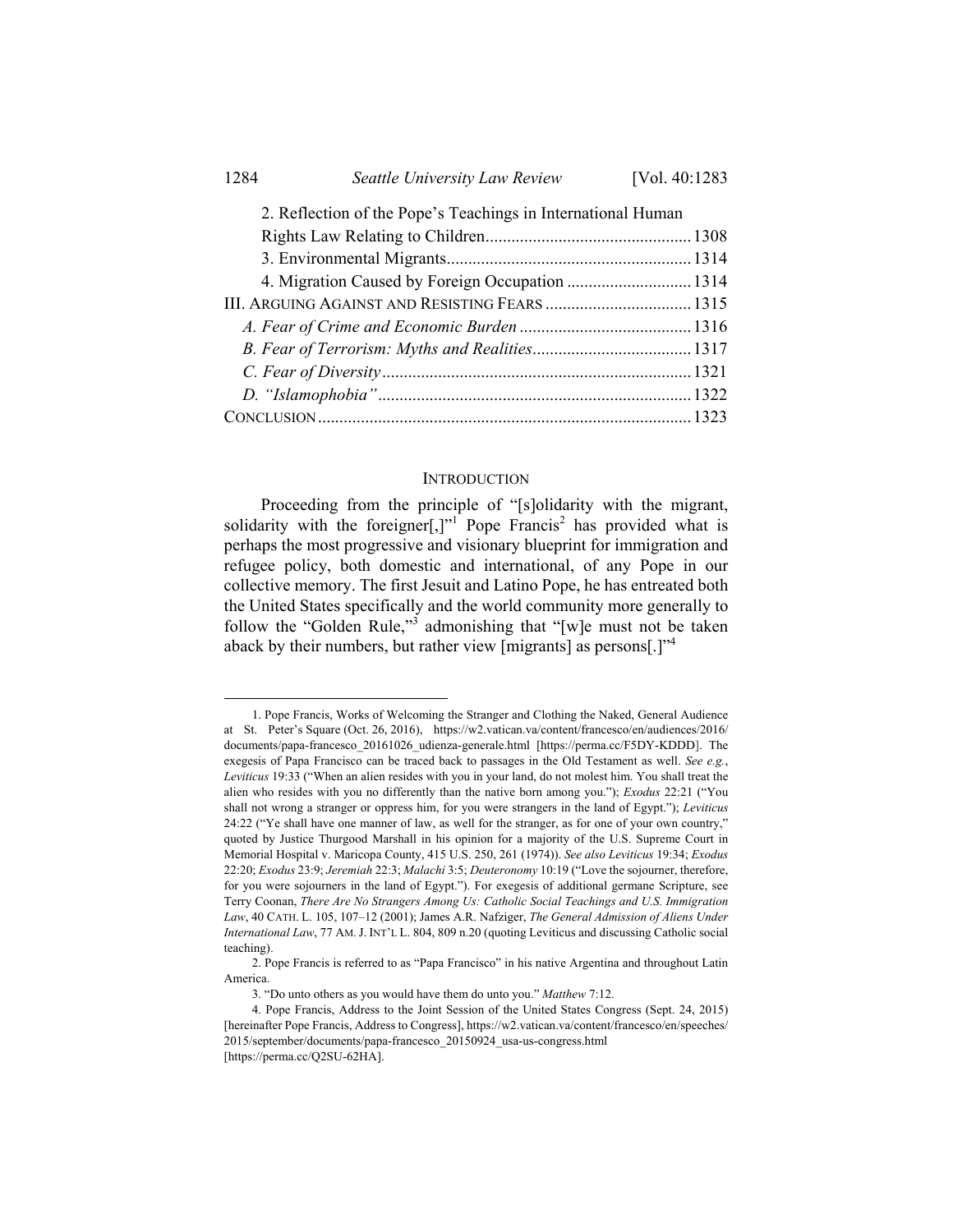Papa Francisco has emphasized the linkages between globalization, poverty, armed conflict, security of the person, and migration. This Article explores the degree to which American law has reflected these ideals. On the positive side of the national scale, American law permits immigration through relationships of consanguinity and based on persecution that results in flight from native lands. More recently, Pope Francis has remarked that politicians who propose building walls instead of bridges are "not Christian."5 Many grave challenges lie ahead for national leaders in the United States; unfortunately, many in power, driven by racism and xenophobia, will predictably generate problems rather than be devoted to their resolution.

According to the United Nations High Commissioner for Refugees,

65.3 million people around the world have been forced from home. Among them are nearly 21.3 million refugees, over half of whom are under the age of 18. There are also 10 million stateless people who have been denied a nationality and access to basic rights such as education, healthcare, employment and freedom of movement.<sup>6</sup>

The numbers create anxiety and provoke fears; however, Pope Francis addresses the anxiety in a very direct way:

We must not be taken aback by their numbers, but rather view them as persons, seeing their faces and listening to their stories, trying to respond as best we can to their situation. To respond in a way which is always humane, just and fraternal. We need to avoid a common temptation nowadays: to discard whatever proves troublesome.<sup>7</sup>

Much of the research reflected in various social surveys is framed not in legal, but in moral<sup>8</sup> and cultural dimensions; however, mercy is juxtaposed against fear, fear that is often fueled by political rhetoric that purports to justify it and ultimately shapes policy and influences law. An objective of this Article is to offer well-grounded responses to specifically identified fears, from the perspective not only of the law but also of the Pope as an international spiritual leader.

 <sup>5.</sup> Pope Francis, In-flight Press Conference of His Holiness Pope Francis from Mexico to Rome (Feb. 17, 2016) [hereinafter Pope Francis, In-flight Conference], https://w2.vatican.va/content/ francesco/en/speeches/2016/february/documents/papa-francesco\_20160217\_messico-conferenzastampa.html [https://perma.cc/D7XW-V88N].

<sup>6</sup>*. Figures at a Glance*, UNITED NATIONS HIGH COMMISSIONER FOR REFUGEES, http://www.unhcr.org/figures-at-a-glance.html [https://perma.cc/KFY3-YA3C].

 <sup>7.</sup> Pope Francis, Address to Congress, *supra* note 4.

 <sup>8.</sup> *See* Vincent D. Rougeau, *Catholic Social Teaching and Global Migration: Bridging the Paradox of Universal Human Rights and Territorial Self-Determination*, 32 SEATTLE U. L. REV. 343 (2009).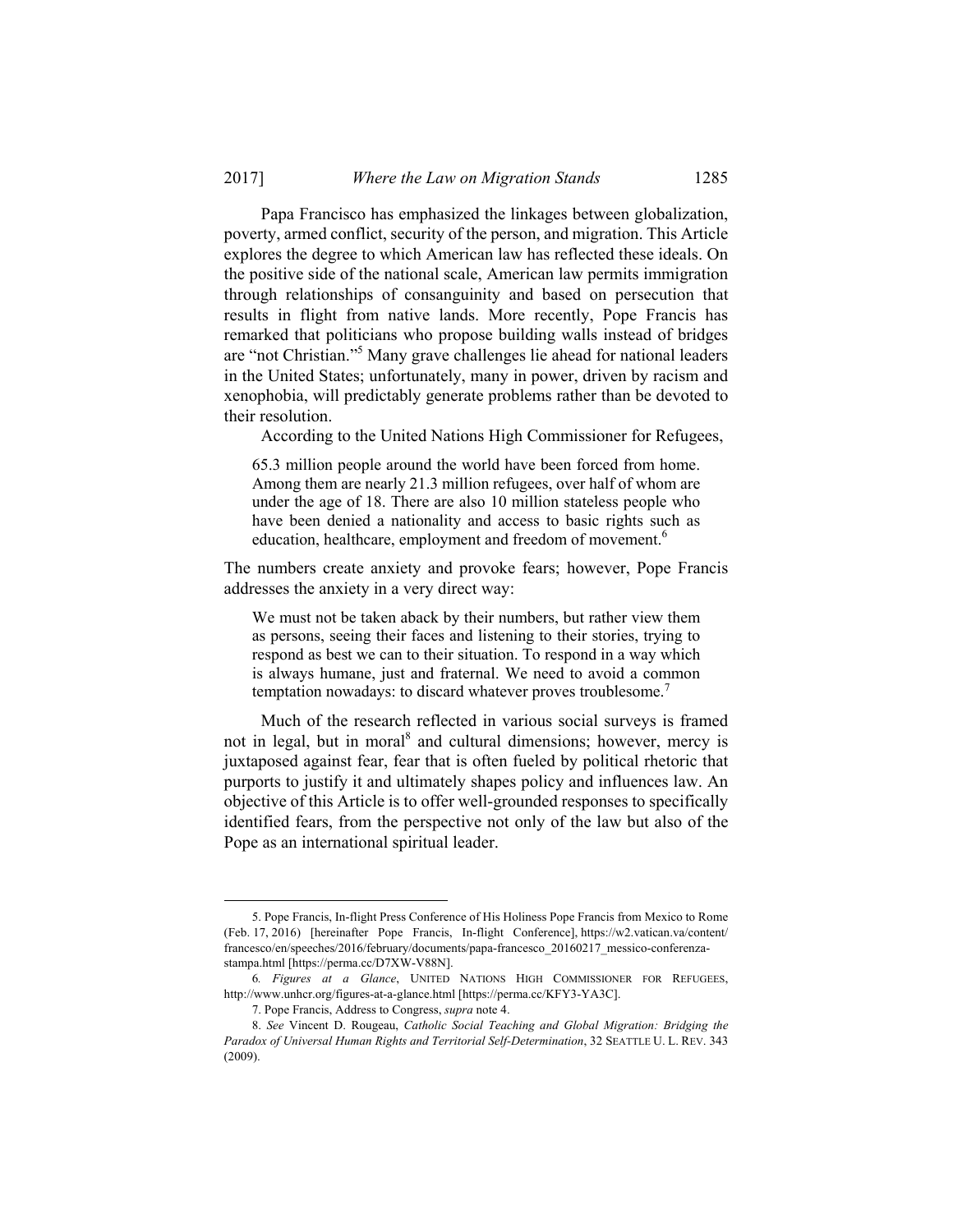We are called to promote a *culture of mercy* based on the rediscovery of encounter with others, a culture in which no one looks at another with indifference or turns away from the suffering of our brothers and sisters. *The works of mercy are "handcrafted,"* in the sense that none of them is alike. Our hands can craft them in a thousand different ways, and even though the one God inspires them, and they are all fashioned from the same "material," mercy itself, each one takes on a different form.<sup>9</sup>

The theme of this Article contrasts the perspective of Papa Francisco on the subject of migration, juxtaposing his blueprint of mercy as the point of departure, with the oppositional resistance, which is based on various dimensions of fear. This perspective will be contextualized within the framework of both American immigration law and within the parameters of international human rights and transnational migration.

Part I of this Article will consider the paradigm of mercy and fear in light of the various provisions of federal American immigration law in their historical context. It will recount many of the restrictive and nativist episodes encapsulated in United States immigration law and policy, suggesting that, for most of our history, federal law has been driven by the dark side of human morality. That being said, it is also recognized that more noble callings have inspired exceptions to that general tenor that resulted in the enactment of law that more closely reflects an ideology of mercy. In his address to American bishops, Pope Francis commended the steps that the United States has taken to unify families and to assimilate refugees. Recognizing it as the zenith of mercy in federal law, this Article will recount the particular experience of regularization of status that occurred as a result of the enactment of the Immigration Reform and Control Act of 1986 and the participation in its implementation by the Office of Migration and Refugee Services of the U.S. Catholic Conference. Subsequently, and particularly concerning events that are transpiring at the time of this writing, the United States has tragically returned to federal law and policy that is seemingly inspired by fear.

Part II of this Article explores the legal response to migration after World War II, outlining the main sources and development of international law on forced migration. It also examines categorization of forced migrants based on international law and current practices in light of the reasons for and causes of flight. The issue of categorization is connected to the treatment of migrants, and this Article highlights Papa Francisco's

 <sup>9.</sup> Pope Francis, *Apostolic Letter*, Misericordia et misera (Nov. 20, 2016) [hereinafter Pope Francis, Misericordia et misera], https://w2.vatican.va/ content/francesco/en/apost\_letters/documents/papa-francesco-lettera-ap\_20161120\_misericordia-etmisera.html [https://perma.cc/P7G2-HRWA].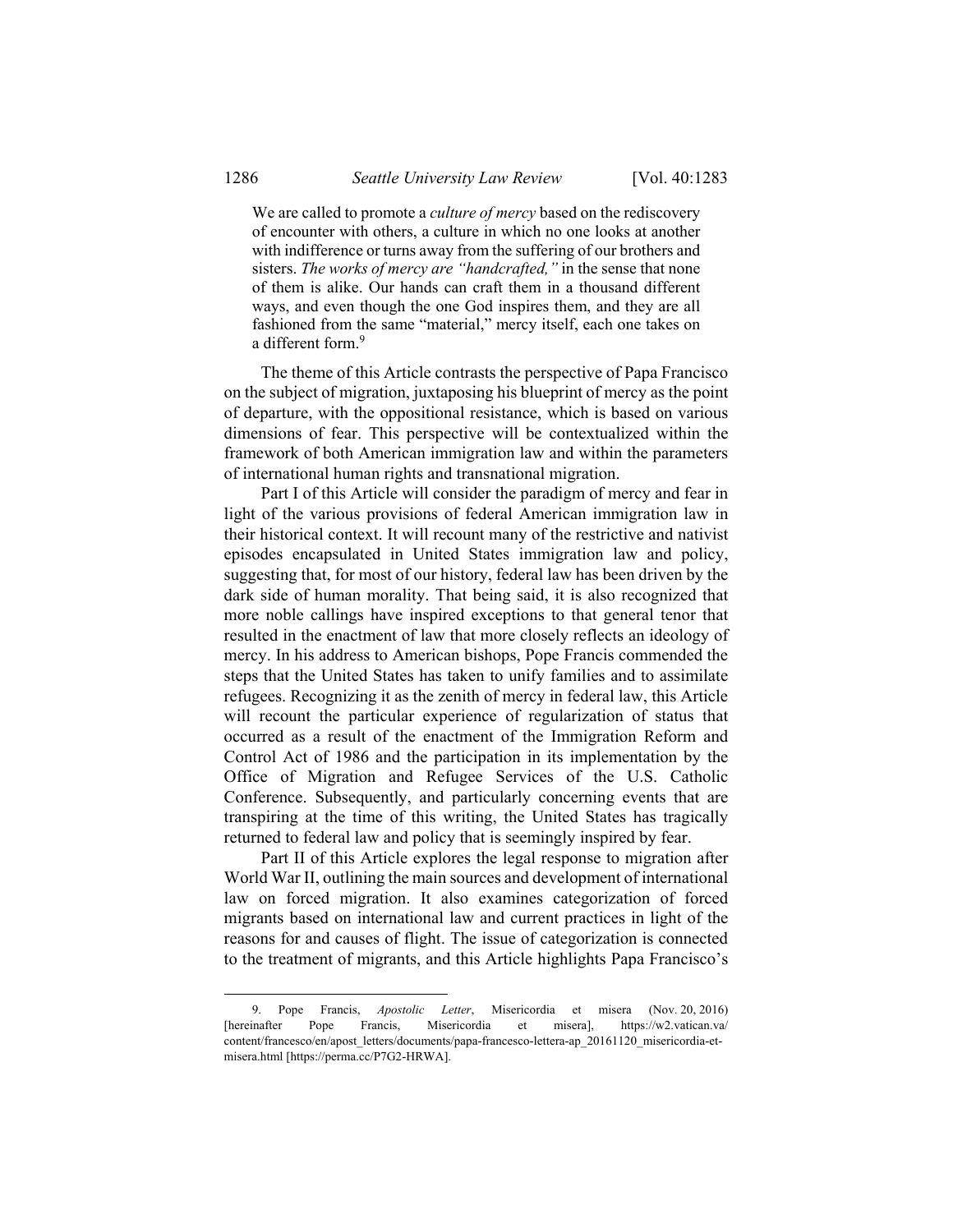position on both the causes of flight as well as the status of migrants and refugees.

Part III of this Article considers the various reservations different nations have toward migrants. This Article collates relevant data collected by the United Nations, the Pew Research Center, Amnesty International, and the Cato Institute. Such reservations are characterized as "fears," within its thematic construct. This analysis builds on Papa Francisco's teaching on the power of mercy and the significance of the corporal and spiritual work of mercy.<sup>10</sup> The antithesis of the power to love and its concomitant power of mercy is the power of fear.

## I. THE EVOLUTION OF FEDERAL LAW FROM FEAR TO MERCY AND ITS REGRESSION TO FEAR

## *A. The Historical Fear of the "Other" in American Immigration Law*

The overall history of immigration as reflected in statutes enacted by Congress, implemented by the Executive Branch, and sanctioned by the judiciary, is not something of which Americans should be proud. In many instances, they reflect fear, xenophobia, nativism, and even hatred. Examples are legion, so what is discussed here can only be partially illustrative of how fear adversely affected American federal law.

Not only was racism, in the ugly form of slavery, imbued in our Constitution itself, $^{11}$  but just a few months following its ratification, the first Congress limited naturalization to "any alien, being a free white person, who shall have resided within the limits and under the jurisdiction of the United States for the term of two years."12 This fear of people of color persisted<sup>13</sup> and, as to African-Americans, was not significantly rectified until the enactment of the McCarran–Walter Act.<sup>14</sup>

 <sup>10. &</sup>quot;Let us rediscover these *corporal works of mercy*: to feed the hungry, give drink to the thirsty, clothe the naked, welcome the stranger, heal the sick, visit the imprisoned, and bury the dead. And let us not forget the *spiritual works of mercy*: to counsel the doubtful, instruct the ignorant, admonish sinners, comfort the afflicted, forgive offences, bear patiently those who do us ill, and pray for the living and the dead." Pope Francis, *Bull of Indiction*, MISERICORDIAE VULTUS (Apr. 11, 2015), https://w2.vatican.va/content/francesco/en/apost\_letters/documents/papa-francesco\_ bolla\_20150411\_misericordiae-vultus.html [https://perma.cc/J6CN-R5YT].

 <sup>11.</sup> U.S. CONST. art. I, § 9, cl. 1; *id.* art. IV, § 2, cl. 2; *id.* art. IV, § 2, cl. 3.

 <sup>12.</sup> The Act of March 26, 1790, ch. 3, 1 Stat. 103–04, *repealed* by Naturalization Act of 1795, ch. 19, 20, 1 Stat. 414; IAN F. HANEY LόPEZ, WHITE BY LAW: THE LEGAL CONSTRUCTION OF RACE 31 (1996).

 <sup>13.</sup> Scott v. Sandford, 60 U.S. (19 How.) 393, 407 (1857) ("[H]ad no rights which the white man was bound to respect . . . .").

 <sup>14.</sup> Immigration and Nationality Act of 1952, ch. 2, § 311, 66 Stat. 239 (1952) (amended 1965) [hereinafter INA] ("The right of a person to become a naturalized citizen of the United States shall not be denied or abridged because of race or sex or because such person is married.").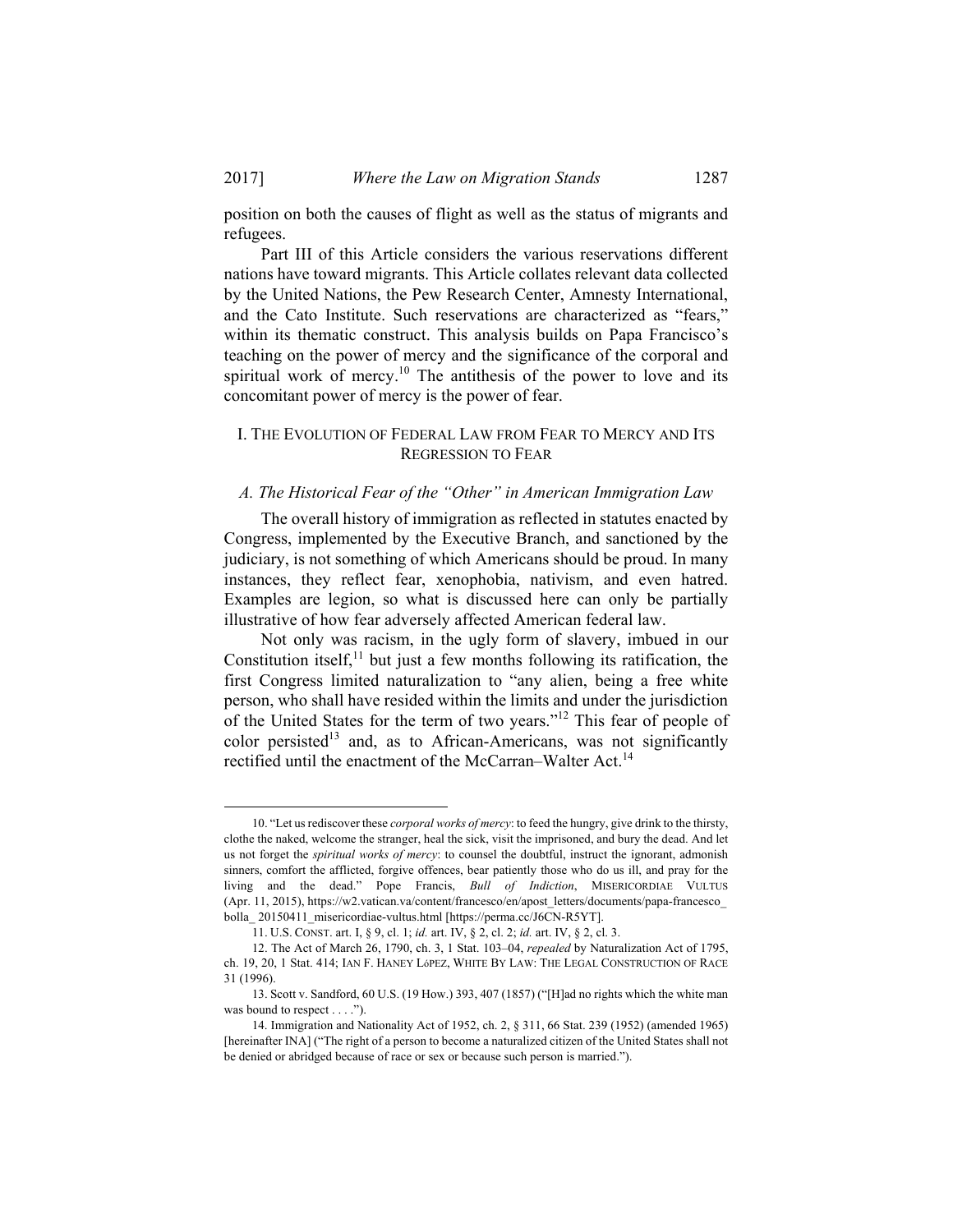An early example of American fear that drove immigration policy is the Know-Nothing Party, a political manifestation of the nativist movement that gained support in the 1840s and sought to impose restrictions on the admission of Catholics in the eastern United States.<sup>15</sup> As a result of the European depressions during that period, many Catholics from Ireland and Germany flowed into the country.16 The nativist sentiment against them was largely based on the perception that they would be unable to become good citizens because of their perceived obeisance to orders from the Church.17 The party's moniker was coined in 1853 by Horace Greeley, a journalist with the *New York Tribune*, based on reports that their members said that they "know nothing" when outsiders asked about their society.<sup>18</sup> Comprised primarily of Protestant Evangelicals, the Know-Nothings were fearful that Catholics engaged in fraudulent voting and thus sought to prohibit naturalized immigrants from participation in the political process.<sup>19</sup> Their influence was ultimately overshadowed by a preoccupation with the events that led to the Civil War, but not before anti-Catholic riots wreaked havoc in New York, Philadelphia, and Boston.<sup>20</sup>

In addition to discrimination based on religion, facially discriminatory policies based on race and nationality were common in this era. Some of the most infamous restrictionist immigration statutes came in the form of the Chinese Exclusion Acts, enacted initially in 1882 to prohibit Chinese immigrants from obtaining U.S. citizenship and suspending immigration of Chinese laborers for ten years.<sup>21</sup> The Act was expanded in 1884 and 1888 (the Scott Act), extended in  $1892$ ,<sup>22</sup> extended again in 1902, and extended indefinitely in 1904.<sup>23</sup> These Acts were finally repealed in 1943.<sup>24</sup> Fear of the Chinese, although not substantiated by the

 <sup>15.</sup> U.S. COMM'N ON CIV. RTS., THE TARNISHED GOLDEN DOOR: CIVIL RIGHTS ISSUES IN IMMIGRATION 7 (1980).

 <sup>16.</sup> Joe R. Feagin, *Old Poison in New Bottles: The Deep Roots of Modern Nativism*, *in* IMMIGRANTS OUT!: THE NEW NATIVISM AND THE ANTI-IMMIGRANT IMPULSE IN THE UNITED STATES 13, 18–19 (Juan F. Perea ed., 1997) [hereinafter IMMIGRANTS OUT!].

<sup>17</sup>*. Id.* at 19.

 <sup>18.</sup> BRIAN N. FRY, RESPONDING TO IMMIGRATION: PERCEPTIONS OF PROMISE AND THREAT 64–74 (2001).

 <sup>19.</sup> U.S. SELECT COMM'N ON IMMIGR. & REFUGEE POL'Y, STAFF REPORT: U.S. IMMIGRATION POLICY AND THE NATIONAL INTEREST 161–216 (1981) [hereinafter SELECT COMM'N].

<sup>20</sup>*. Id.*

 <sup>21.</sup> Act of May 6, 1882, ch. 126, Stat. 58 (repealed 1943); HIROSHI MOTOMURA, AMERICANS IN WAITING: THE LOST STORY OF IMMIGRATION AND CITIZENSHIP IN THE UNITED STATES 25 (2006).

 <sup>22.</sup> Ch. 220, 23 Stat. 115 (1884); ch. 1015, 25 Stat. 476 (1888); ch. 1064, 25 Stat. 504 (1888); Act of May 5, 1892, ch. 60, 27 Stat. 25 (repealed 1943).

 <sup>23. 32</sup> Stat. 176 (1902); 33 Stat. 428 (1904).

 <sup>24.</sup> In 2011 and 2012, the U.S. Senate and House of Representatives formally apologized for the discriminatory legislation. S. Res. 201, 112th Cong. (2011); H. Res. 683, 112th Cong. (2012).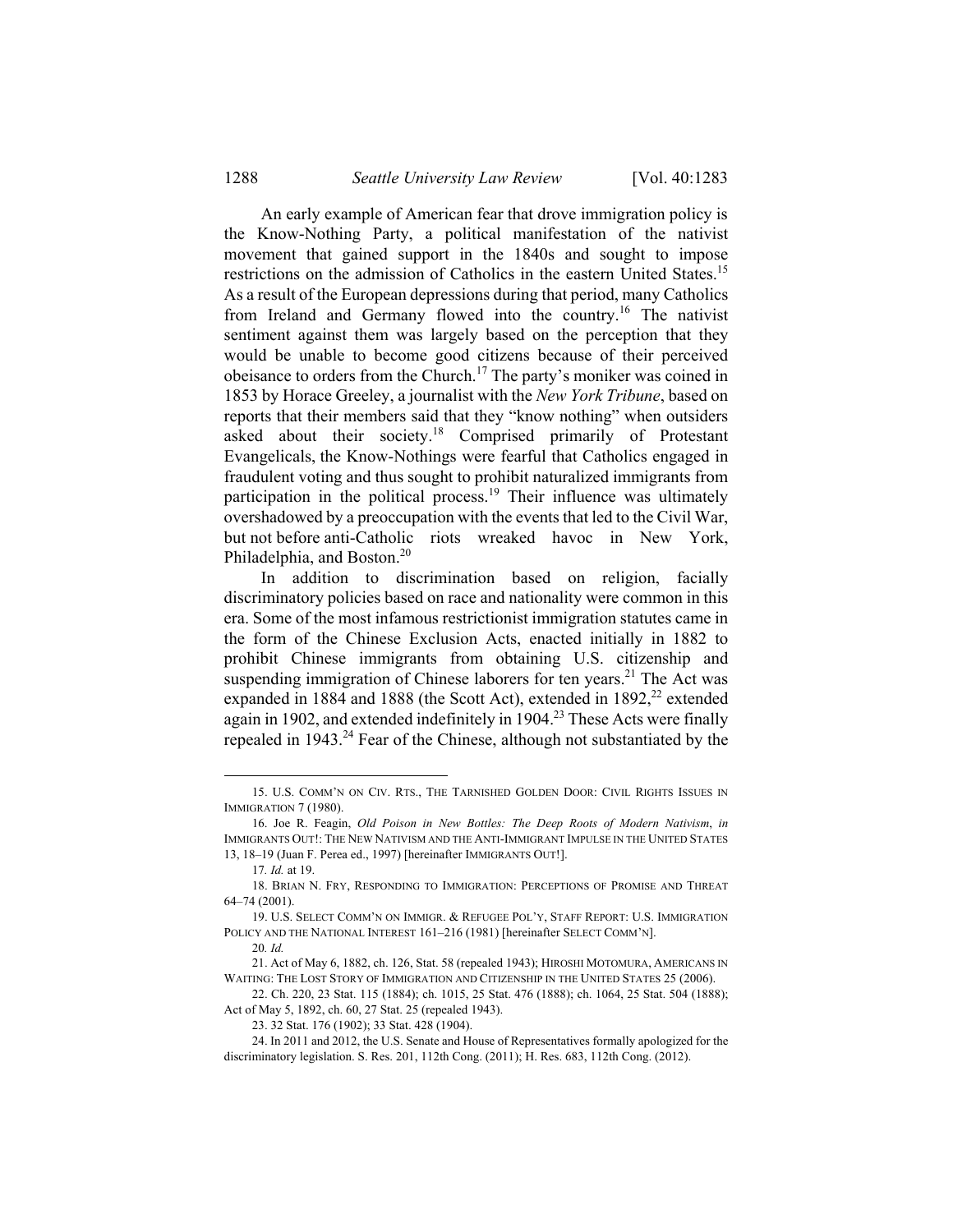crime statistics of the period, was based on their supposed criminality, particularly concerning gambling and prostitution.<sup>25</sup> A California Senate Committee concluded that "the Chinese are inferior to any race God ever made . . . [and] have no souls to save, and if they have, they are not worth saving."26

It was bad enough that Congress enacted the Chinese Exclusion Acts, but decisions of the U.S. Supreme Court added insult to injury by upholding their most explicitly racist provisions. Before the Scott Act became law, Chinese nationals who left the United States to visit their homeland were guaranteed the right to return if they obtained certificates from the U.S. government before their departure.<sup>27</sup> Notwithstanding provisions of treaties with China that were entered with the United States in 1868 (the Burlingame Treaty) and 1880, the Scott Act rescinded the validity of such certificates.<sup>28</sup> In upholding this change in the rules of the game, the Court said,

If, therefore, the government of the United States, through its legislative department, considers the presence of foreigners of a different race in this country, who will not assimilate with us, to be dangerous to its peace and security, their exclusion is not to be stayed because at the time there are no actual hostilities with the nation of which the foreigners are subjects.<sup>29</sup>

In a similar vein, the Court upheld the provision of the 1892 Act that required the presentation of "at least one credible white witness, as required by the statute" as a prerequisite to obtaining a certificate of residence, thereby mercilessly affirming the deportation of a man who had lived in the United States for more than a decade.<sup>30</sup>

Mexicans have not escaped the harshest manifestations of American immigration policy. The infamous *Bracero* Program infected the relationship between the United States and Mexican migrants from 1942–1964.<sup>31</sup> Initially based on treaties and at times recast as statutes,  $32$ 

 <sup>25</sup>*. See* SELECT COMM'N, *supra* note 19.

<sup>26</sup>*. Id.* at 180.

 <sup>27.</sup> The 1884 Act provided that such certificates were to be the "only evidence permissible" to establish the right of re-entry. Chinese Exclusion Act of 1882, § 4 (added in 1884 amendment) (Act repealed by Magnuson Act of December 17, 1943).

 <sup>28.</sup> SUSAN F. MARTIN, A NATION OF IMMIGRANTS 95–96 (2011).

 <sup>29.</sup> Chae Chan Ping v. United States (The Chinese Exclusion Case), 130 U.S. 581, 606 (1889).

 <sup>30.</sup> Fong Yue Ting v. United States, 149 U.S. 698, 703 (1893).

 <sup>31.</sup> JUAN R. GARCIA, OPERATION WETBACK: THE MASS DEPORTATION OF MEXICAN UNDOCUMENTED WORKERS IN 1954, at 18–35 (1980).

 <sup>32.</sup> The 1942 bilateral treaty was styled the "Agreement of August 4, 1942 for the Temporary Migration of Mexican Agricultural Workers to the United States, as Revised on April 26, 1943, by the Exchange of Notes Between the American Embassy at Mexico City and the Mexican Ministry of Foreign Affairs." Letter from Lincenciado Ezequiel Padilla, Minister of Foreign Affairs, Mexico, to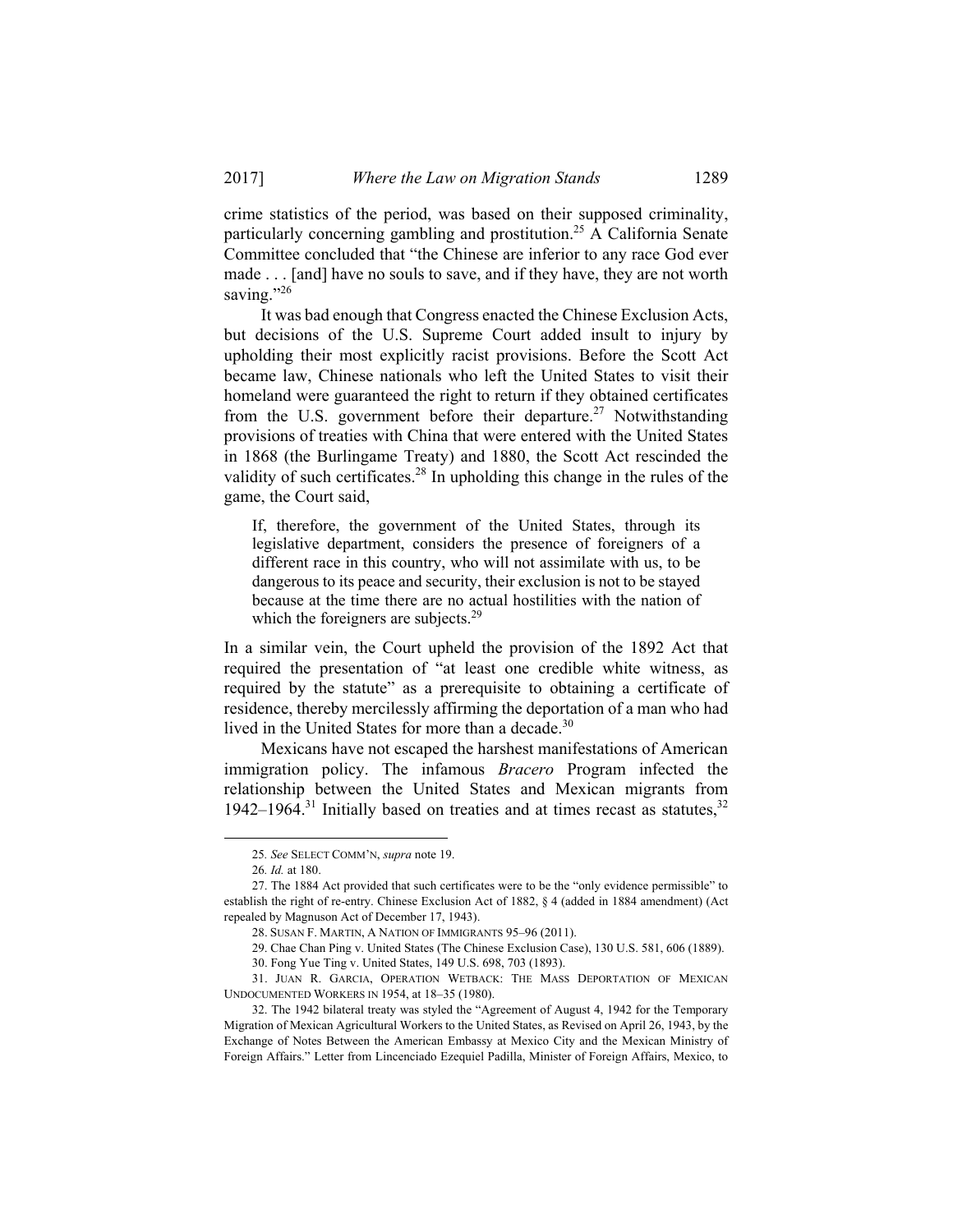workers from Mexico were imported initially to provide much needed labor in lieu of the thousands of American men who fought in World War II.<sup>33</sup> Over the course of the decades during which the Program existed, "*Braceros* across the country were compelled to endure poor food, excessive charges for board, substandard housing, discrimination, physical mistreatment, inappropriate deductions from their wages, and exposure to pesticides and other dangerous chemicals."34 The U.S. government transported five million migrant farm workers from Mexico to provide labor to farmers and ranchers in twenty-four states over the course of the *Bracero* Program.<sup>35</sup>

Discriminatory immigration policies were also directed specifically against Mexicans in the "Repatriation Campaign" from 1929 to 1934 and "Operation Wetback" between 1954 and 1959.<sup>36</sup> The first Repatriation Campaign attended the Great Depression. Because of the Depression,

Mexican workers and immigrants were no longer welcomed. In fact, they were so unpopular that many were driven from the country. For example, Latinos in Oklahoma were threatened with being burned out of their homes, in Indiana a mob forced railworkers to "give up their jobs," and in Texas signs were displayed warning Mexicans to get out of town . . . . Tragically, some, if not most, of the repatriated Latinos were lawful permanent residents of the United States. They had lived in the United States for decades, establishing homes and roots . . . . By the end of the Depression, over 400,000 Latinos were

the American Ambassador (Apr. 26, 1943), https://www.loc.gov/law/help/us-treaties/bevans/b-mxust000009-1129.pdf. This international instrument was codified by Joint Resolution on April 29, 1943 in Public Law 45. *See generally* Gilbert Paul Carrasco, *Latinos in the United States: Invitation and Exile*, *in* IMMIGRANTS OUT!, *supra* note 16, at 194–97. In 1947, Congress passed Public Law 80–40, which allowed the *Bracero* Program to expire at the end of 1947. From 1948–1951, direct grower-to*bracero* agreements replaced the government-to-government agreement under which the program had formerly operated. Negotiations led to a new *bracero* agreement in 1949. In 1951, against the backdrop of renewed labor shortages resulting from the Korean War, Congress enacted Public Law 78, pursuant to which the United States and Mexico entered into yet another *bracero* agreement. Another bilateral agreement was reached between the United States and Mexico in 1954, extending the migrant-labor program to December 31, 1955. Gilbert Paul Carrasco, *Short-Hoeing the Long Row of Bondage: From*  Braceros *to Compassionate Farm Worker Migration*, *in* COMPASSIONATE MIGRATION AND REGIONAL POLICY IN THE AMERICAS 71, 74 (Steven W. Bender & William F. Arrocha eds., forthcoming 2017). The U.S. government finally terminated the *Bracero* Program in 1964 to reduce the systematic exploitation of migrant workers that it engendered. *Id.* 

 <sup>33.</sup> JUAN R. GARCIA, *supra* note 31, at 18.

 <sup>34.</sup> Carrasco, *Latinos in the United States*, *supra* note 32, at 195.

 <sup>35.</sup> Carrasco, *Short-Hoeing the Long Row of Bondage*, *supra* note 32, at 72.

 <sup>36.</sup> U.S. COMM'N ON CIV. RTS., THE TARNISHED GOLDEN DOOR, *supra* note 15, at 10–11; Carrasco, *Latinos in the United States*, *supra* note 32, at 193–98.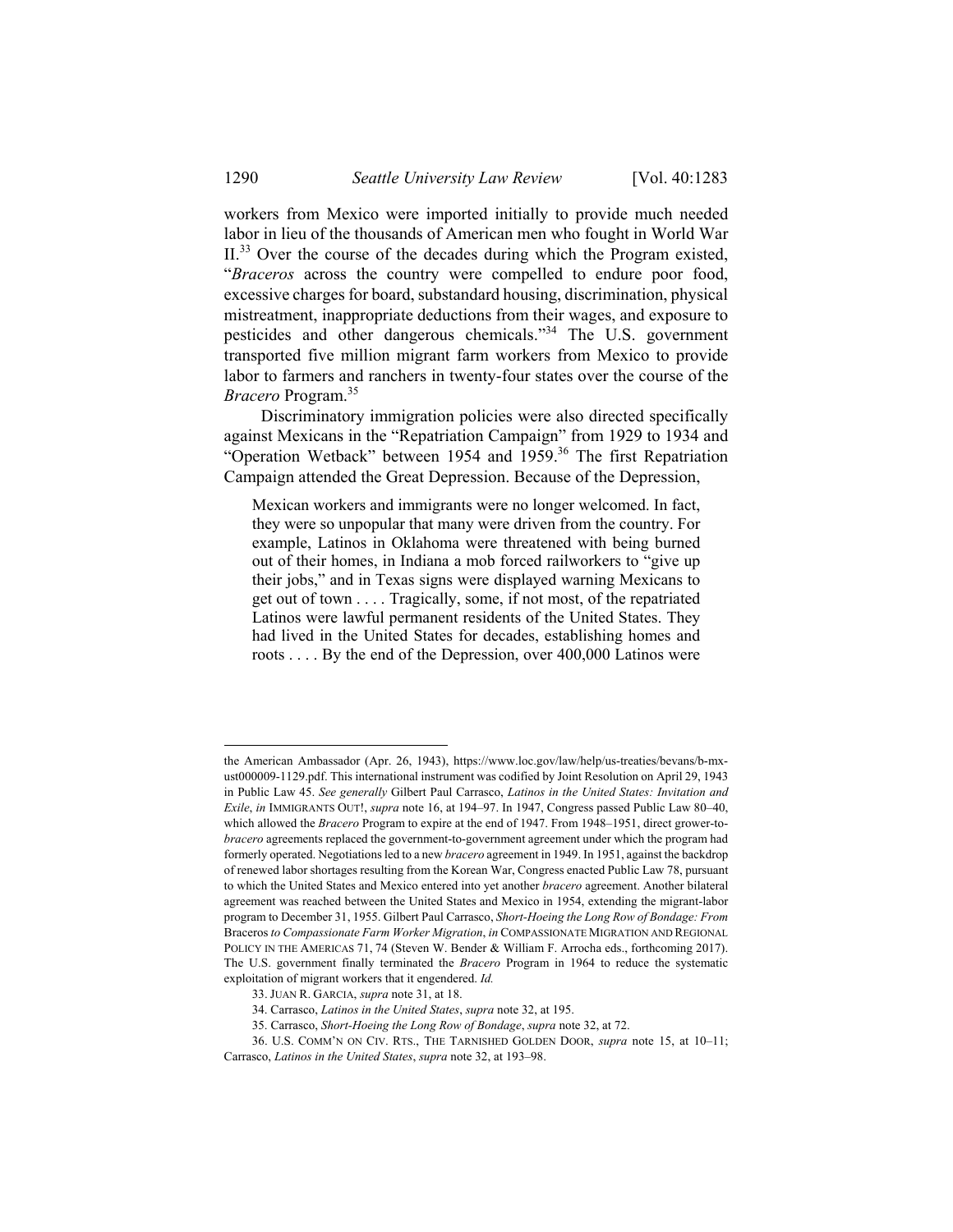"repatriated" to Mexico without any formal deportation proceedings, including thousands of American citizens.<sup>37</sup>

The second repatriation initiative, "Operation Wetback," was ordered by Herbert Brownell Jr., the Attorney General of the United States.38 He enlisted Joseph P. Swing, the Commissioner of Immigration and reputed "professional, long-time Mexican hater," to conduct a massive deportation drive along the lines of a military campaign.<sup>39</sup>

"Operation Wetback" went beyond its scope, however, and Americans of Mexican descent were also deported, stirring up memories of the mass deportations of the 1930s. Many of those deported were denied the opportunity to present evidence that would have prevented their deportation. Between 1954 and 1959, "Operation Wetback" was responsible for over 3.7 million Latinos being deported. Of that number, an unknown amount were American citizens.<sup>40</sup>

Fear prevailed, with no mercy for those subject to the power of the U.S. government.

#### *B. The Zenith of Mercy in American Immigration Law*

Although there are not many examples<sup>41</sup> of provisions of American immigration law that reflect the noblest dimensions of our immigrant heritage, $42$  the legalization initiative of the Immigration Reform and Control Act of  $1986$  (IRCA)<sup>43</sup> epitomizes the zenith of mercy. Coincidentally, the Catholic Church played a substantial role in its successful implementation.<sup>44</sup>

 <sup>37</sup>*. Id.* at 193–94; *see also* STEVEN W. BENDER, RUN FOR THE BORDER: VICE AND VIRTUE IN U.S.–MEXICO BORDER CROSSINGS 122 (2012) [hereinafter BENDER, RUN FOR THE BORDER].

 <sup>38.</sup> Carrasco, *Latinos in the United States*, *supra* note 32, at 197.

 <sup>39.</sup> GARCIA, *supra* note 31, at 183; *see also* BENDER, RUN FOR THE BORDER, *supra* note 37, at 125.

 <sup>40.</sup> Carrasco, *Latinos in the United States*, *supra* note 32, at 197.

 <sup>41.</sup> Some of the more noteworthy include the elimination of the national origins quotas, which culminated in the Immigration and Nationality Amendments of 1965, Pub. L. No. 89-236, 79 Stat. 911, and the establishment of family-based preference and humanitarian admission categories. *See, e.g.*, INA §§ 201, 203; 8 U.S.C. §§ 1151, 1153 (2012); Refugee Act, Pub. L. No. 96-212, 94 Stat. 102 (1980); INA §§ 208, 241, 8 U.S.C. §§ 1158, 1231 (2012).

 <sup>42.</sup> EMMA LAZARUS, THE NEW COLOSSUS (1883) (the inscription on the Statue of Liberty).

 <sup>43.</sup> Immigration Reform and Control Act of 1986, Pub. L. No. 99-603, 100 Stat. 3359 (1986) (amending the INA, 8 U.S.C. §§ 1101–1524 (1952)).

 <sup>44.</sup> The legalization program of the Church was overseen by the Committee on Migration of the National Conference of Catholic Bishops, whose President was then His Excellency Archbishop John J. May. The members of the Committee included the Chairman, His Excellency Archbishop Theodore McCarrick (then of Newark); His Eminence Anthony Cardinal Bevilacqua (of Philadelphia, and a canon lawyer); His Excellency Archbishop John Flores (of San Antonio); His Eminence Bernard Cardinal Law (of Boston); and His Excellency Archbishop Roger M. Mahony (of Los Angeles). The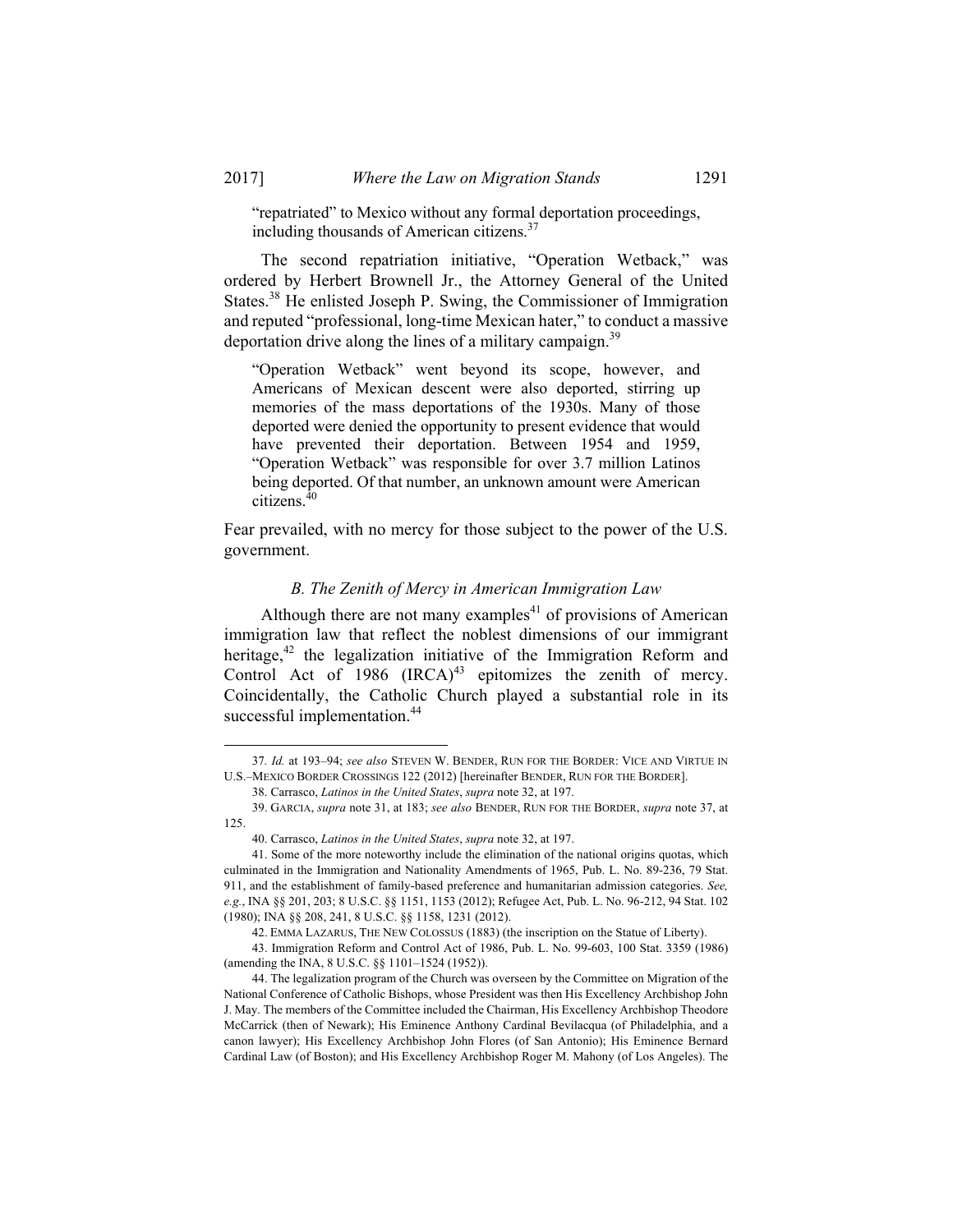Both legislative advocacy, before enactment,<sup>45</sup> and regulatory advocacy<sup>46</sup> afterward, were strongly supported by the Catholic Church. The statute provided that non-governmental organizations could serve as qualified designated entities (QDE's) to serve as filing sites in addition to the offices of the Attorney General.<sup>47</sup> In addition to the national offices and the four regional offices in Washington, D.C., New York, San Francisco, and El Paso, the Church had seventy-seven immigration offices and established 102 legalization offices nationwide to serve as a buffer between the government and the undocumented.<sup>48</sup> During that time the Catholic Legal Immigration Network, Inc. (or "CLINIC") was established, whereby many offices were staffed with lawyers in an attempt to further professionalize the immigration work that was undertaken under the auspices of the Church.<sup>49</sup>

Pursuant to the provisions of IRCA, the legalization program was essentially divided into a two-step process. Eligible undocumented persons had one year, starting on May 5, 1987, to apply for lawful temporary resident status.<sup>50</sup> Following the granting of such status, they had to wait eighteen months, and within one year after that, they had to apply

staff, which actually implemented the Program and reported to the Committee, was led by the Director of the Office of Migration and Refugee Services, Rev. Msgr. Nicholas DiMarzio (now His Excellency Bishop of Brooklyn) and author Gilbert Paul Carrasco, National Director of Immigration Services. Other lawyers in leadership positions included Mary McClymont, National Director of Legalization, and Luis Torres, National Coordinator for SAW (Special Agricultural Workers) Legalization.

 <sup>45.</sup> Efforts were made to strengthen the Frank Amendment, which prohibits employment discrimination in hiring or dismissal based on national origin or citizenship status. H.R. 1510, 98th Cong., 2nd Sess. § 274B (1984).

 <sup>46.</sup> Meetings with then-Commissioner of the INS (Immigration and Naturalization Service, now Department of Homeland Security), Alan Nelson, formed the blueprint for the involvement of the Church and other non-profit organizations in the implementation of legalization. Gilbert Paul Carrasco, *The Implementation of the American Legalization Experiment in Recent Retrospec*t, *in* 11 IN DEFENSE OF THE ALIEN 30, 31 (1988); *see also* INS and the Budgetary Impact of Implementing of the Immigration Reform and Control Act of 1986: Hearing Before the Committee on Budget, House of Representatives, 100th Cong., 20, 45 (1987) (statement of Gilbert P. Carrasco, Dir. of Immigr. Servs., U.S. Cath. Confs.), https://www.loc.gov/law/find/hearings/pdf/00114289838.pdf [https:// perma.cc/3H75-LBUH].

 <sup>47.</sup> INA § 245(c)(1), 8 U.S.C. § 1255a(c)(1) (2012). As applied to Special Agricultural Workers, *see* INA § 210(b)(1), 8 U.S.C. § 1160(b)(1) (2012). Of the total of 2,961,048 applications, the QDEs had submitted 507,632 applications, as of December 14, 1988. Carrasco, *The Implementation of the American Legalization Experiment in Recent Retrospect*, *supra* note 46, at 34 n.11 (citing telephone conversation between Gilbert Paul Carrasco and Raymond Penn, I.N.S. Assistant Commissioner for Legalization (December 14, 1988)).

 <sup>48.</sup> H.R. REP. No. 99-682, pt. 1 (1986) (explicating intent).

 <sup>49.</sup> During his tenure with the U.S. Catholic Conference, Professor Carrasco participated in the establishment of CLINIC and coined the name of the organization and the acronym.

 <sup>50.</sup> Immigration Reform and Control Act of 1986, Pub. L. No. 99-603, 100 Stat. 3359, §§ 245A(a)(1)(A), 245A(b)(1)(A) (codified as amended at 8 U.S.C.A § 1255a (West 2015)).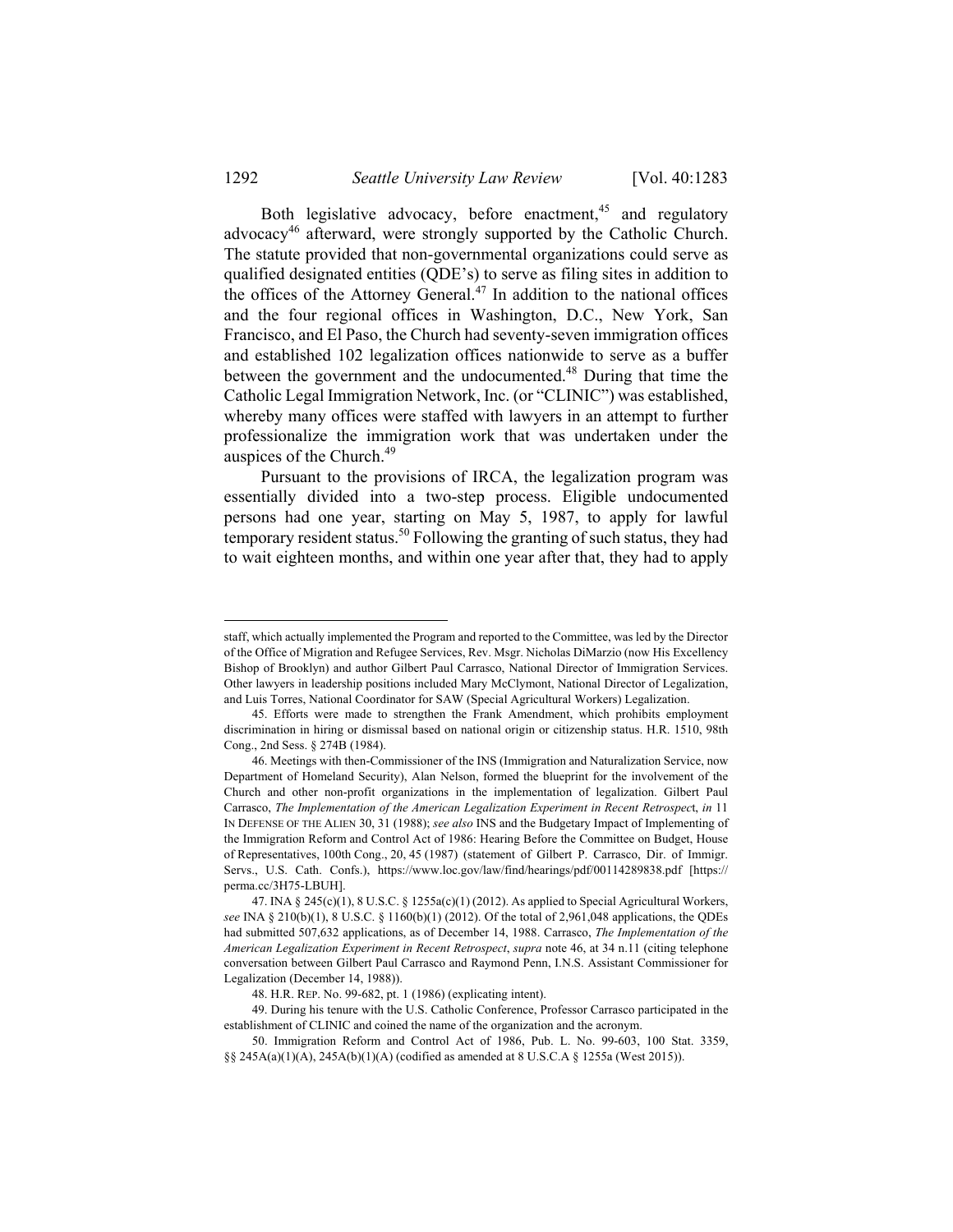for permanent resident status, failure of which resulted in the loss of all legal status. $51$ 

To qualify for the legalization program, the undocumented person must have entered the United States before 1982, had to have maintained unlawful residence since then, and had to have been continuously physically present in the United States since November 6, 1986, when the law was enacted.<sup>52</sup> The applicant also must not have committed a felony or more than three misdemeanors in the United States; must not have assisted in the persecution of any person on account of race, religion, nationality, membership in a particular social group, or political opinion; and must have registered for the Selective Service System, if so required.<sup>53</sup>

Although there were many problematic dimensions in the manner in which the government implemented the legalization program,<sup>54</sup> it was the most evident manifestation of mercy in the history of American immigration law. In addition to the other positive aspects of legalization, the steps the Church took to make this program a success<sup>55</sup> are likely related to the following observation of Papa Francisco during his visit to the United States:

I ask you to excuse me if in some way I am pleading my own case. The Church in the United States knows like few others the hopes present in the hearts of these "pilgrims." From the beginning you have learned their languages, promoted their cause, made their contributions your own, defended their rights, helped them to prosper, and kept alive the flame of their faith. Even today, no American institution does more for immigrants than your Christian communities. Now you are facing this stream of Latin immigration which affects many of your dioceses. Not only as the Bishop of Rome, but also as a pastor from the South, I feel the need to thank and encourage you. Perhaps it will not be easy for you to look into their soul; perhaps you will be challenged by their diversity. But know that they also possess resources meant to be shared. So do not

 <sup>51</sup>*. Id.*

<sup>52</sup>*. Id.* at §§ 245A(a)(2)(A), 245A(a)(3)(A).

<sup>53</sup>*. Id.* at § 245A(a)(4).

 <sup>54.</sup> Gilbert Paul Carrasco, *The Golden Moment of Legalization*, *in* 10 IN DEFENSE OF THE ALIEN 32, 42–45 (1987); Coonan, *supra* note 1, at 146 n.146.

 <sup>55. &</sup>quot;In the years after enactment of IRCA, 1.6 million immigrants who were in the United States illegally were found eligible for legalization under the pre-1982 program and 1.1 million were found eligible under the SAW [Special Agricultural Workers] program. These numbers represented 90 percent of pre-1982 applicants and 86 percent of SAW applicants." MARTIN, *supra* note 28, at 215. Under the auspices of the Catholic Church, its network of immigration offices located throughout the country facilitated the legalization of approximately 300,000 of a total of nearly three million undocumented persons who emerged from the shadows as a result of that law. *See* Carrasco, *The Implementation of the American Legalization Experiment in Recent Retrospect*, *supra* note 46, at 34 n.11 (extrapolating from the data referenced herein).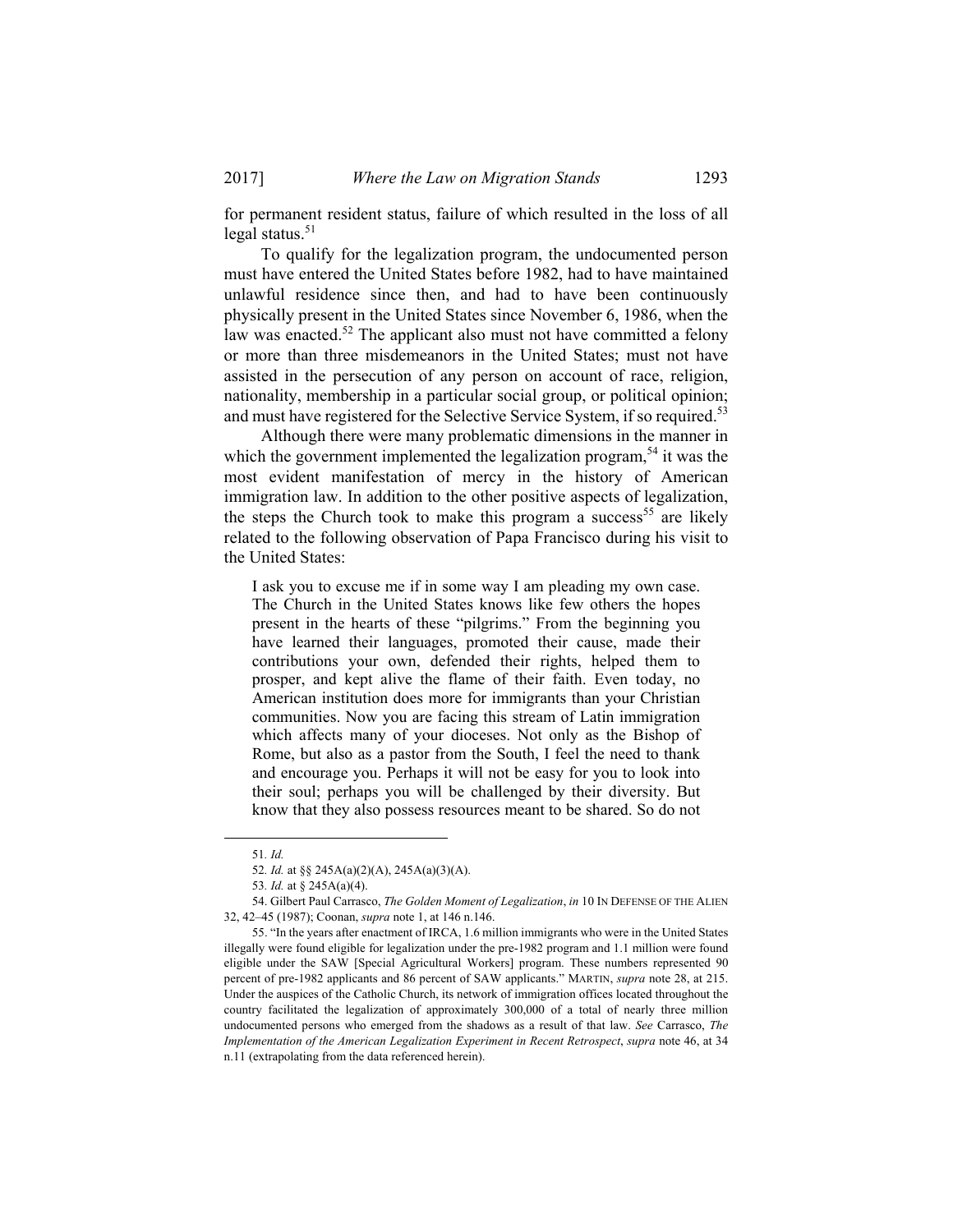be afraid to welcome them. Offer them the warmth of the love of Christ and you will unlock the mystery of their heart. I am certain that, as so often in the past, these people will enrich America and its Church.56

## *C. The Downward Spiral of Mercy in American Immigration Law and Policy*

Following the enactment of IRCA and its legalization program, Congress consistently enacted more and more restrictive immigration statutes. For example, it created the "aggravated felony" category in the Anti-Drug Abuse Act of 1988, which is principally a ground of deportability, and that ground was expanded in 1990 and subsequent years.<sup>57</sup>

In 1996, Congress enacted the Illegal Immigration Reform and Immigrant Responsibility Act (IIRIRA),<sup>58</sup> the Anti-Terrorism and Effective Death Penalty Act (AEDPA),<sup>59</sup> and the Personal Responsibility and Work Opportunity Reconciliation Act of 1996 (the Welfare Reform Act).<sup>60</sup> The combination of the IIRIRA and AEDPA provided for the removal of those who commit crimes and reduced lawful permanent residents' due process rights. The AEDPA retroactively applied new definitions of "crimes of moral turpitude" and "aggravated felony." It rendered removable those who committed less serious crimes than those to which the previous law applied, encompassing those crimes for which the potential sentence was at least a year. $61$  The Welfare Reform Act, in combination with IIRIRA, substantially reduced eligibility for public benefit programs for lawful permanent residents that are available to

 <sup>56.</sup> Pope Francis, Address of the Holy Father at a Meeting with the Bishops of the United States of America (Sept. 23, 2015), https://w2.vatican.va/content/francesco/en/speeches/2015/september/ documents/papa-francesco\_20150923\_usa-vescovi.html.

<sup>57</sup>*. See* INA § 101(a)(43), 8 U.S.C. § 1101(a)(43) (2014); Immigration Act of 1990, Pub. L. No. 101-649, 104 Stat. 4978 (1990).

 <sup>58.</sup> Illegal Immigration Reform and Immigrant Responsibility Act of 1996, Pub. L. No. 104-208, Div. C, 110 Stat. 3009-546 (1996), *amended by* 8 U.S.C. §§ 1101–1524 (West 2016).

 <sup>59.</sup> Antiterrorism and Effective Death Penalty Act of 1996, Pub. L. No. 104-132, 110 Stat. 1214 (1996).

 <sup>60.</sup> Personal Responsibility and Work Opportunity Act of 1995, Pub. L. No. 104-193, 110 Stat. 2105 (1996); Michael Scaperlanda, *Who is My Neighbor? An Essay on Immigrants, Welfare Reform, and the Constitution*, 29 CONN. L. REV. 1587, 1588 (arguing that this law "conflicts with a Judeo-Christian vision of our constitutional community").

 <sup>61.</sup> The AEDPA, for example, adopted a new definition of "crimes of moral turpitude" to include those crimes potentially punishable by imprisonment of one year or more, rather than encompassing only those, under the previous definition, involving actual sentences to imprisonment of one year or more. Antiterrorism and Effective Death Penalty Act of 1996, Pub. L. No. 104-132, §§ 435–444, 110 Stat. 1214 (1996).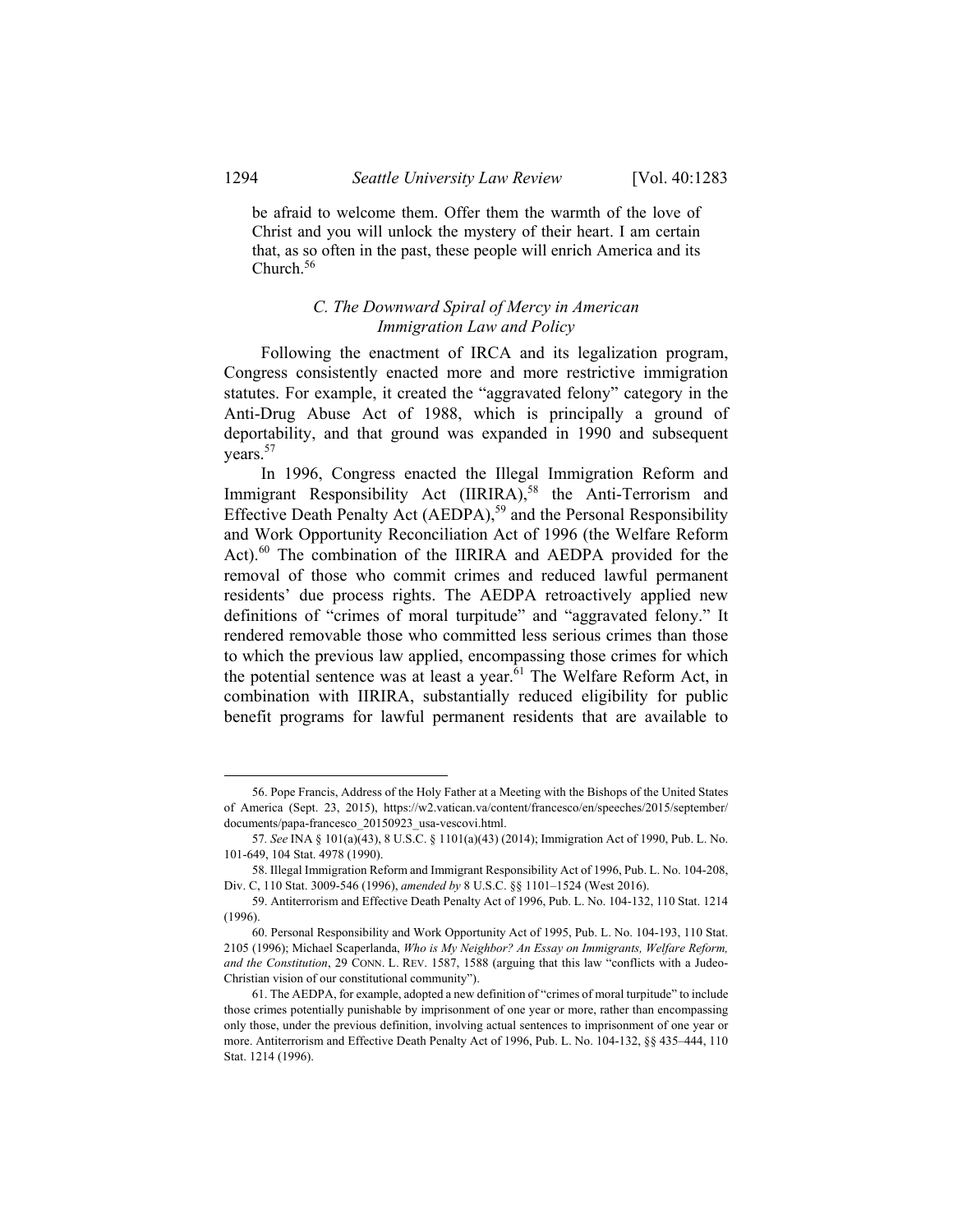citizens.62 For example, among many other restrictions, they are ineligible for Supplemental Security Income (SSI) and food stamps until they naturalize.<sup>63</sup>

As merciless as the aforementioned laws appear, they pale in comparison to the Draconian initiatives introduced by the Trump Administration. During his campaign, Trump referred to Mexicans as "criminals" and "rapists" and said that, if elected, he would build a wall 2,500 kilometers long between the United States and Mexico and deport 11 million "illegal immigrants."64 He also "suggested that Francis was serving as a pawn of the Mexican government."<sup>65</sup> Philip Pullella, a Reuters journalist, referred to such statements in asking Papa Francisco what he thought about them and whether a Catholic in the United States could vote for this kind of person.<sup>66</sup> Papa Francisco stated:

Then, a person who thinks only of building walls, wherever it may be, and not of building bridges, is not Christian. This is not in the Gospel. . . . I only say: if a man says these things, he is not Christian. We have to see if he said these things, and thus I will give him the benefit of the doubt.  $67$ 

Not only did candidate Trump say these things but he also acted on them once he was elected. On January 25, 2017, President Trump signed an Executive Order entitled "Border Security and Immigration Enforcement Improvements."68 It directs the Department of Homeland Security to take immediate steps to allocate available funds to start constructing a wall on the southern border. $69$  As of early 2017, there were

 <sup>62.</sup> Whereas the law before the enactment of these statutes rendered only the undocumented ineligible for Supplementary Security Income and food stamps, the new regime also rendered ineligible lawful permanent residents until citizenship.

 <sup>63.</sup> Until 1996, no federal program denied eligibility for benefits to lawful permanent residents solely on the basis of their alien status.

 <sup>64.</sup> Michelle Ye Hee Lee, *Donald Trump's False Comments Connecting Mexican Immigrants and Crime*, WASH. POST (July 8, 2015), https://www.washingtonpost.com/news/factchecker/wp/2015/07/08/donald-trumps-false-comments-connecting-mexican-immigrants-and-

crime/?utm\_term=.a6387453c984 [https://perma.cc/DW57-NHFK]. *See also* Nicole Winfield & Julie Pace, *Pope Says Trump Is 'Not Christian' for Wanting to Build a Wall on U.S.-Mexico Border*, PBS NEWSHOUR (Feb. 18, 2016, 12:24 PM), http://www.pbs.org/newshour/rundown/pope-says-trump-isnot-christian-for-plan-to-build-a-wall-on-u-s-mexico-border/ [https://perma.cc/2EJB-ZXYW].

 <sup>65.</sup> Alan Rappeport, *Donald Trump Criticizes Pope Francis as 'Very Political' for Mexico Trip*, N.Y. TIMES (Feb. 11, 2016), https://www.nytimes.com/politics/first-draft/2016/02/11/donald-trumpcriticizes-pope-francis-as-very-political-for-mexico-trip/.

 <sup>66.</sup> Philip Pullella, *Pope Says Trump 'not Christian' in Views, Plans Over Immigration*, REUTERS (Feb. 18, 2016), http://www.reuters.com/article/us-usa-election-trump-popeidUSKCN0VR277 [https://perma.cc/PQF3-VANH].

 <sup>67.</sup> Pope Francis, In-flight Conference, *supra* note 5.

 <sup>68.</sup> Exec. Order No. 13767, 82 Fed. Reg. 8,793 (Jan. 25, 2017).

 <sup>69.</sup> During his campaign, Trump repeatedly stated that Mexico would somehow be forced to pay for the cost of construction. Douglas Perry, *'And Mexico will pay for the Wall': Donald Trump*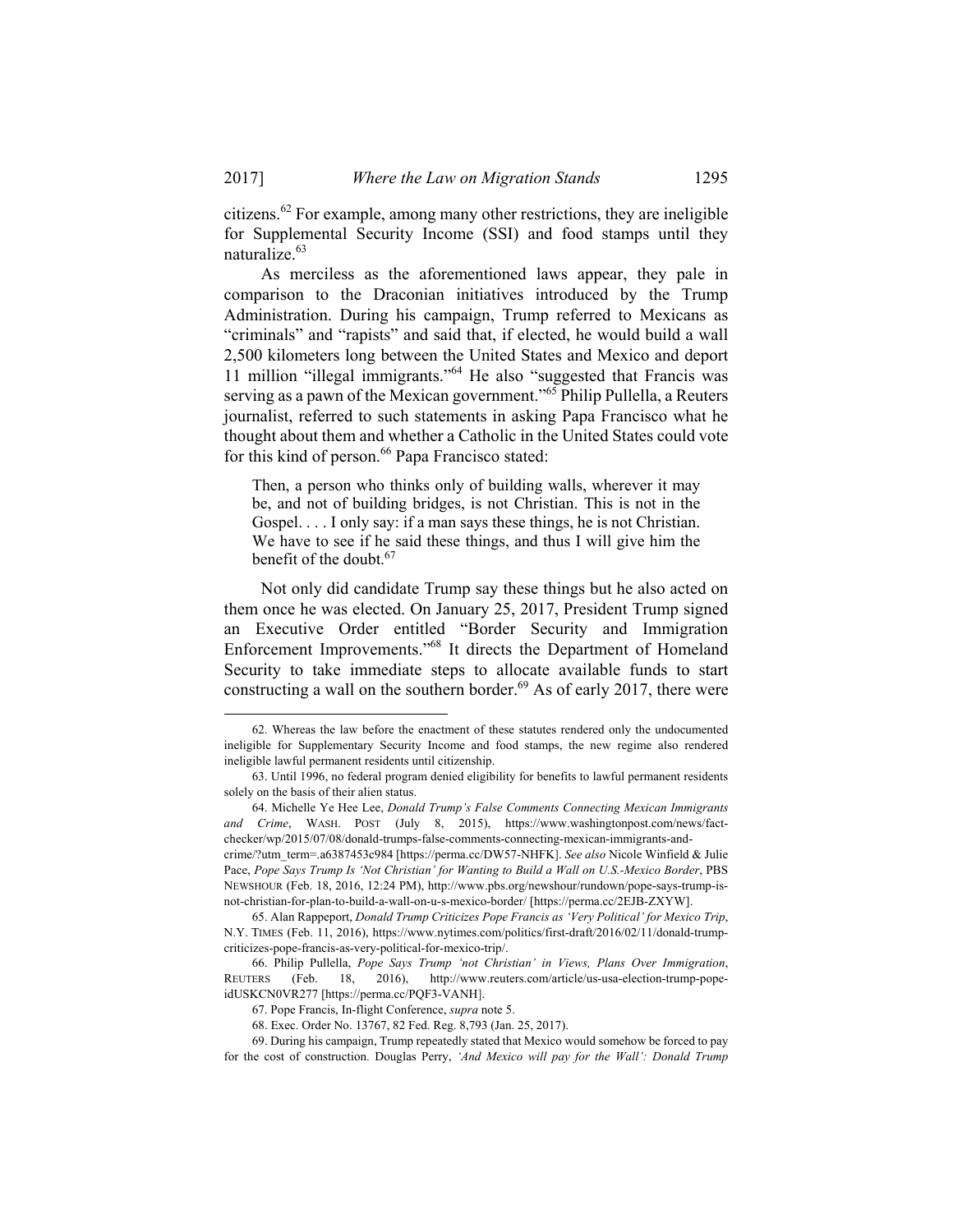already approximately 650 miles of border fence (350 miles of primary pedestrian fencing, 300 miles of vehicle fencing, 36 miles of secondary fencing behind the primary fencing, and 14 miles of tertiary pedestrian fencing behind the secondary fence).<sup>70</sup> The estimated cost of the remaining border wall segments ranges from \$15 to \$25 billion—with each mile of fencing costing  $$16$  million.<sup>71</sup>

Two days after signing the Border Security Executive Order, President Trump signed an Executive Order, "Protecting the Nation from Foreign Terrorist Entry into the United States,"72 which had immediate consequences. During the campaign, Trump made several statements of his intent to issue "a total and complete shutdown of Muslims entering the United States," and there is evidence that indicates that this Executive Order was intended to be that ban.<sup>73</sup> The Order purported to ban the admission of all Syrian refugees indefinitely and to ban, for at least ninety days, immigrant and nonimmigrant entries of nationals from Iraq, Iran, Libya, Somalia, Sudan, Syria, and Yemen.<sup>74</sup> It also purported to give preference to Christians in the refugee admissions process "when the person is a religious minority in his country of nationality facing religious persecution."75

Executive Order 13769 was not rolled out properly and caused havoc—not only because it upset the expectations of many people with a legal right to enter the United States but also because agents of the Department of Homeland Security had not been briefed on how to interpret it. When it was implemented to prevent lawful permanent residents and

*Lays Out His Immigration Vision* (Complete Speech), OREGONIAN (Sep. 1, 2016), http://www.oregonlive.com/today/index.ssf/2016/09/and\_mexico\_will\_pay\_for\_the\_wa.html

<sup>[</sup>https://perma.cc/3TR2-TJH4**]**. This, apparently, is the reason for the following: "The President has directed the heads of all executive departments to identify and quantify all sources of direct and indirect Federal aid or assistance to the Government of Mexico." Memorandum from John Kelly, Sec'y of the U.S. Dep't of Homeland Sec., Implementing the President's Border Security and Immigration Enforcement Improvements Policies 4 (Feb. 20, 2017), https://www.dhs.gov/ sites/default/files/publications/17\_0220\_S1\_Implementing-the-Presidents-Border-Security-

Immigration-Enforcement-Improvement-Policies.pdf [https://perma.cc/5VP8-48SY].

 <sup>70.</sup> *The High Cost and Diminishing Returns of a Border Wall*, AM. IMMIGR. COUNCIL (Jan. 25, 2017), https://www.americanimmigrationcouncil.org/research/cost-of-border-wall [https://perma.cc/ Y8KS-ZCPM]**.**

<sup>71</sup>*. Id.*

 <sup>72.</sup> Exec. Order No. 13769, 82 Fed. Reg. 8,977 (Jan. 27, 2017).

<sup>73</sup>*. Donald J. Trump Statement on Preventing Muslim Immigration*, DONALDJTRUMP.COM (Dec. 7, 2015), https://www.donaldjtrump.com/press-releases/donald-j.-trump-statement-on-preventingmuslim-immigration; Erik Larson & Kartikay Mehrotra, *Appeals Court Keeps U.S. Doors Open During Immigration Fight*, CRAIN'S DETROIT (Feb. 9, 2017), http://www.crainsdetroit.com/ article/20170209/NEWS01/170209794/appeals-court-keeps-u-s-doors-open-during-immigrationfight [https://perma.cc/6U8A-4DUA]; Washington v. Trump, 847 F.3d 1151, 1167 (9th Cir. 2017).

 <sup>74.</sup> Exec. Order No. 13769, 82 Fed. Reg. 8,977 § 3 (Jan. 27, 2017).

 <sup>75.</sup> Exec. Order No. 13769, 82 Fed. Reg. 8,977 § 5 (Jan. 27, 2017).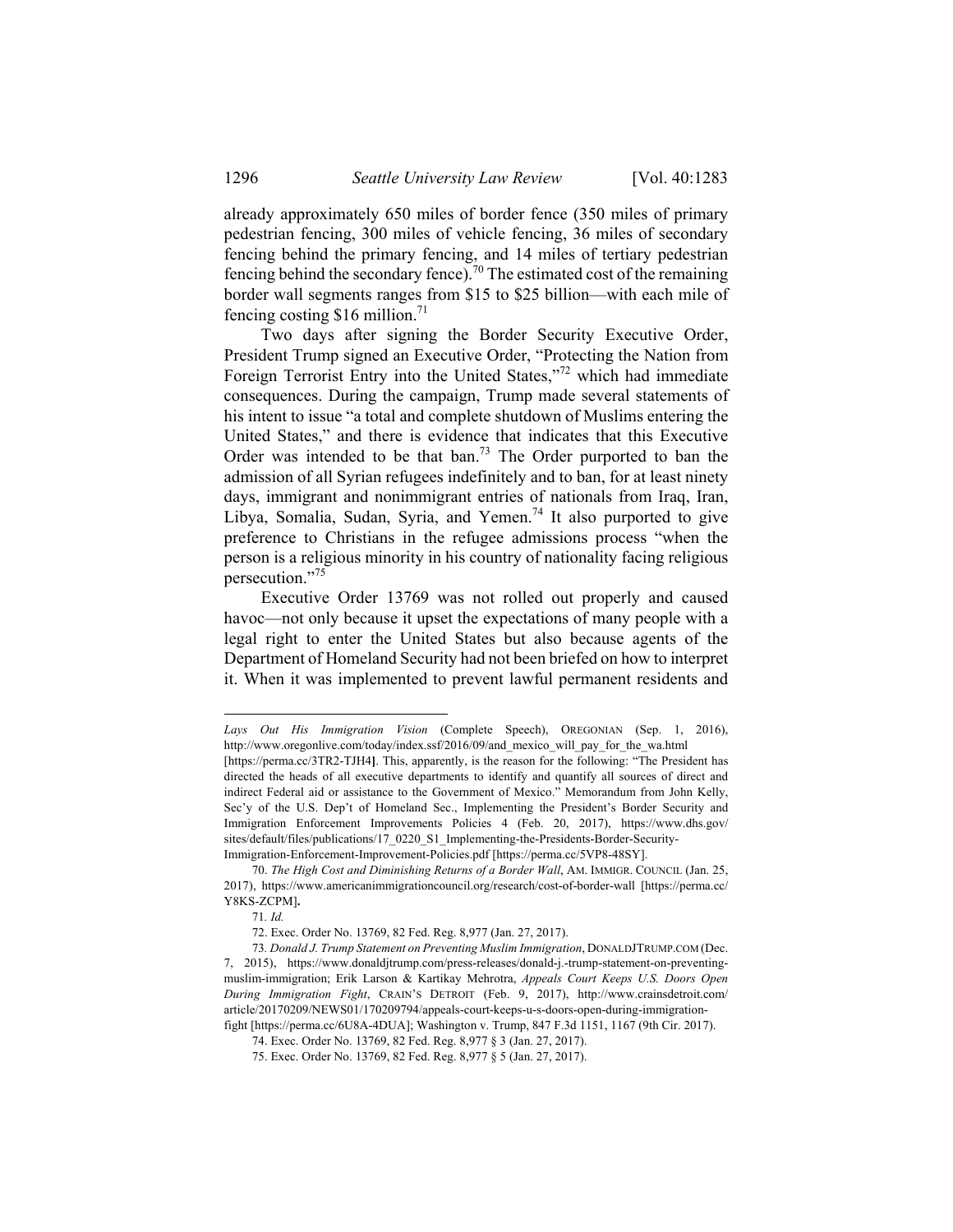l

those with properly issued immigrant and nonimmigrant visas from entering the United States, several courts immediately responded by issuing temporary restraining orders to protect the legal rights of those affected.<sup>76</sup> Notwithstanding the overwhelming judicial intolerance for Executive Order 13769, Trump remained adamant in his insistence that this demonization of Muslims, this Islamophobia, this fear, should prevail, vowing to overcome its many legal deficiencies.<sup>77</sup>

Pope Francis, in his address to a joint session of the United States Congress, made the following observation:

A delicate balance is required to combat violence perpetrated in the name of a religion, an ideology or an economic system, while also safeguarding religious freedom, intellectual freedom and individual freedoms. But there is another temptation which we must especially

 <sup>76.</sup> Darweesh v. Trump, 17 Civ. 480, 2017 WL 388504, at \*1 (E.D.N.Y. Jan. 28, 2017) (granting motion for stay of removal); Vayeghan v. Kelly, No. CV 17-0702, 2017 WL 396531 (C.D. Cal. Jan. 29, 2017) (ordering United States to return plaintiff from Dubai and to admit him); Tootkaboni v. Trump, No. 17-cv-10154, 2017 WL 386550 (D. Mass. Jan. 29, 2017) (issuing TRO), motion to extend TRO denied *sub nom.*, Louhghalam v. Trump, No. 17-10154-NMG, 2017 WL 479779 (D. Mass. Feb. 3, 2017); Badr Dhaifallah Ahmed Mohammed v. United States, No. CV 17-00786 AB (PLAx), 2017 U.S. Dist. LEXIS 16405 (C.D. Cal. Jan. 31, 2017) (issuing TRO); Washington v. Trump, 847 F.3d 1151, 1156 (per curiam), *reconsideration denied*, 853 F.3d 933 (9th Cir. 2017) (en banc) (denying motion to stay nationwide preliminary injunction); State of Hawai'i v. Trump, No. CV 17-00050 DKW-KJM, 2017 WL 536826 (D. Haw. Feb. 9, 2017) (granting in part and denying in part motion to stay TRO, deferring to extant nationwide injunction issued in *Washington v. Trump*); Aziz v. Trump, No. 117CV116LMBTCB, 2017 WL 580855 (E.D. Va. Feb. 13, 2017) (granting preliminary injunction).

 <sup>77.</sup> With respect to the first Executive Order (13769), the Ninth Circuit rejected the government's claim of unreviewable authority, observing that "it is beyond question that the federal judiciary retains the authority to adjudicate constitutional challenges to executive action." *Washington v. Trump*, 847 F.3d 1151, 1164 (9th Cir. 2017). It also concluded that it was likely that the plaintiffs would prevail on the merits of their due process claim. *Id.* Although "significant constitutional questions" were presented regarding the equal protection and establishment claims of religious discrimination, the court reserved judgment on them until they were more fully briefed. *Id.* Subsequently, the Trump Administration revoked Executive Order 13769 and issued another in its place. "Protecting the Nation from Foreign Terrorist Entry Into the United States," Exec. Order 13780, 82 Fed. Reg. 13,209 (Mar. 6, 2017). Consequently, the Administration abandoned its defense of Executive Order 13769. *See* Notice of Filing of Executive Order, State of Washington and State of Minnesota v. Trump, No. 2:17 cv-00141 (D. Wash. Mar. 6, 2017). Notwithstanding that it eliminated the Christian preference, dropped Iraq from the list of banned Muslim countries, and exempted lawful permanent residents and those with valid visas from its reach, the second travel ban was also swiftly enjoined by federal courts. Hawaii v. Trump, No. CV 17-00050 DKW-KSC, 2017 WL 1011673 (D. Haw. Mar. 15, 2017), aff'd in part, vacated in part, and remanded, -- F.3d. --, No. 17-15589 (9th Cir. June 12, 2017) (ruling against the Trump Administration on all issues but permitting the internal vetting procedures to be analyzed and improved); Int'l Refugee Assistance Project v. Trump, No. CV TDC-17-0361, 2017 WL 1018235 (D. Md. Mar. 16, 2017), aff'd – F.3d --, No. 17-1351, 2017 WL 2273306 (4th Cir. May 25, 2017) (*en banc*), as amended (May 31, 2017). *See* Kartikay Mehrotra, Erik Larson & Bob Van Voris, *Trump's Second Bid at Travel Ban Axed by Two U.S. Judges*, BLOOMBERG (Mar. 16, 2017), https://www.bloomberg.com/politics/articles/2017-03-15/trump-s-second-travel-ban-is-blocked-byu-s-judge-j0bk602s [https://perma.cc/5HU9-DBY7].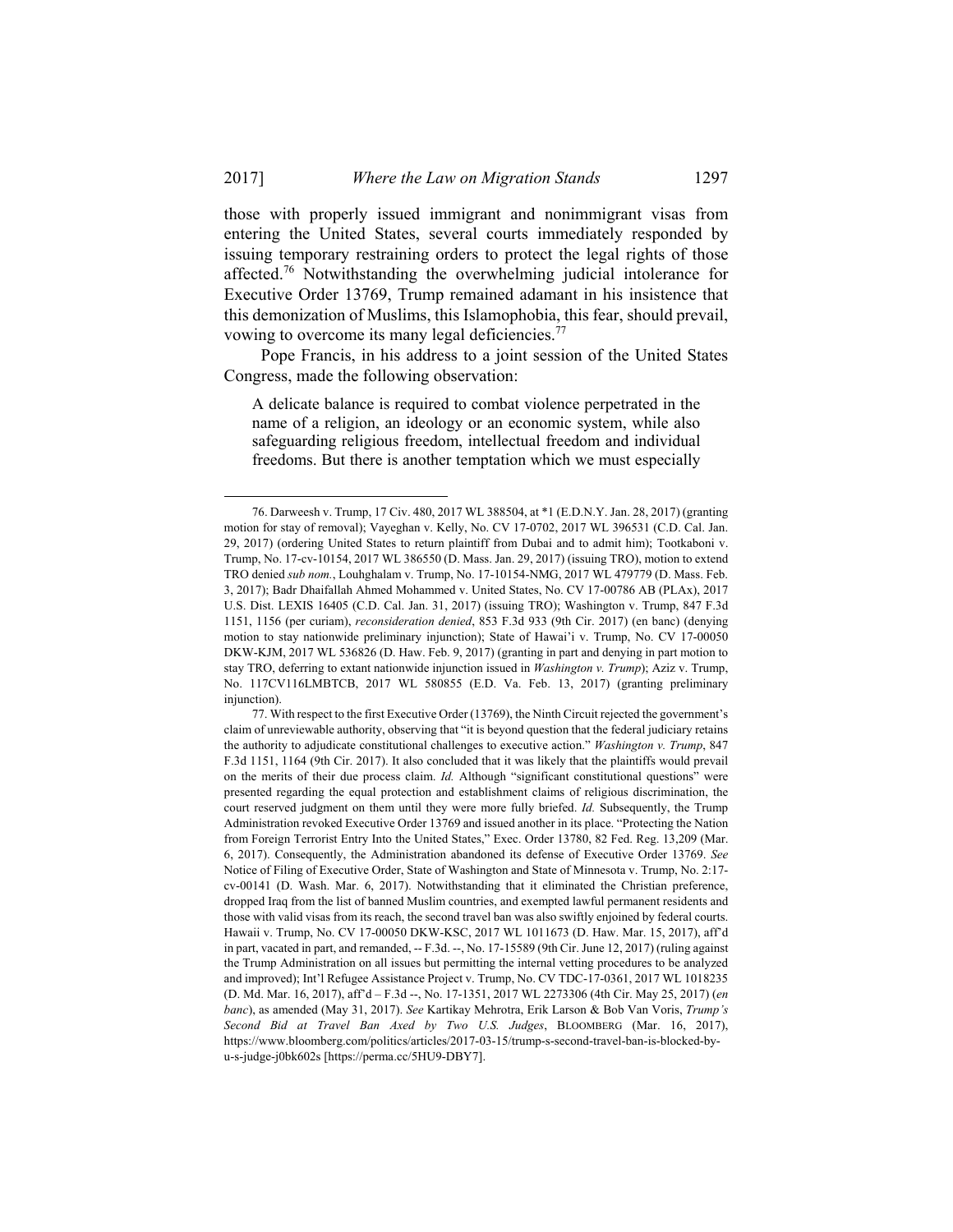guard against: the simplistic reductionism which sees only good or evil; or, if you will, the righteous and sinners. The contemporary world, with its open wounds which affect so many of our brothers and sisters, demands that we confront every form of polarization which would divide it into these two camps. We know that in the attempt to be freed of the enemy without, we can be tempted to feed the enemy within. To imitate the hatred and violence of tyrants and murderers is the best way to take their place. That is something which you, as a people, reject.78

The Trump Executive Orders fuel the hatred and division that Papa Francisco described. Indeed, Executive Order 13768 "Enhancing Public Safety in the Interior of the United States" goes further, compromising the cardinal principle of "innocent until proven guilty" in Anglo-American law and attempting to punish the merciful.<sup>79</sup> It punishes "sanctuary jurisdictions" by rendering them ineligible for federal grants.<sup>80</sup>

In addition to targeting sanctuary jurisdictions, Executive Order 13768 establishes new priorities for removal of non-citizens.<sup>81</sup> It prioritizes the removal of non-citizens on the basis of criminality, $82$ security, $83$  fraud, $84$  circumstances indicating expedited removal, $85$  and other related grounds<sup>86</sup> of inadmissibility.<sup>87</sup> Although it may be expected that the exercise of discretion related to those grounds will be less forthcoming (what Papa Francisco would describe as "mercy"), Executive Order 13768 adds additional grounds that are difficult to reconcile with general principles of fairness and due process. Priorities for removal now include: (1) removable aliens who have been convicted of *any* criminal offense; (2) those who have only been *charged* with any criminal offense, *where the charge has not been resolved*; (3) those who have *committed acts that constitute a chargeable criminal offense*; (4) those who have engaged in fraud or willful misrepresentation in connection with *any*  official matter before a governmental agency; (5) those who have

 <sup>78.</sup> Pope Francis, Address to Congress, *supra* note 4.

 <sup>79.</sup> Exec. Order No. 13768, 82 Fed. Reg. 8,799 (Jan. 25, 2017).

<sup>80</sup>*. Id.* at § 9(a) ("[T]he Attorney General and the Secretary, in their discretion and to the extent consistent with law, shall ensure that jurisdictions that willfully refuse to comply with 8 U.S.C. § 1373 (sanctuary jurisdictions) are not eligible to receive Federal grants, except as deemed necessary for law enforcement purposes by the Attorney General or by the Secretary. . . . The Attorney General shall take appropriate enforcement action against any entity that violates 8 U.S.C. § 1373, or which has in effect a statute, policy, or practice that prevents or hinders the enforcement of Federal law.").

 <sup>81.</sup> Exec. Order No. 13768, 82 Fed. Reg. 8,799 § 5 (Jan. 27, 2017).

 <sup>82.</sup> INA § 212(a)(2), 8 U.S.C. § 1182 (2013).

 <sup>83.</sup> INA § 212(a)(3), 8 U.S.C. § 1182 (2013).

 <sup>84.</sup> INA § 212(a)(6)(C), 8 U.S.C. § 1182 (2013).

 <sup>85.</sup> INA § 235, 8 U.S.C. § 1225 (2009).

 <sup>86.</sup> INA § 237(a)(2), 8 U.S.C. § 1227 (2008).

 <sup>87.</sup> INA § 237(a)(4), 8 U.S.C. § 1227 (2008).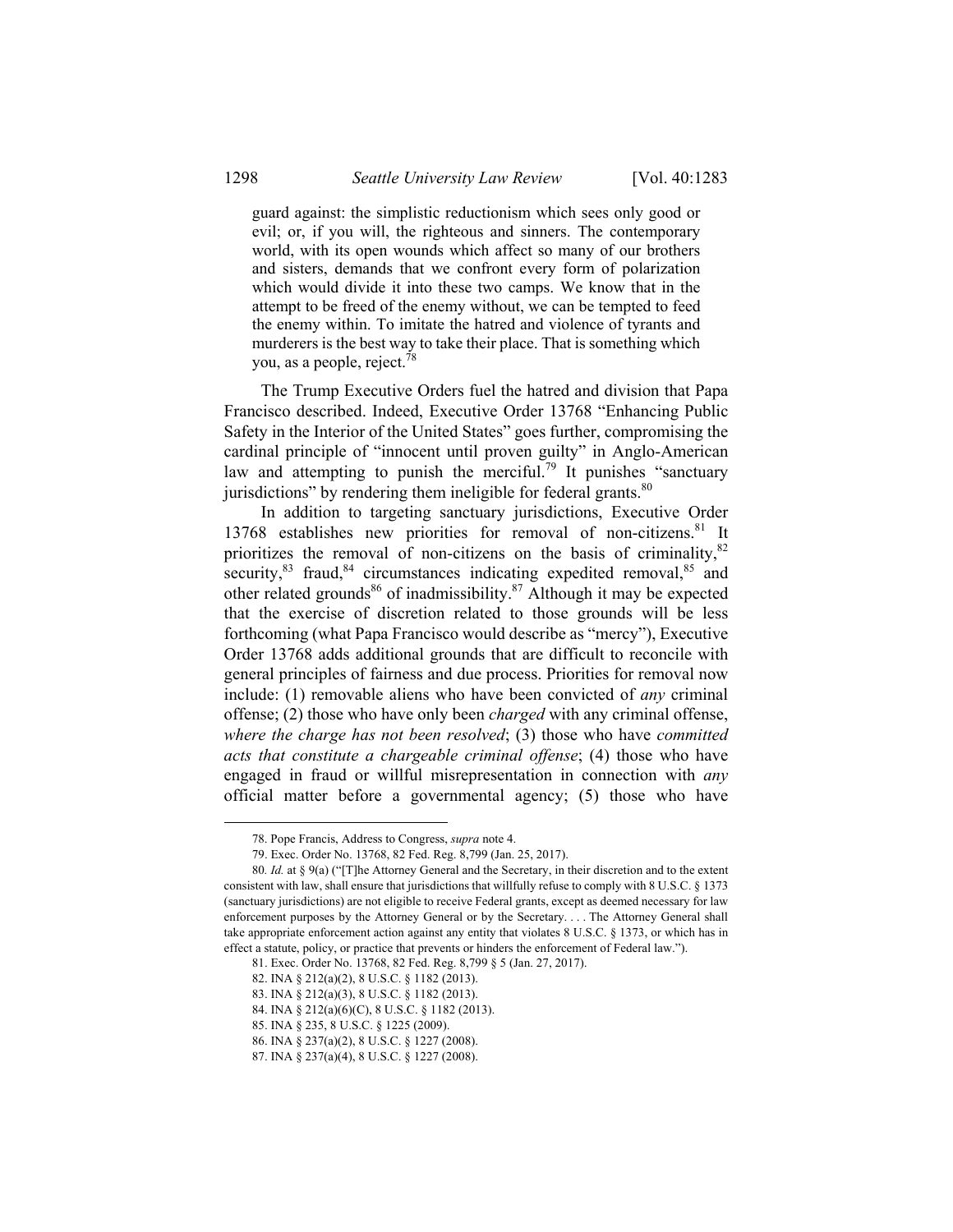"abused" any program related to receipt of public benefits; (6) those who are subject to a final order of removal but who have not departed; and (7) those who, in the judgment of an immigration officer, otherwise pose a risk to public safety or national security.<sup>88</sup> No mercy.

The purported justification for the sanctuary provision of Executive Order 13768 is a federal statute<sup>89</sup> that provides that state and local jurisdictions "may not prohibit, or in any way restrict, any government entity or official from sending" the federal government "information regarding the citizenship or immigration status . . . of any individual" or restrict the maintenance of such information.<sup>90</sup> Not only is there inherent constitutional authority to adopt sanctuary policies,  $91$  the "Federal Government may not compel the States to enact or administer a federal regulatory program."92 Furthermore, requiring information sharing is permissible only when it "does not require [states] to enact any laws or regulations, and it does not require state officials to assist in the enforcement of federal statutes regulating private individuals.<sup>"93</sup> There is no apparent conflict, therefore, between this statute and the activities of sanctuary jurisdictions.

Moreover, Executive Order 13768 is also inconsistent with the Spending Clause.<sup>94</sup> Limitations on expenditures of federal funds must be

93. Reno v. Condon, 528 U.S. 141, 151 (2000).

 94. U.S. CONST. art. I, § 8, cl.1 ("The Congress shall have Power To lay and collect Taxes, Duties, Imposts, and Excises, to pay the Debts and provide for the Common Defence and general

 <sup>88.</sup> Memorandum from John Kelly, Secretary of the U.S. Department of Homeland Security, Enforcement of the Immigration Laws to Serve the National Interest 2 (Feb. 20, 2017) (emphasis added), https://www.dhs.gov/sites/default/files/publications/17\_0220\_S1\_Enforcement-of-the-Immigration-Laws-to-Serve-the-National-Interest.pdf [https://perma.cc/T3UC-Y4KR].

 <sup>89.</sup> The government argues that sanctuary policies violate § 642 of the Illegal Immigration Reform and Immigrant Responsibility Act, 8 U.S.C. § 1373 (2016).

<sup>90</sup>*. Id.* The government also maintains that sanctuary jurisdictions are in violation of § 434 of the Personal Responsibility and Work Opportunity Act, which proscribes "any prohibition or restriction placed on state or local governments to send or receive information regarding immigration status of an individual to or from federal immigration authorities." 8 U.S.C. § 1644 (2016).

 <sup>91.</sup> U.S. CONST. amend. X. *See generally* Robert A. Mikos, *Can the States Keep Secrets from the Federal Government?*, 161 U. PA. L. REV. 103 (2012).

 <sup>92.</sup> Printz v. United States, 521 U.S. 898, 933 (1997). In refusing to require Miami to honor a detainer request issued by U.S. Immigration and Customs Enforcement (ICE), a court has relied on this rationale, striking a blow to the initiative against sanctuary cities. Erik Larson, *Miami Barred from Detaining Immigrants in Blow to Trump Push*, BLOOMBERG (Mar. 3, 2017), https://www.bloomberg.com/news/articles/2017-03-03/miami-judge-says-city-can-t-hold-

immigrants-on-federal-request [https://perma.cc/BQ4X-F7LG]. A detainer request is a request from ICE to local law enforcement after suspects have already been taken into custody for some reason, to hold such people without having probable cause to justify detention for an immigration violation subsequent to the time the detainees would normally have to be released so as to give ICE time to take them into custody. Other courts have raised the possibility of liability of jurisdictions that honor detainer requests. Miranda-Olivares v. Clackamas Cty., No. 3:12-CV-02317-ST, 2014 WL 1414305, at \*4 (D. Or. Apr. 11, 2014); *see also* Galarza v. Szalczyk, 745 F.3d 634, 643 (3d Cir. 2014); Morales v. Chadbourne, 793 F.3d 208, 215 (1st Cir. 2015).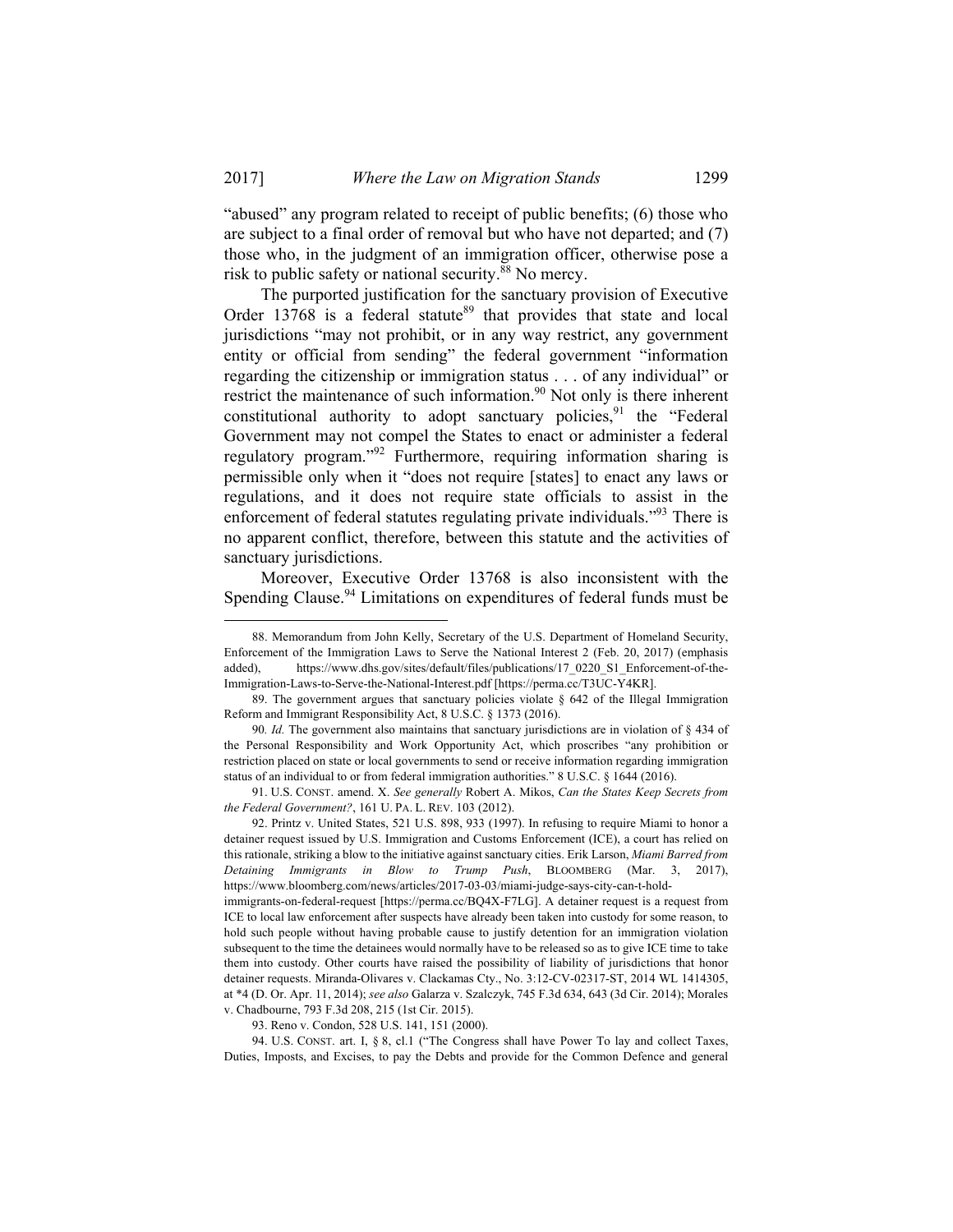specifically circumscribed. Not only do federal grants to sanctuary jurisdictions fail to state unambiguously that compliance with 8 U.S.C.  $\S$  1373 is a condition of their disbursement,<sup>95</sup> spending conditions must be germane to the "federal interest" in the particular "project or program."96 Moreover, it is Congress that possesses the spending power, not the President. Indubitably, the issue will ultimately be resolved in the courts.  $97$ Providing sanctuary is truly a manifestation of mercy; in the words of Papa Francisco, "those who are weak and vulnerable, distant and alone, ought to feel the presence of brothers and sisters who can help them in their need."98

## II. THE "STRANGERS" OF THE XXIST CENTURY AND INTERNATIONAL HUMAN RIGHTS

## *A. The Causes of Flight and People's Needs*

The works of mercy affect a person's entire life. For this reason, we can set in motion a real cultural revolution, beginning with simple gestures capable of reaching body and spirit, people's very lives. This is a commitment that the Christian community should take up, in the knowledge that God's word constantly calls us to leave behind the temptation to hide behind indifference and individualism in order to lead a comfortable life free of problems.<sup>99</sup>

The conventional religious approach considers the concept of "welcoming the stranger" within the triangle of the native, the migrant, and God. Pope Francis, however, equally emphasizes global governance, participation by the government of each state, by international organizations, by non-governmental actors, and by every person in their responsibility to treat all individuals with dignity and respect in this modern era of turbulence.<sup>100</sup>

Welfare of the United States"). Executive Order 13768 "cross[es] the line distinguishing encouragement from coercion." Nat'l Fed'n of Indep. Bus. v. Sebelius, 132 S. Ct. 2566, 2603 (2012). 95. Pennhurst State School & Hospital v. Halderman, 451 U.S. 1, 17 (1981).

 <sup>96.</sup> South Dakota v. Dole, 483 U.S. 203, 207–08 (1987).

 <sup>97.</sup> Complaints on the issue have been filed. *See, e.g.*, City of San Francisco v. Donald Trump, No. 4:17CV00485 (N.D. Cal. filed Jan. 31, 2017) (seeking declaratory and injunctive relief); City of Chelsea v. Trump, No. 1:17CV10214 (D. Mass. filed Feb. 8, 2017) (seeking declaratory and injunctive relief); City of Seattle v. Donald J. Trump, No. 2:17-cv-00497 (W.D. Wash. filed Mar. 29, 2017). *See generally* Ming Hsu Chen, *Trust in Immigration Enforcement: State Noncooperation and Sanctuary Cities after Secure Communities*, 91 CHI.-KENT L. REV. 13 (2016).

 <sup>98.</sup> Pope Francis, Misericordia et misera, *supra* note 9.

<sup>99</sup>*. Id.*

 <sup>100.</sup> Pope Francis, Address of The Holy Father at the Meeting with the Members of the General Assembly of The United Nations Organization (Sept. 25, 2015) [hereinafter Pope Francis, Address to U.N. General Assembly], http://w2.vatican.va/content/francesco/en/speeches/2015/september/ documents/papa-francesco\_20150925\_onu-visita.html [https://perma.cc/WQK8-RCKT].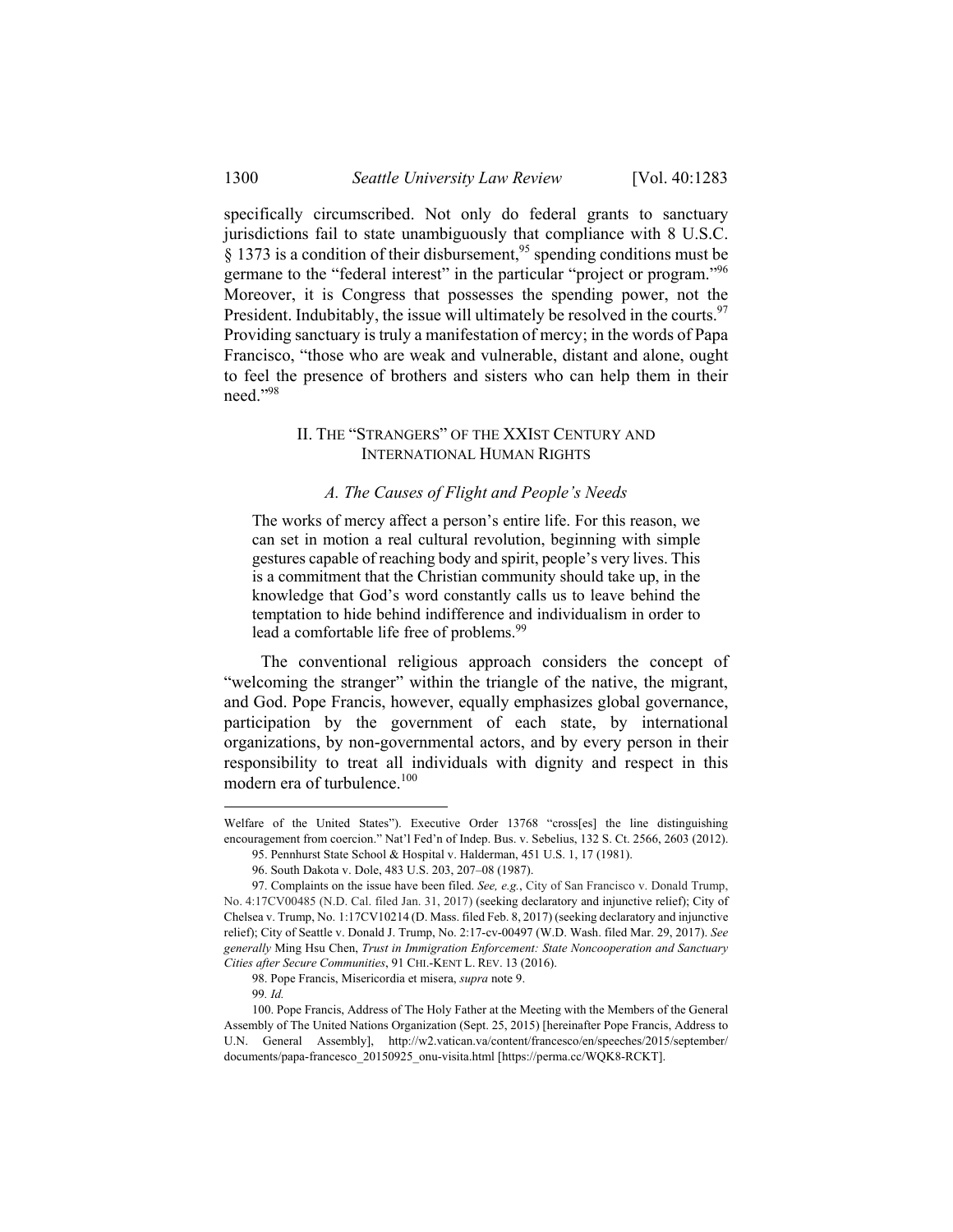Pope Francis has embraced merciful pastoral practices, complementing them with his deep understanding of the very complex social and legal phenomena of migration and the realities that face migrants. His understanding of immigration includes consideration of the responsibilities of all actors and recognition of its causes, consequences, and underlying circumstances.

Migration today is not a phenomenon limited to some areas of the planet. It affects all continents and is growing into a tragic situation of global proportions. Not only does this concern those looking for dignified work or better living conditions, but also men and women, the elderly and children, who are forced to leave their homes in the hope of finding safety, peace and security.<sup>101</sup>

Legal categories of displaced people have developed based on the cause of flight and the fact of crossing an international border. These criteria do not necessarily address the needs of displaced persons and leave thousands of people beyond the law's protection.<sup>102</sup> Pope Francis has taken a different approach, which is "human-centered" and inclusive. He always situates men and women at the center of political and economic activity, calling on the law to be just and efficient. At the Meeting with the Members of The General Assembly of The United Nations, Pope Francis said:

[W]e must avoid every temptation to fall into a declarationist nominalism which would assuage our consciences. We need to ensure that our institutions are truly effective in the struggle . . . . We can rest content with the bureaucratic exercise of drawing up long lists of good proposals—goals, objectives and statistics—or we can think that a single theoretical and aprioristic solution will provide an answer to all the challenges. It must never be forgotten that political and economic activity is only effective when it is understood as a prudential activity, guided by a perennial concept of justice and constantly conscious of the fact that, above and beyond our plans and programs, we are dealing with real men and women who live, struggle and suffer, and are often forced to live in great poverty, deprived of all rights. $103$ 

 <sup>101.</sup> Pope Francis, Message of His Holiness Pope Francis for The World Day of Migrants and Refugees (Jan. 15, 2017), https://w2.vatican.va/content/francesco/en/messages/migration/documents/ papa-francesco\_20160908\_world-migrants-day-2017.html [https://perma.cc/HG9Y-DYQF] [hereinafter Pope Francis, World Day of Migrants and Refugees].

 <sup>102. &</sup>quot;The average length of major refugee situations has increased from nine years in 1993 to over twenty years today." Gil Loescher, *Human Rights and Forced Migration*, *in* HUMAN RIGHTS: POLITICS AND PRACTICE 312 (Steven Saltzman ed., 3d ed. 2016).

 <sup>103.</sup> Pope Francis, Address to U.N. General Assembly, *supra* note 100.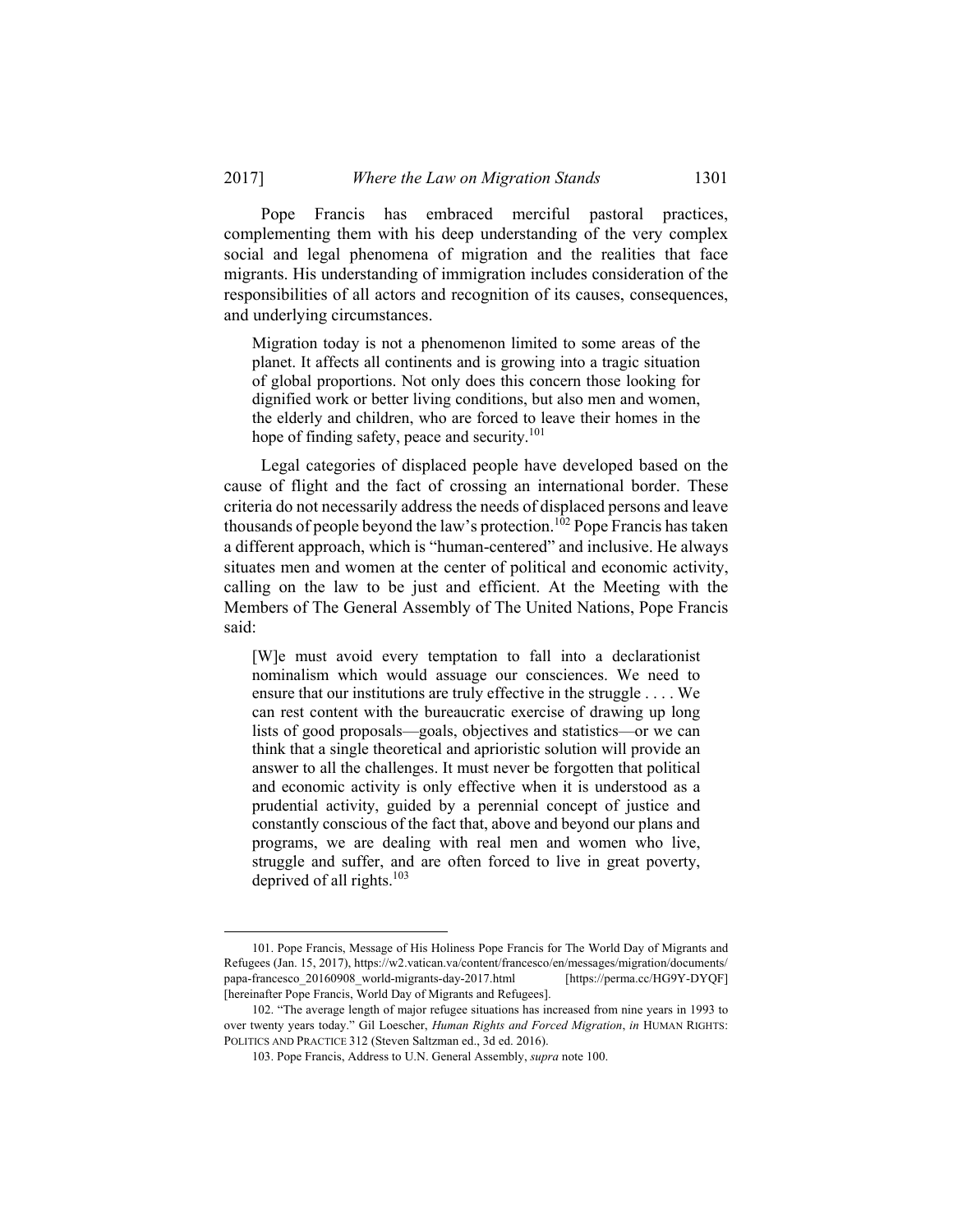Pope Francis appears to be fully aware of the causes of flight and the challenges of people who are in transition and who have arrived in a foreign country. The Pope does not draw a distinction between displaced people based on the cause of flight but rather stresses the needs of men, women, and children regardless of whether they fled war, poverty, or discrimination.

[T]housands of persons are led to travel north in search of a better life for themselves and for their loved ones, in search of greater opportunities. Is this not what we want for our own children? . . . All political activity must serve and promote the good of the human person and be based on respect for his or her dignity. "We hold these truths to be self-evident, that all men are created equal, that they are endowed by their Creator with certain unalienable rights, that among these are life, liberty and the pursuit of happiness."<sup>104</sup>

For the Pope, any cause of flight is a call for unity and action. It is an enterprise on which international organizations, states, and non-state actors should collaborate and implement all possible remedies to eliminate such causes.

To be truly united with those forced to flee their homelands, we need to eliminate the causes of this dramatic situation: it is not enough to limit ourselves to responding to emergencies as they arise. Instead, we need to encourage political efforts that are broader in scope and multilateral. It is necessary, above all, to build peace where war has brought destruction and death, and to stop this scourge from spreading. To do this, resolute efforts must be made to counter the arms trade and arms trafficking, and the often hidden machinations associated with them; those who carry out acts of hatred and violence must be denied all means of support. Cooperation among nations, international organizations and humanitarian agencies must be tirelessly promoted, and those on the frontlines must be assisted, not kept at a distance. 105

## *B. International Human Rights and Forced Migration*

The modern era of international legal response to the status of displaced people began in the aftermath of World War I under the auspices of the League of Nations.106 The horrors of World War II caused the

 <sup>104.</sup> Pope Francis, Address to Congress, *supra* note 4 (quoting the Declaration of Independence (July 4, 1776)).

<sup>105</sup>*. Pope Francis' Full Speech to Citizens and Catholic Community in Lesbos*, ROME REP. (Apr. 16, 2016), http://www.romereports.com/2016/04/16/pope-francis-full-speech-in-the-meeting-withthe-citizens-and-with-the-catholic-community [https://perma.cc/MXC3-T65U].

 <sup>106.</sup> The first modern international response to the problems of displaced people in Europe was an appointment by the League of Nations of Fridtjof Nansen as the first High Commissioner for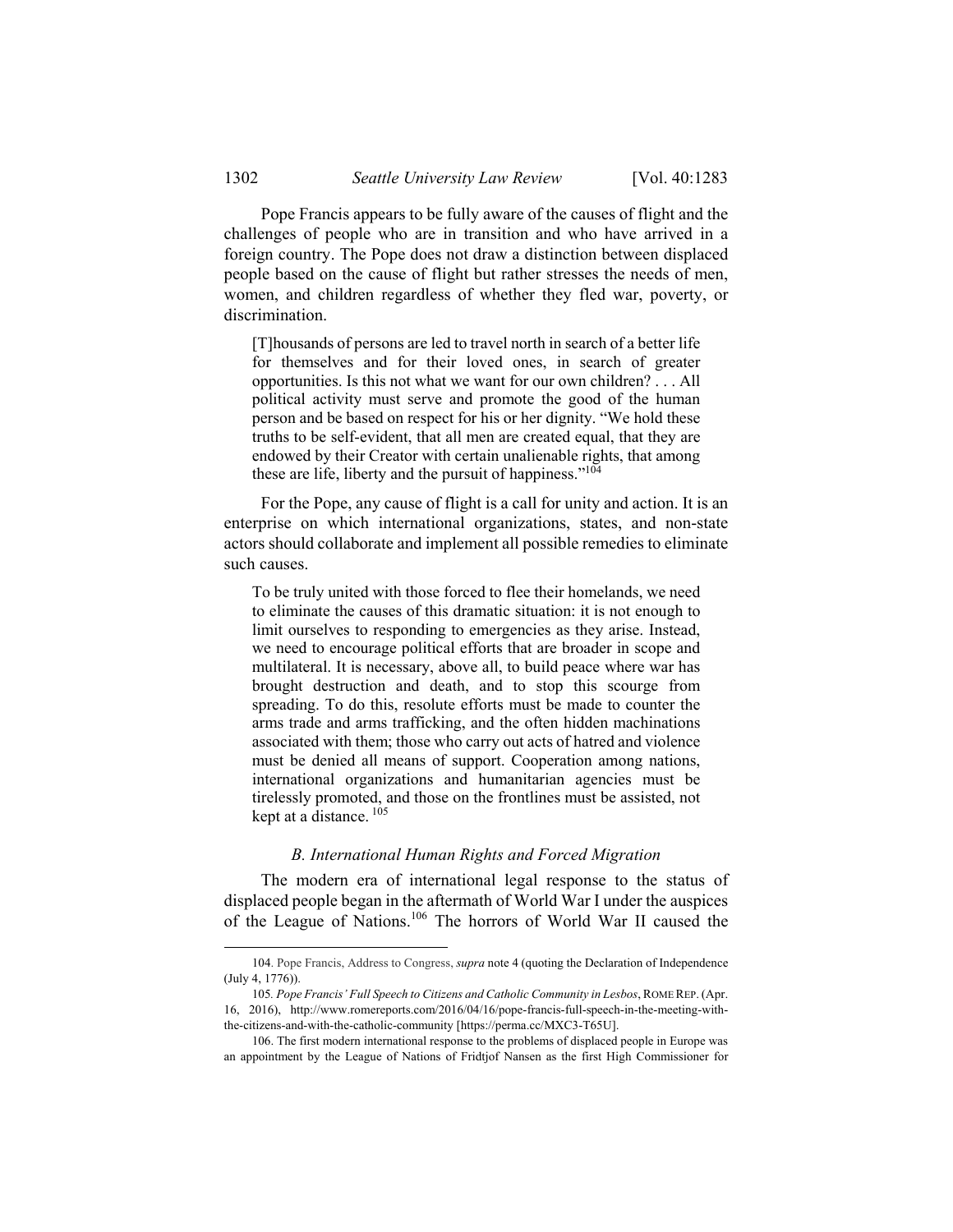highest historical level of displacement—an estimated 60 million people.107 The postwar era also featured deep polarization of the world between the East, led by a totalitarian government of the Soviet Union (U.S.S.R.), and the West.108 The first significant flight of people from Socialist Hungary to neighboring Austria happened during the Hungarian Revolution in 1956.<sup>109</sup> The effects of decolonization, and later the fall of "the Iron Curtain,"110 led to the struggle for statehood and the redistribution of power in many modern states. These events also revealed ethnic, religious, territorial, and other conflicts that caused people to flee from the East to the West and from the South to the North.<sup>111</sup> Thus, international human rights law influenced the evolution of modern law on forced migration based on the collective international response to the movement of people.

Cornerstones of the law of forced migration are the Universal Declaration of Human Rights  $(1948)$ ,<sup>112</sup> the Convention for the Protection of Human Rights and Fundamental Freedoms  $(1950)$ ,<sup>113</sup> and the International Covenant on Economic, Social and Cultural Rights (1966).<sup>114</sup> These instruments demonstrate that the law on forced migration was built

Refugees (1920–1930). He personally directed the repatriation of 450,000 prisoners of World War I, and developed programs of settlement for millions of displaced persons. The first identification document for displaced people was called the "nansen passport." On October 28, 1933, the League of Nations adopted the Convention Relating to the International Status of Refugees, ratified by nine states. Convention Relating to the International Status of Refugees, League of Nations, Treaty Series Vol. CLIX No. 3663 (1933); *About Fridtjof Nansen*, UNITED NATIONS HIGH COMMISSIONER FOR REFUGEES, http://www.unhcr.org/en-us/about-fridtjof-nansen.html?query=Fridtjof [https://perma.cc/KU29-U47E].

 <sup>107.</sup> *See* Giada Zampano, Liam Moloney & Jovi Juan, *Migrant Crisis: A History of Displacement*, WALL ST. J. (Sept. 22, 2015), http://graphics.wsj.com/migrant-crisis-a-history-ofdisplacement/ [https://perma.cc/N6WF-43FG].

 <sup>108.</sup> The Cold War split the world into two alliances of political and military groups: communists/socialists and anti-communists, respectively, under the leadership of the U.S.S.R. or under the leadership of the U.S.A. The so-called socialist camp, united under the Warsaw Pact (Treaty of Friendship, Cooperation, and Mutual Assistance (1955)), was a mutual defense treaty between the Soviet Union, Hungary, Czechoslovakia, Poland, Bulgaria, Romania, Albania, and East Germany and was the counterparty of the North Atlantic Treaty Organization (NATO) (1941). *Cold War Alliances*, ALPHA HIST., http://alphahistory.com/coldwar/cold-war-alliances/ [https://perma.cc/DCX6-AUBL].

<sup>109</sup>*. History of UNHCR*, UNITED NATIONS HIGH COMMISSIONER FOR REFUGEES, http://www.unhcr.org/en-us/history-of-unhcr.html [https://perma.cc/8X7Z-FCV8].

 <sup>110.</sup> The term was used by Winston Churchill in 1946 to describe the sphere of influence and control of the Soviet Union on the European continent. *See* Winston Churchill, Sinews of Peace, Address at Westminster College (Mar. 5, 1946), http://www.cfr.org/defense-and-security/churchillssinews-peace-speech/p18909 [https://perma.cc/UL59-NWX5].

<sup>111</sup>*. History of UNHCR*, *supra* note 109.

 <sup>112.</sup> G.A. Res. 217 (III) A, Universal Declaration of Human Rights, at art. 3 (Dec. 10, 1948).

<sup>113.</sup> Convention for the Protection of Human Rights and Fundamental Freedoms, Nov. 4, 1950, 213 U.N.T.S. 222.

 <sup>114.</sup> International Covenant on Economic, Social and Cultural Rights, Dec. 16, 1966, S. Treaty Doc. No. 95-19, 6 I.L.M. 360 (1967), 993 U.N.T.S. 3.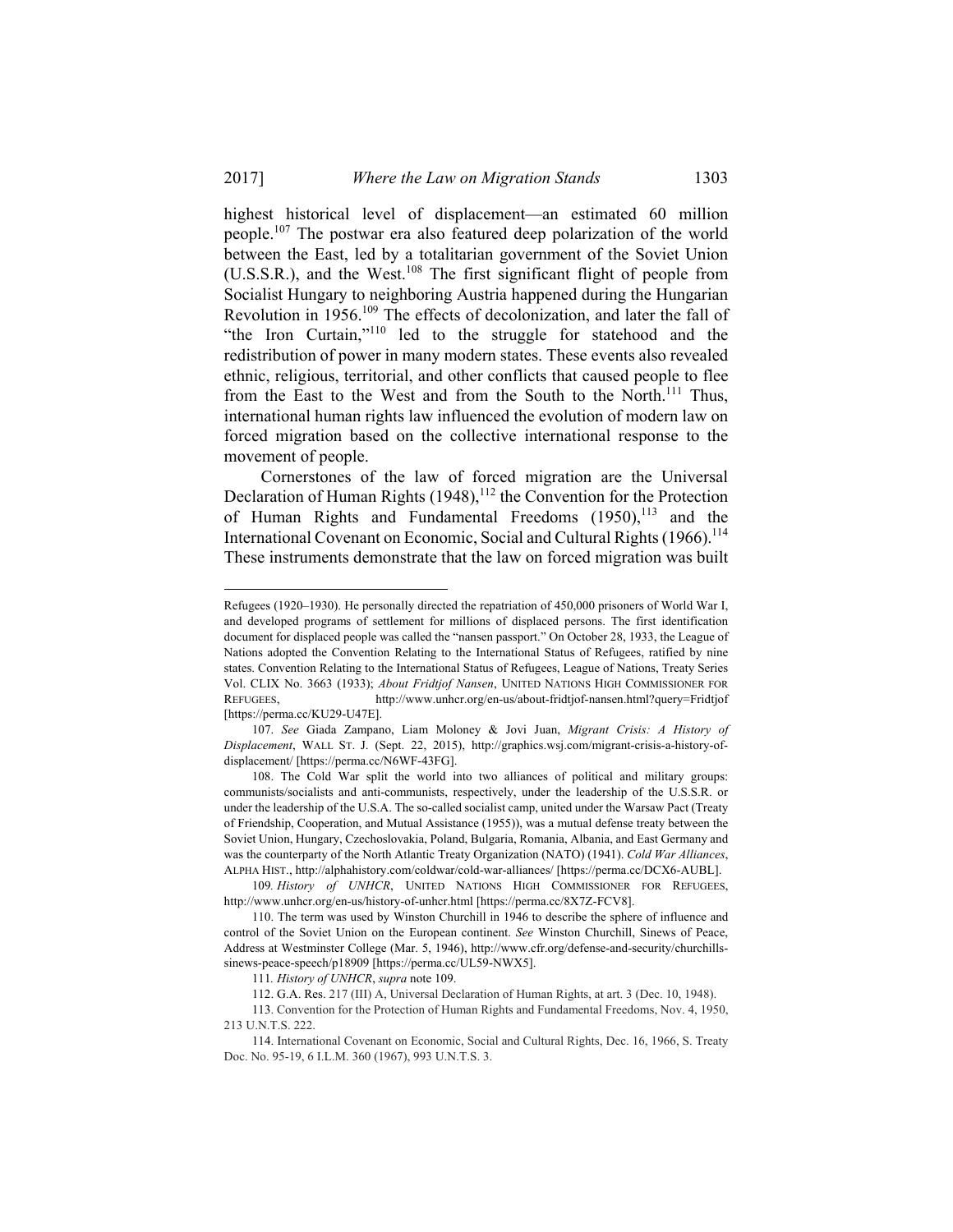on human rights law because the rights of displaced persons are human rights. This principle absolutely resonates with the Pope's teaching. He does not classify people: "Each person is precious; persons are more important than things, and the worth of an institution is measured by the way it treats the life and dignity of human beings, particularly when they are vulnerable . . . ."<sup>115</sup>

The first international law on refugees is the Convention Relating to the Status of Refugees (1951) and its Protocol (1967).<sup>116</sup> There are 145 states that are Parties to the Refugee Convention (1951).<sup>117</sup> In 2001, States issued a declaration reaffirming their commitment to the 1951 Convention and the 1967 Protocol.<sup>118</sup> They also confirmed that the principle of *nonrefoulement*, which describes the practice of not forcing refugees or asylum seekers to return to a country in which they are liable to be subjected to persecution, became a part of customary international law.<sup>119</sup>

## *C. The "Strangers" of the XXIst Century*

Let us not fall into humiliating indifference or a monotonous routine that prevents us from discovering what is new! Let us ward off destructive cynicism! Let us open our eyes and see the misery of the world, the wounds of our brothers and sisters who are denied their dignity, and let us recognize that we are compelled to heed their cry for help! May we reach out to them and support them so they can feel the warmth of our presence, our friendship, and our fraternity! May their cry become our own, and together may we break down the barriers of indifference that too often reign supreme and mask our hypocrisy and egoism!<sup>120</sup>

## 1. Refugees $^{121}$

Despite the benefits of international collaboration established through the Geneva Convention Relating to the Status of Refugees (Refugee Convention), some technicalities and strict definitions have led to limitations. The Refugee Convention defines the term "refugee" as one who:

 <sup>115.</sup> Pope Francis, World Day of Migrants and Refugees, *supra* note 101.

 <sup>116.</sup> G.A. Res. 429 (V) (Dec. 14, 1950); G.A. Res. 2198 (XXI) (Dec. 16, 1966).

 <sup>117.</sup> *States Parties to the 1951 Convention Relating to the Status of Refugees and the 1967 Protocol*, UNITED NATIONS HIGH COMMISSIONER FOR REFUGEES, http://www.unhcr.org/protect/ PROTECTION/3b73b0d63.pdf [https://perma.cc/GLY4-ACK9].

 <sup>118.</sup> Declaration of States parties to the 1951 Convention and/or its Protocol Relating to the Status of Refugees art. 4, Ministerial Meeting of States parties, Geneva, Switzerland, 12–13 Dec. 2001, UN Doc. HCR/MMSP/2001/09 (2002).

<sup>119</sup>*. Id.*

<sup>120.</sup> Pope Francis, Misericordia et misera, *supra* note 9.

 <sup>121.</sup> The tabulation is illustrative, not comprehensive.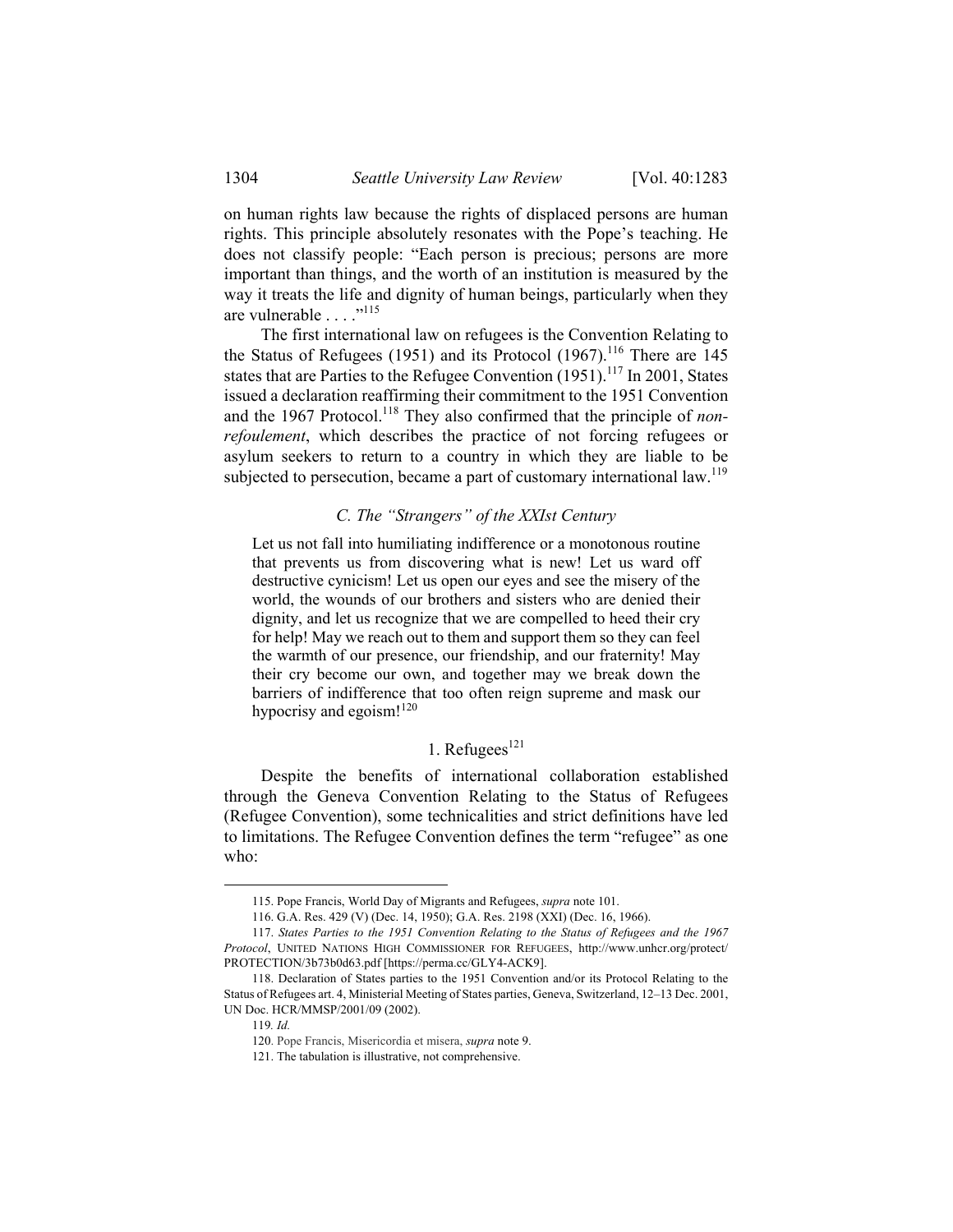[O]wing to well-founded fear of being persecuted for reasons of race, religion, nationality, membership in a particular social group or political opinion, is outside the country of his nationality and is unable or, owing to such fear, is unwilling to avail himself of the protection of that country; or who, not having a nationality and being outside the country of his former habitual residence as a result of such events, is unable or, owing to such fear, is unwilling to return to it.<sup>122</sup>

The Refugee Convention emphasizes the cause of displacement as a significant criterion in the categorization of forced migrants, particularly those who claim asylum.<sup>123</sup> Armed conflicts around the globe and the need for a humanitarian solution revealed the weakness of employing this criterion: thousands of war-migrants are left beyond the main unified international law and procedures for asylum seekers.<sup>124</sup> This weakness impacts the degree to which there is access to humanitarian and legal help for displaced persons. It also had a negative impact on constructive international negotiations and the peace-building process. Lack of uniform law, tragic circumstances of travel, and the number of migrants proved this causal criterion inadequate.

Later, the regional development of law set an example of acceptance of people who fled home for other reasons. In 1969, the Organization of African Union (OAU) adopted the Convention Governing Specific Aspects of Refugee Problems in Africa.<sup>125</sup> According to Article 1 (2):

[T]he term "refugee" shall also apply to every person who, owing to external aggression, occupation, foreign domination or events seriously disturbing public order in either part or the whole of his country of origin or nationality, is compelled to leave his place of habitual residence in order to seek refuge in another place outside his country of origin or nationality.<sup>126</sup>

Similarly, the Cartagena Declaration on Refugees (1984), adopted by the Colloquium on the International Protection of Refugees in Central America, Mexico, and Panama, expanded the category of "refugees." Article 3 of the Declaration explicitly states that:

[T]he definition or concept of a refugee to be recommended for use in the region is one which, in addition to containing the elements of

 <sup>122.</sup> Convention on Refugees, *supra* note 116.

<sup>123</sup>*. Id.*

<sup>124</sup>*. E.g.*, Markus Gehrsitz & Martin Ungerer, *Jobs, Crime, and Votes: A Short-Run Evaluation of the Refugee Crisis in Germany* 10 (IZA Institute of Labor Economics, Discussion Paper No. 10494, 2017), https://ssrn.com/abstract=2903116.

 <sup>125.</sup> Convention Governing Specific Aspects of Refugee Problems in Africa, Assembly of Heads of State and Government, Sept. 10, 1969, 1001 U.N.T.S. 45.

<sup>126</sup>*. Id.* at art. 1 (2).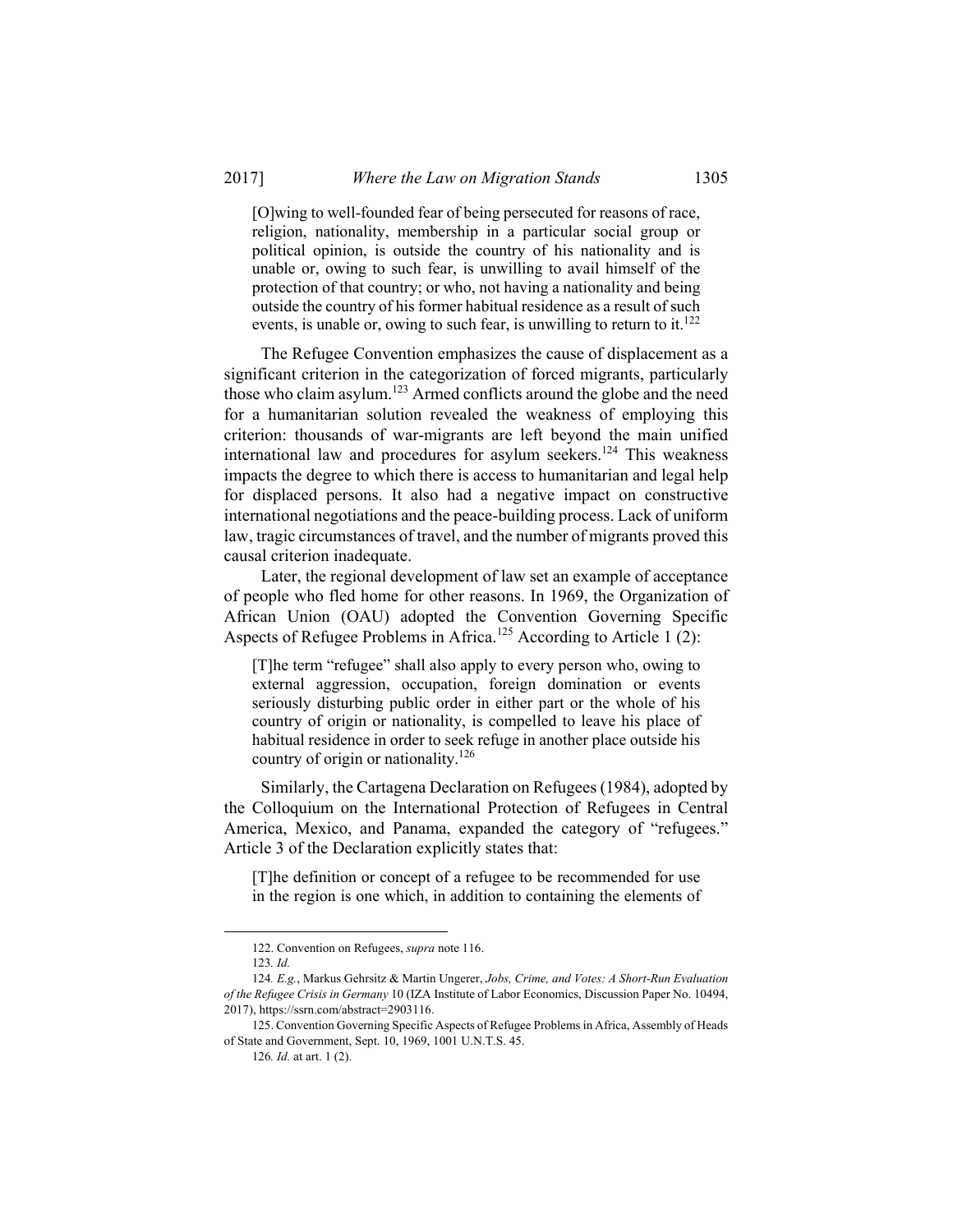the 1951 Convention and the 1967 Protocol, includes among refugees persons who have fled their country because their lives, safety or freedom have been threatened by generalized violence, foreign aggression, internal conflicts, massive violation of human rights or other circumstances which have seriously disturbed public order.<sup>127</sup>

It was not until 2004 that binding European law introduced a new regime of protection in all countries of the European Union  $(EU)$ .<sup>128</sup> However, this document was only the first phase in establishing the Common European Asylum System (CEAS). The issues of implementation and interpretation of EU law by Member States were not yet resolved. The ultimate objective of the system was to develop asylum policy that would incorporate not only the Refugee Convention and its Protocol but literally all major international human rights instruments.<sup>129</sup>

 The harmonization of eligibility criteria and the content of protection in the EU culminated in Directive 2011/95/EU.<sup>130</sup> The recast Qualification Directive applies to all EU Member States except the UK,

 <sup>127.</sup> Regional Refugee Instruments & Related, Cartagena Declaration on Refugees, Colloquium on the International Protection of Refugees in Central America, Mexico and Panama, Nov. 22, 1984, http://www.refworld.org/docid/3ae6b36ec.html [https://perma.cc/PPQ3-WBHW].

 <sup>128.</sup> Council Directive 2004/83, of the European Council of 29 Apr. 2004 on Minimum Standards for the Qualification and Status of Third Country Nationals or Stateless Persons as Refugees or as Persons who otherwise Need International Protection and the Content of the Protection Granted, 2004, O.J. (L.304) 12 (EC).

 <sup>129. &</sup>quot;[T]he recast Qualification Directive should be interpreted and applied in a manner consistent with relevant legal instruments including not only the 1951 Refugee Convention but also international human rights instruments *inter alia* the International Covenant on Civil and Political Rights (ICCPR), the International Covenant on Economic, Social and Cultural Rights (ICESCR), the International Convention on the Elimination of All Forms of Racial Discrimination, the International Convention on the Elimination of All Forms of Discrimination Against Women, the Convention on the Rights of Persons with Disabilities, the Convention against Torture, the Convention on the Rights of the Child (CRC) and the ECHR [European Convention on Human Rights]. Similarly, given the legally binding nature of the EU Charter, Member States, when implementing this Directive, must do so in a manner which is in compliance with the fundamental rights guaranteed under it. For this reason, the provisions of the Directive must be interpreted in the light of its general scheme and purpose in a manner that respects the fundamental rights and principles recognised by the EU Charter and in accordance with the objective of the CEAS as a whole." *See* European Council on Refugees and Exiles, ECRE Information Note on the Directive 2011/95/EU of the European Parliament and of the Council of 13 December 2011 on Standards for the Qualification of Third-Country Nationals or Stateless Persons as Beneficiaries of International Protection, for a Uniform Status for Refugees or for Persons Eligible for Subsidiary Protection, and for the Content of the Protection Granted (Recast), http://www.ecre.org/wp-content/uploads/2016/07/ECRE-Information-Note-on-the-Qualification-Directive-recast\_October-2013.pdf [https://perma.cc/7HHH-ZWGT].

 <sup>130.</sup> Directive 2011/95 of the European Parliament and of the Council of 13 Dec. 2011 on Standards for the Qualification of Third-Country Nationals or Stateless Persons as Beneficiaries of International Protection, for a Uniform Status for Refugees or for Persons Eligible for Subsidiary Protection, and for the Content of the Protection Granted (recast), O.J. (L. 337) 9, 26, [hereinafter Directive 2011/95] http://eur-lex.europa.eu/legal-content/EN/TXT/HTML/?uri=CELEX:3201 1L0095&from=EN [https://perma.cc/42LA-HHVP].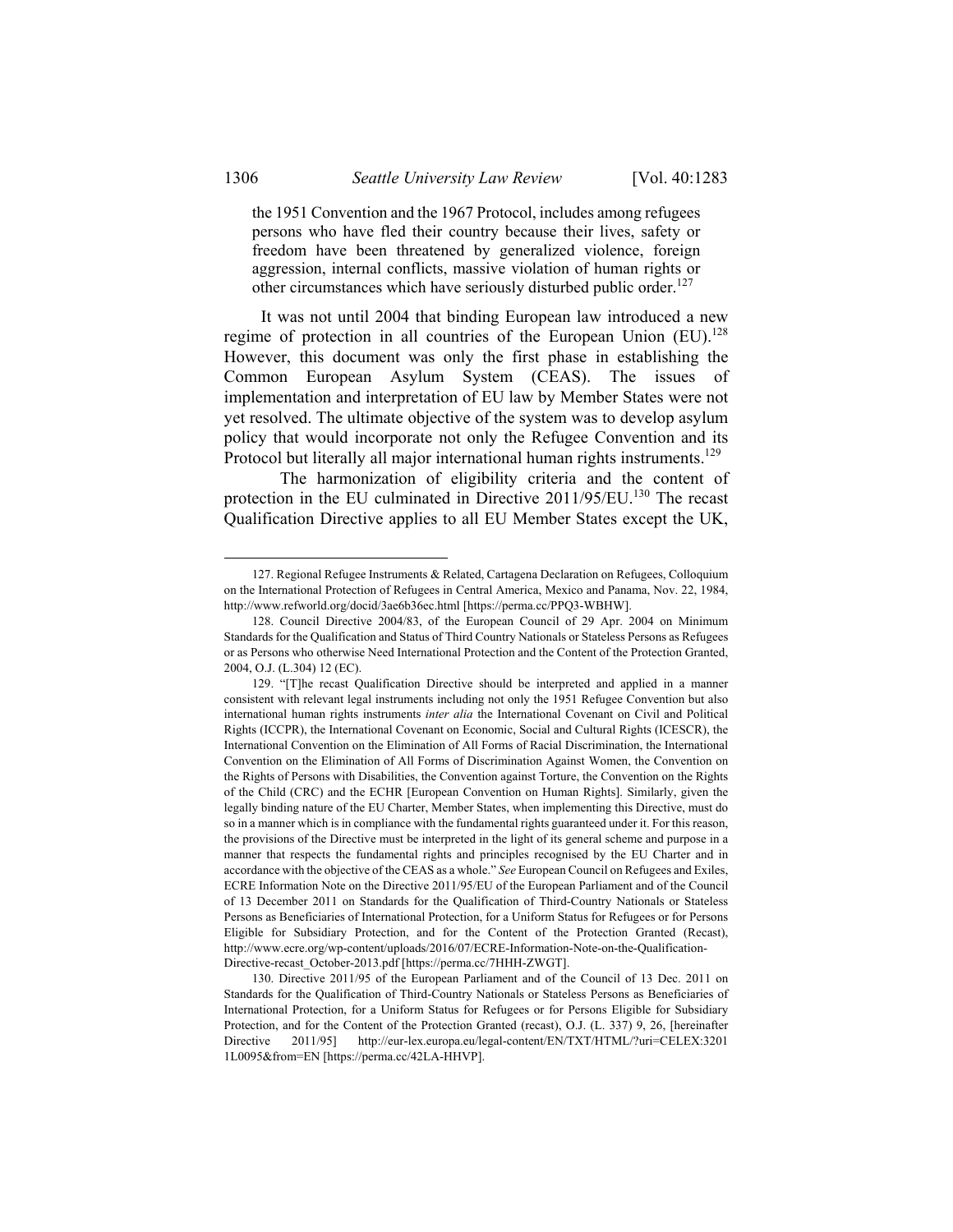Ireland, and Denmark.<sup>131</sup> The main objective of the Directive was to adopt common criteria in all Member States and procedures for granting international protection (refugee or subsidiary protection status)<sup>132</sup> so flight to one State would not be more attractive or discriminatory than to another. The Directive grants beneficiaries of subsidiary protection the same rights and benefits as those who are refugees.<sup>133</sup> The Directive also includes the definition of "serious harm."<sup>134</sup>

The late twentieth century also featured discussion on the convergence of law in Europe.<sup>135</sup> The complex and unified approach of this convergence, which considers different types of threats that result in flight and the concomitant obligation of the host state to provide refuge to displaced people, is a step toward mercy in compliance with the admonition of the Pope, who is on the side of those who are in need.

In 2015, Europe experienced a record high flow of refugees and other migrants into the continent.<sup>136</sup> Although transit states like Greece, Turkey, and Libya absorbed the greatest impact, the migration challenged every European state and the legal system of the European Union as a whole. The European community was faced with more than 1 million displaced people who crossed into the EU.137 Pope Francis responded to the European confusion:

 <sup>131</sup>*. Id.*

 <sup>132.</sup> According to Directive 2011/95, "'refugee' means a third-country national who, owing to a well-founded fear of being persecuted for reasons of race, religion, nationality, political opinion or membership of a particular social group, is outside the country of nationality and is unable or, owing to such fear, is unwilling to avail himself or herself of the protection of that country, or a stateless person, who, being outside of the country of former habitual residence for the same reasons as mentioned above, is unable or, owing to such fear, unwilling to return to it, and to whom Article 12 does not apply." *Id.* art. 2(d). Additionally, Art. 2(f) states, "'person eligible for subsidiary protection' means a third-country national or a stateless person who does not qualify as a refugee but in respect of whom substantial grounds have been shown for believing that the person concerned, if returned to his or her country of origin, or in the case of a stateless person, to his or her country of former habitual residence, would face a real risk of suffering serious harm as defined in Article 15, and to whom Article 17(1) and (2) does not apply, and is unable, or, owing to such risk, unwilling to avail himself or herself of the protection of that country." *Id.* art. 2(f).

<sup>133</sup>*. Id.* art. 22–35.

<sup>134</sup>*. Id.* art. 15 ("[S]erious harm consists of: (a) the death penalty or execution; or (b) torture or inhuman or degrading treatment or punishment of an applicant in the country of origin or (c) serious and individual threat to a civilian's life or person by reason of indiscriminate violence in situations of international or internal armed conflict[.]").

 <sup>135.</sup> *See* Meryll Dean, *Bridging the Gap: Humanitarian Protection and the Convergence of Laws in Europe*, 20 EUR. L.J. 34 (2014). The article discusses the issue of interpretation of law, and development of a "common interpretation methodology" in Europe, as well as interplay of Migration Law, Human Rights Law, and International Humanitarian Law.

<sup>136</sup>*. See* Phillip Connor, *Number of Refugees to Europe Surges to Record 1.3 Million in 2015*, PEW RES.CTR.(Aug. 2, 2016), http://www.pewglobal.org/2016/08/02/number-of-refugees-to-europesurges-to-record-1-3-million-in-2015/ [https://perma.cc/EKW6-5XPJ].

<sup>137</sup>*. Id.*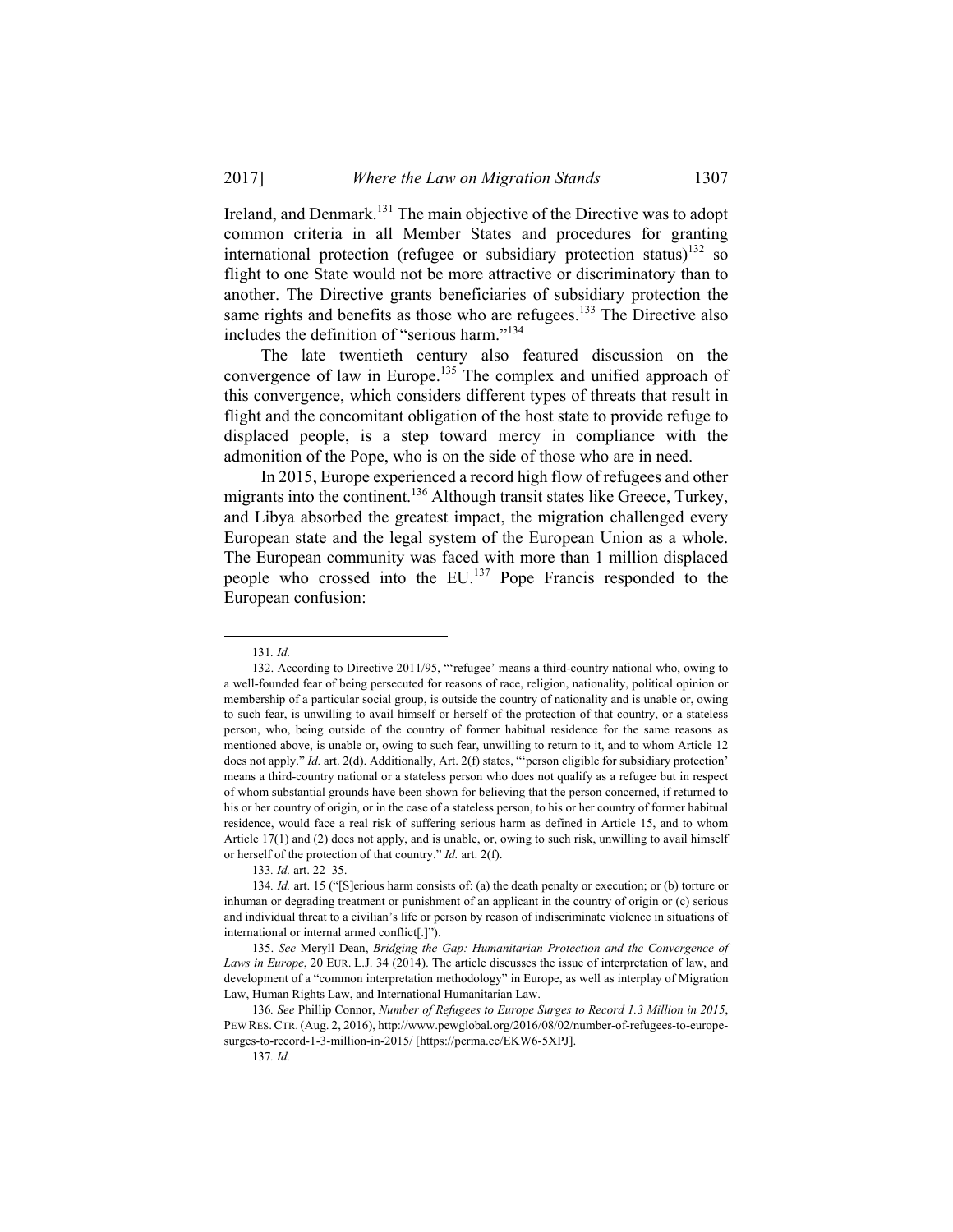The worries expressed by institutions and people, both in Greece and in other European countries, are understandable and legitimate. We must never forget, however, that migrants, rather than simply being a statistic, are first of all persons who have faces, names and individual stories. Europe is the homeland of human rights, and whoever sets foot on European soil ought to sense this, and thus become more aware of the duty to respect and defend those rights. Unfortunately, some, including many infants, could not even make it to these shores: they died at sea, victims of unsafe and inhumane means of transport, prey to unscrupulous thugs.<sup>138</sup>

## 2. Reflection of the Pope's Teachings in International Human Rights Law Relating to Children

And yet among migrants, children constitute the most vulnerable group, because as they face the life ahead of them, they are invisible and voiceless: their precarious situation deprives them of documentation, hiding them from the world's eyes; the absence of adults to accompany them prevents their voices from being raised and heard. In this way, migrant children easily end up at the lowest levels of human degradation, where illegality and violence destroy the future of too many innocents, while the network of child abuse is difficult to break up.<sup>139</sup>

The United Nations International Children's Emergency Fund (UNICEF) states that nearly one of every 200 children in the world is a child refugee. Worldwide, nearly 28 million children have been forcibly displaced.<sup> $140$ </sup> In the ten-year period between 2005 and 2015, the global number of child refugees under the protection of UNHCR more than doubled, from 4 million to over 8 million. $141$ 

The legal history of the international protection of children's rights began in 1924 with the Declaration of the Rights of the Child, adopted by the League of Nations.142 It developed later in the UN Declaration of the Rights of the Child  $(1959)$ ,<sup>143</sup> and currently is proclaimed in the UN

 <sup>138</sup>*. Pope Francis' Full Speech to Citizens and Catholic Community in Lesbos*, *supra* note 105. 139. Pope Francis, World Day of Migrants and Refugees, *supra* note 101.

 <sup>140.</sup> UNICEF, UPROOTED: THE GROWING CRISIS FOR REFUGEE AND MIGRANT CHILDREN 18

<sup>(2016),</sup> https://www.unicef.org/publications/files/Uprooted\_growing\_crisis\_for\_refugee\_and migrant\_children.pdf [https://perma.cc/K33L-SSMC]. This number includes ten million child refugees, approximately one million asylum-seeking children, and an estimated seventeen million children displaced within their own countries by violence and conflict. Yet more children have been displaced by natural disasters and other crises, though they are not included in this total. *See id.*

<sup>141</sup>*. Id.*

 <sup>142.</sup> Geneva Declaration of the Rights of the Child (Sept. 26, 1924), http://www.undocuments.net/gdrc1924.htm [https://perma.cc/SMM7-2EZL].

 <sup>143.</sup> G.A. Declaration of the Rights of the Child, Nov. 20, 1959, A/RES/1386 (XIV).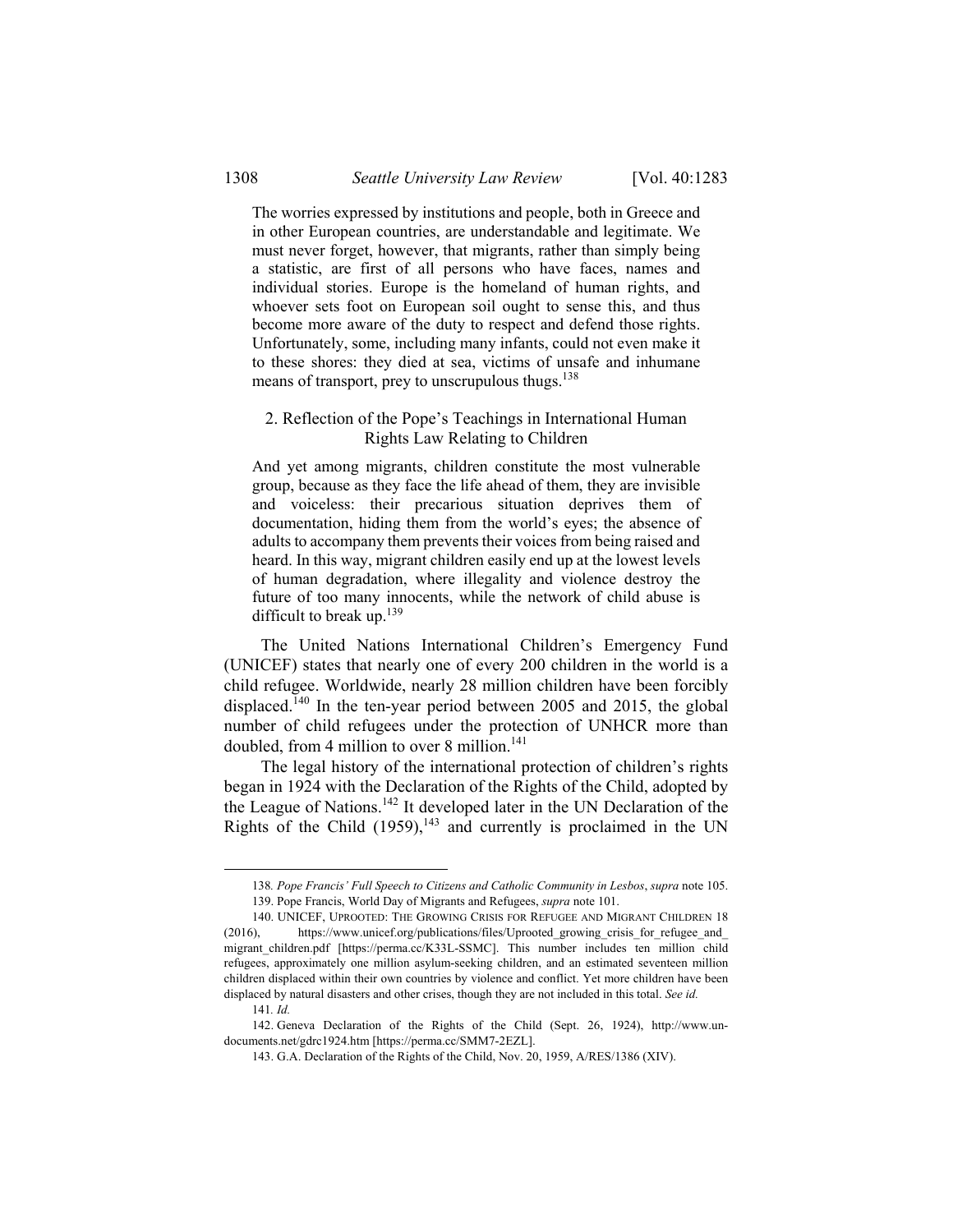Convention on the Rights of the Child  $(CRC)$ .<sup>144</sup> The CRC explicitly emphasizes the role of the state in protecting children's rights within its jurisdiction, regardless of whether a child remains within her country of birth, residence, or abroad.<sup>145</sup>

The CRC is the most widely ratified human rights treaty.<sup>146</sup> Every country has ratified the CRC except the United States.<sup>147</sup> While the United States may have various arguments for resisting ratification of the CRC, fear appears to be one of them.

The fear of change and reform seems to be paralyzing certain political groups in the United States. Ratification of the CRC could lead to the reform of criminal justice, maternity leave, and social security.<sup>148</sup> There is also fear relating to children's choice, instead of their parents, in terms of religion and other personal preferences.<sup>149</sup> Fear of "losing" control" under American domestic law, particularly family law, is embodied in the argument that children are better protected by domestic laws than they would be under international law.<sup>150</sup>

Conversely, the European Union incorporated the CRC, with particular reference to the law on forced migration. This is directly stated in European Directive 2011/95/EU in its definition of the "best interests of the child."151 The Convention also includes direct reference to refugee law and includes the norm against all forms of discrimination or punishment on the basis of the status, activities, expressed opinions, or beliefs of the child's parents, legal guardians, or family members.<sup>152</sup> The CRC requires "appropriate protection and humanitarian assistance in the enjoyment of applicable rights" of a child who "is seeking refugee status or who is considered a refugee," regardless of whether he or she is

 <sup>144.</sup> Convention on the Rights of the Child, Nov. 20, 1989, 1577 U.N.T.S. 3.

<sup>145</sup>*. See id.* pt. 1, art. 2.

 <sup>146.</sup> *CRC Frequently Asked Questions*, UNICEF, https://www.unicef.org/crc/index\_30229.html [https://perma.cc/CJM6-JHK9].

 <sup>147.</sup> This list of ratifying countries is up to date and indicates that the United States is the only state not to ratify the CRC. *Status of Treaties: Convention on the Rights of the Child*, UNITED NATIONS, https://treaties.un.org/Pages/ViewDetails.aspx?src=IND&mtdsg\_no=IV-11&chapter=4&clang=\_en [https://perma.cc/8KPY-YNEL].

 <sup>148.</sup> S.C., *Why Won't America Ratify the UN Convention on Children's Rights?*, ECONOMIST: THE ECONOMIST EXPLAINS (Oct. 7, 2013), http://www.economist.com/blogs/economistexplains/2013/10/economist-explains-2 [https://perma.cc/QLD2-6A4U].

 <sup>149.</sup> Karen Attiah, *Why Won't the U.S. Ratify the U.N.'s Child Rights Treaty*, WASH. POST: POST PARTISAN (Nov. 21, 2014), https://www.washingtonpost.com/blogs/post-partisan/wp/2014/11/21/ why-wont-the-u-s-ratify-the-u-n-s-child-rights-treaty/?utm\_term=.934d103fa5be [https://perma.cc/ 8GW2-3E8F].

 <sup>150.</sup> *Id.*; S.C., *supra* note 148.

 <sup>151.</sup> Directive 2011/95, *supra* note 130, art. 18.

 <sup>152.</sup> Convention on the Rights of the Child, Nov. 20, 1989, 1577 U.N.T.S. 3, art 2.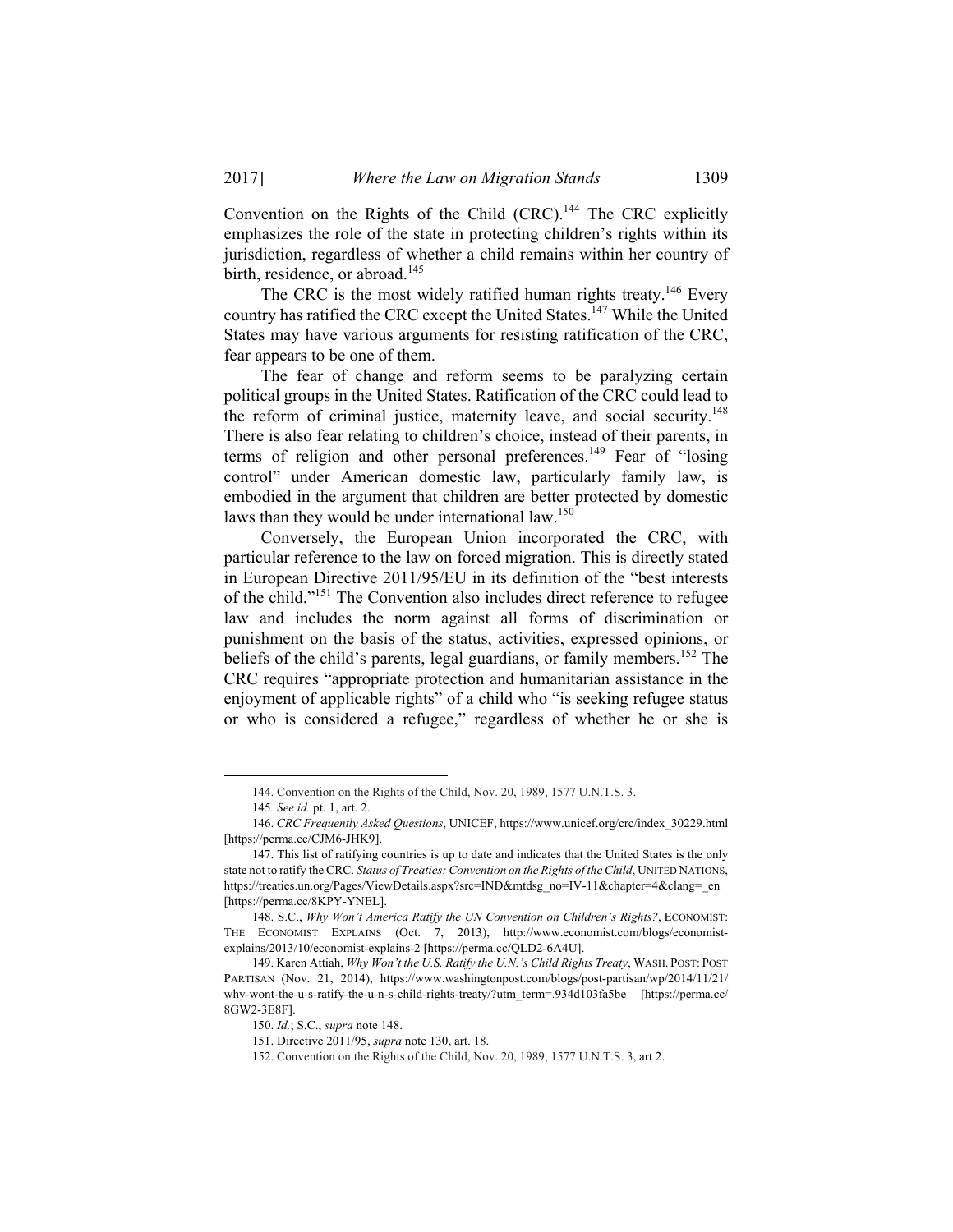accompanied by parents or other adults.<sup>153</sup> The states are also obliged to cooperate with the United Nations and other organizations, particularly in tracing the whereabouts of any refugee child's parents or family members to obtain information necessary for the family's reunification. In cases where no parents or other family members can be found, the child must be accorded the same protection as other children permanently or temporarily deprived of their family environment for any reason.<sup>154</sup> However, the reality does not always reflect the law.

The Convention explicitly defines the duty of the state to:

[T]ake all appropriate measures to promote [the] physical and psychological recovery and social reintegration of a child victim of: any form of neglect, exploitation, or abuse; torture or any other form of cruel, inhuman or degrading treatment or punishment; or armed conflicts."155 Recovery and reintegration must take place in an environment that "fosters the health, self-respect, and dignity of the child.156

While this international law reflects a humane perspective, the reality is often otherwise. The life of a child migrant is full of dangers. The most common forms of violence are human trafficking<sup>157</sup> and smuggling.<sup>158</sup>

trafficking is a concern in every region of the world: victims with 152 different citizenships were identified in 124 countries between 2010 and 2012. Globally, the vast majority of detected trafficking is for either sexual exploitation (just over half) or forced labour (40 per cent), although there is notably more trafficking for sexual exploitation in Europe and Central Asia and more forced labour trafficking in East Asia, South Asia and the Pacific.

*See* UNICEF, *supra* note 140, at 37.

 158. UNICEF,*supra* note 140, at 38 ("[S]muggling begins as a commercial transaction between a smuggler and migrant, in which a smuggler agrees to arrange illegal passage for a migrant into another country in exchange for financial or material benefits from the migrants. While that relationship may change over the course of a journey, sometimes resulting in violence or turning into trafficking, it is different in nature than trafficking, which always implies the threat of force or coercion. Children travelling on their own are particularly vulnerable to the most dangerous aspects of smuggling—including dangerous routes of passage, abandonment by smugglers, and inhumane treatment—making it an issue of ongoing concern for the well-being of child refugees and migrants.").

 <sup>153</sup>*. Id.* art. 22.

<sup>154</sup>*. Id.* art. 22.

<sup>155</sup>*. Id.* art. 39.

<sup>156</sup>*. Id.*

<sup>157.</sup> U.N. Protocol to Prevent, Suppress and Punish Trafficking in Persons, Especially Women and Children, Supplementing the United Nations Convention against Transnational Organized Crime, Nov. 15, 2000, 2237 U.N.T.S. 319, Art. 3(a) (defining trafficking in persons as: "the recruitment, transportation, transfer, harbouring or receipt of persons, by means of the threat or use of force or other forms of coercion, of abduction, of fraud, of deception, of the abuse of power or of a position of vulnerability or of the giving or receiving of payments or benefits to achieve the consent of a person having control over another person, for the purpose of exploitation. Exploitation shall include, at a minimum, the exploitation of the prostitution of others or other forms of sexual exploitation, forced labour or services, slavery or practices similar to slavery, servitude or the removal of organs."). According to UNICEF,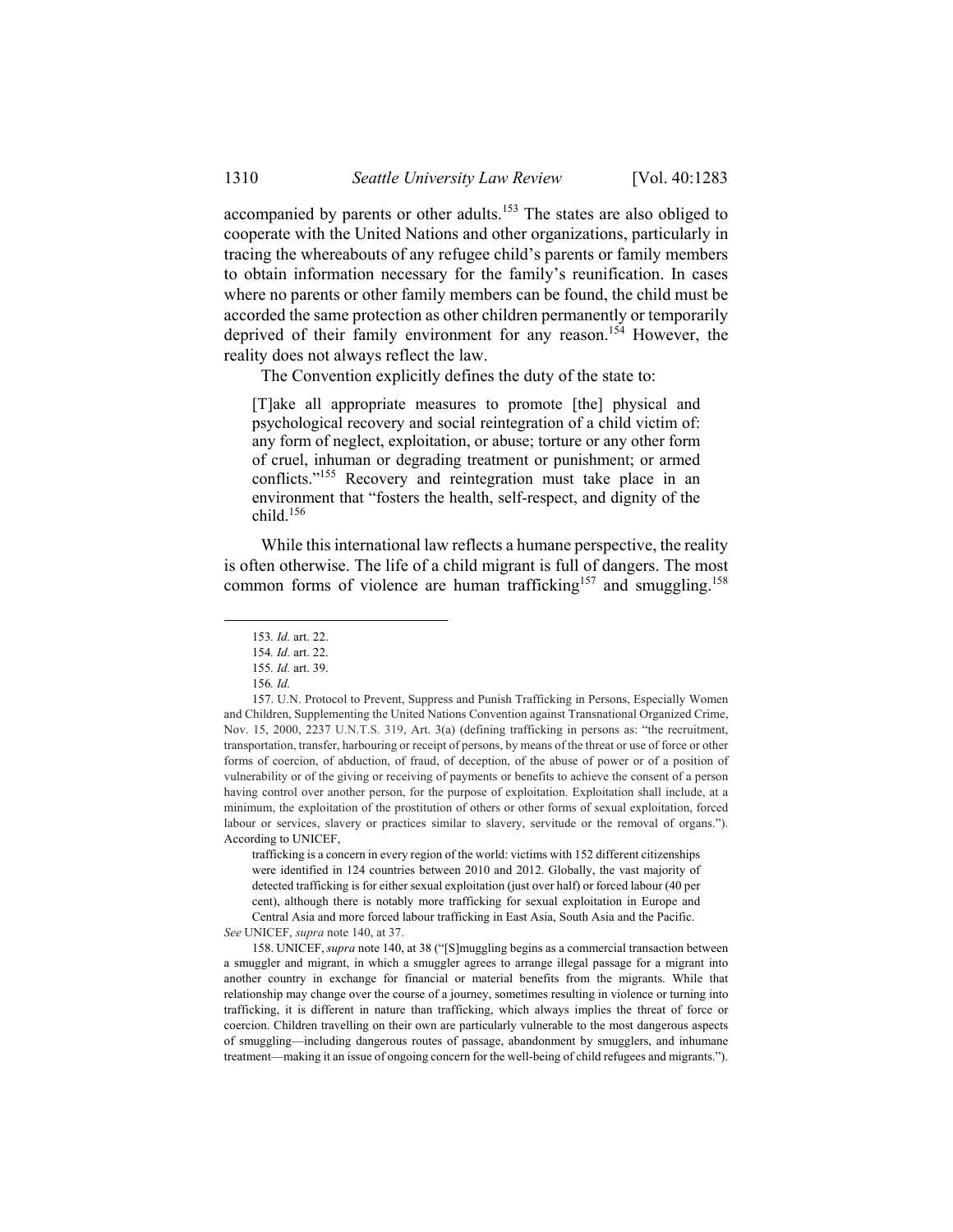There is a considerable lack of data on crime, exploitation, and violence against migrant children. One of the main reasons for this deficiency is the "hidden nature" of those crimes.<sup>159</sup> According to the Pope, the most powerful force driving the exploitation and abuse of children is demand:

[T]he dividing line between migration and trafficking can at times be very subtle. There are many factors which contribute to making migrants vulnerable, especially if they are children: poverty and the lack of means to survive — to which are added unrealistic expectations generated by the media; the low level of literacy; ignorance of the law, of the culture and frequently of the language of host countries. All of this renders children physically and psychologically dependent. But the most powerful force driving the exploitation and abuse of children is demand. If more rigorous and effective action is not taken against those who profit from such abuse, we will not be able to stop the multiple forms of slavery where children are the victims.<sup>160</sup>

According to the International Labour Organization in 2014, there were approximately 21 million victims of human trafficking, among whom  $5.5$  million were children.<sup>161</sup> Profit from human trafficking reaches approximately 150 billion dollars annually.162

In his Message for the World Day of Migrants and Refugees on January 15, 2017, Pope Francis stressed the importance of work "in their country of origin" on issues that cause the flight of people:

Since this is a complex phenomenon, the question of child migrants must be tackled at its source. Wars, human rights violations, corruption, poverty, environmental imbalance and disasters, are all causes of this problem. Children are the first to suffer, at times suffering torture and other physical violence, in addition to moral and psychological aggression, which almost always leave indelible scars.

 <sup>159. &</sup>quot;[T]he only data available are generally based on the few reports that come to light — for example when trafficking victims are found and appear in official police, immigration or social welfare statistics. Some figures are calculated from data on cases that come to court, hospital and health reports on victims, or national data that are often a mix of police and immigration figures, social services input . . . ." *See* IPEC, TRAINING MANUAL TO FIGHT TRAFFICKING IN CHILDREN FOR LABOR, SEXUAL AND OTHER FORMS OF EXPLOITATION–TEXTBOOK 1: UNDERSTANDING CHILD TRAFFICKING 34 (2009), http://www.ilo.org/ipec/Informationresources/WCMS\_IPEC\_PUB\_10771/lang en/index.htm [https://perma.cc/SW2Q-CXMA].

 <sup>160.</sup> Pope Francis, World Day of Migrants and Refugees, *supra* note 101.

 <sup>161.</sup> INT'L LABOUR ORG., PROFITS AND POVERTY: THE ECONOMICS OF FORCED LABOUR 7 (2014), http://www.ilo.org/wcmsp5/groups/public/—-ed\_norm/—declaration/documents/publication/ wcms\_243391.pdf [https://perma.cc/4VPH-MS9L].

 <sup>162.</sup> *Human Trafficking by the Numbers: Fact Sheet*, HUMAN RIGHTS FIRST (Jan. 2016), http://www.humanrightsfirst.org/sites/default/files/TraffickingbytheNumbers.pdf [https://perma.cc/CB7T-AWGG]; *supra* note 161, at 2.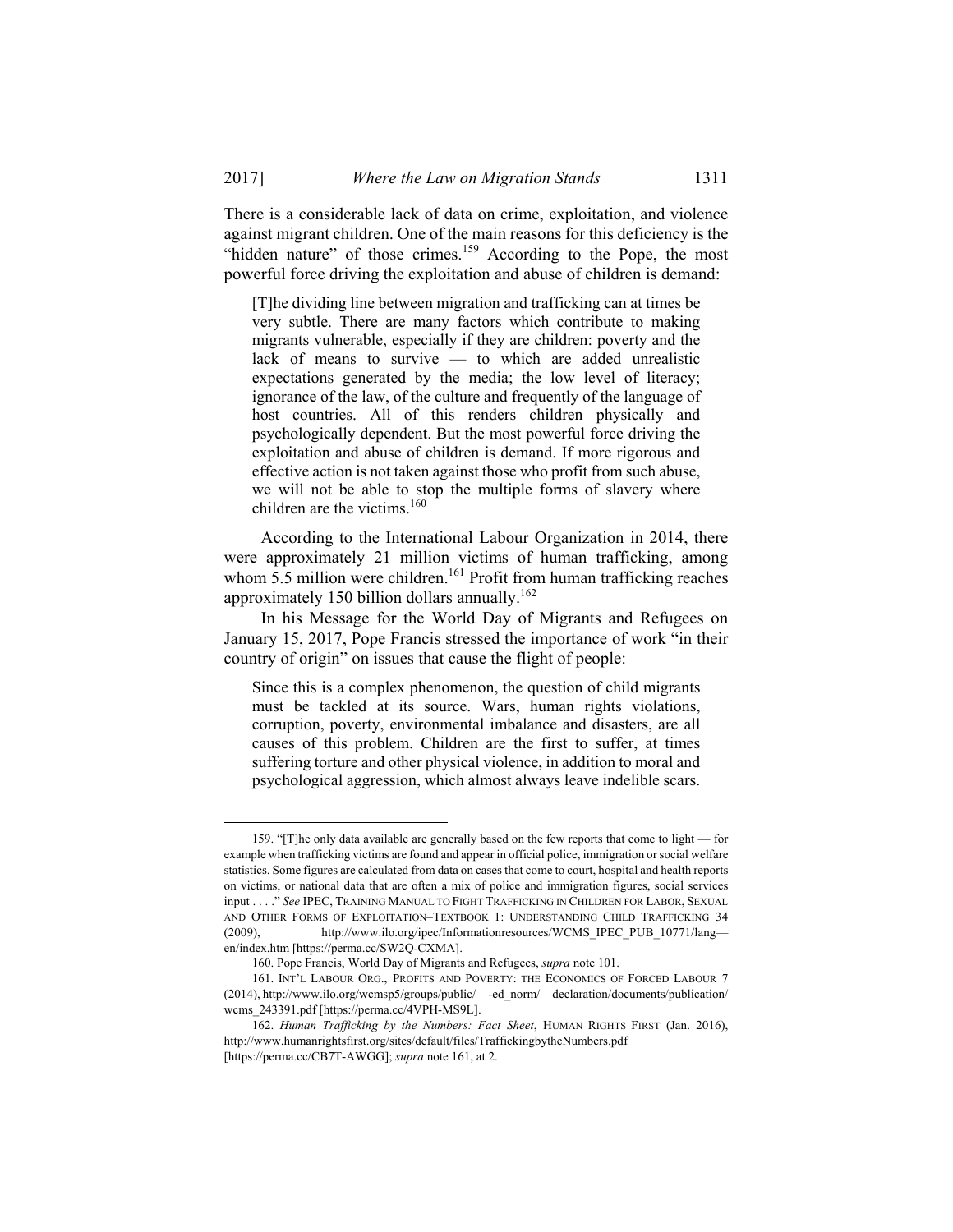It is absolutely necessary, therefore, to deal with the causes which trigger migrations in the countries of origin. This requires, as a first step, the commitment of the whole international community to eliminate the conflicts and violence that force people to flee. Furthermore, far-sighted perspectives are called for, capable of offering adequate programmes for areas struck by the worst injustice and instability, in order that access to authentic development can be guaranteed for all. This development should promote the good of boys and girls, who are humanity's hope.<sup>163</sup>

Detention and encampment of migrants are other big issues. Pope Francis calls on the states to consider migrants' need for respect and dignity and never to ignore the duty to resolve child migrants' problems:

The condition of child migrants is worsened when their status is not regularized or when they are recruited by criminal organizations. In such cases they are usually sent to detention centers. It is not unusual for them to be arrested, and because they have no money to pay the fine or for the return journey, they can be incarcerated for long periods, exposed to various kinds of abuse and violence. In these instances, the right of states to control migratory movement and to protect the common good of the nation must be seen in conjunction with the duty to resolve and regularize the situation of child migrants, fully respecting their dignity and seeking to meet their needs when they are alone, but also the needs of their parents, for the good of the entire family.

Of fundamental importance is the adoption of adequate national procedures and mutually agreed plans of cooperation between countries of origin and of destination, with the intention of eliminating the causes of the forced emigration of minors.<sup>164</sup>

Article 37 regulates the conditions of child detention, and the rights of children while they are deprived of liberty. This issue remains an acute problem. In its report, UNICEF states:

Worldwide, more than 100 countries are estimated to detain children for migration-related reasons. The exact number of children who face detention solely because of their migration status is not known, but detention's lasting consequences for children are clearly documented. Children subjected to immigration detention experience both physical and psychological trauma, shaping their immediate well-being as well as their lifelong prospects. Court rulings in multiple countries have made it clear that migration-related detention is not appropriate for children, including as a deterrence mechanism.

 <sup>163.</sup> Pope Francis, World Day of Migrants and Refugees, *supra* note 101. 164*. Id.*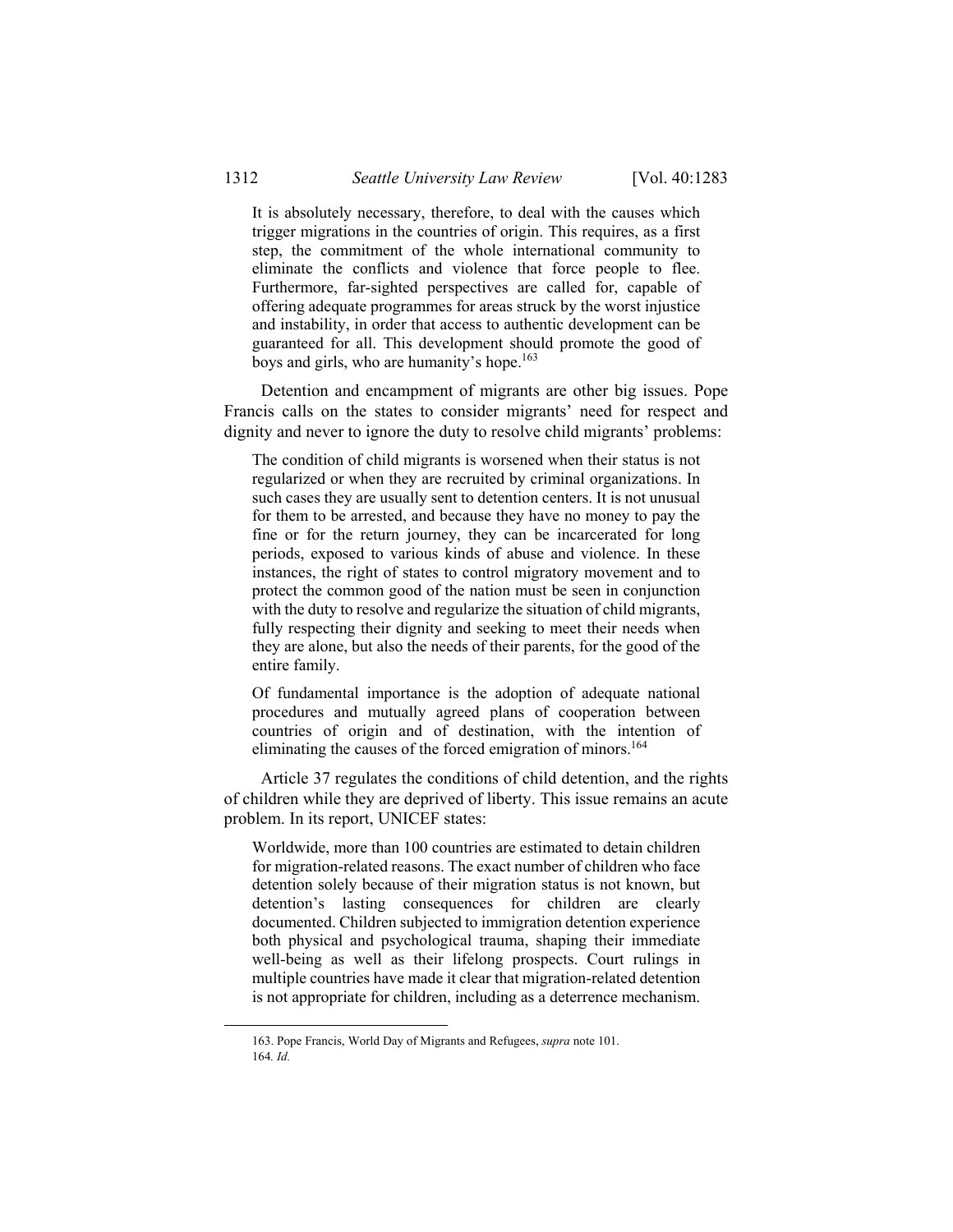In 2012, the Committee on the Rights of the Child emphatically condemned the practice, arguing that "Children should not be criminalized or subject to punitive measures because of their or their parent's migration status. The detention of a child because of their or their parent's migration status constitutes a child rights violation and always contravenes the principle of the best interests of the child." The Secretary-General has recently echoed this sentiment, calling on governments "to consider alternatives to detention for purposes of immigration control and to adopt a commitment never to detain children for this purpose."<sup>165</sup>

Protracted encampment violates human rights specified in international law, including, *inter alia*, in the 1951 Refugee Convention.<sup>166</sup> In most camps people cannot exercise their rights of movement, employment, and wage payment.<sup>167</sup> The despair and frustration within an encamped community affects family lives, aggravates domestic violence, and fosters sexual abuse.<sup>168</sup> Further, the lack of opportunities for youth and children leads to demoralization and crime.<sup>169</sup>

The appropriate response to children's migration is complex. Law and international cooperation are the first remedies to address this; however, the issue necessarily has economic, political, humanitarian, cultural, and moral dimensions. Despite international efforts toward legalization of child migrants, as well as the proclaimed rights of the child and relevant duties of the states, many children remain beyond the law.

Being unemployed or not receiving a sufficient salary; not being able to have a home or a land in which to live; experiencing discrimination on account of one's faith, race or social status: these are just a few examples of many situations that attack the dignity of the person. In the face of such attacks, Christian mercy responds above all with vigilance and solidarity. How many situations exist today where we can restore dignity to individuals and make possible a truly humane life! Let us think only about the many children who suffer from forms of violence that rob them of the joy of life. I keep thinking of their sorrowful and bewildered faces. They are pleading for our help to be set free from the slavery of the contemporary world. These children are the young adults of tomorrow. How are we preparing them to live with dignity and responsibility? With what hope can they face their present or their future?<sup>170</sup>

 <sup>165.</sup> UNICEF, *supra* note 140, at 39.

<sup>166</sup>*. See generally* Convention on Refugees, *supra* note 116.

 <sup>167.</sup> Loescher, *supra* note 102, at 313.

<sup>168</sup>*. Id.* at 314.

<sup>169</sup>*. Id.*

<sup>170.</sup> Pope Francis, Misericordia et misera, *supra* note 9, para. 19.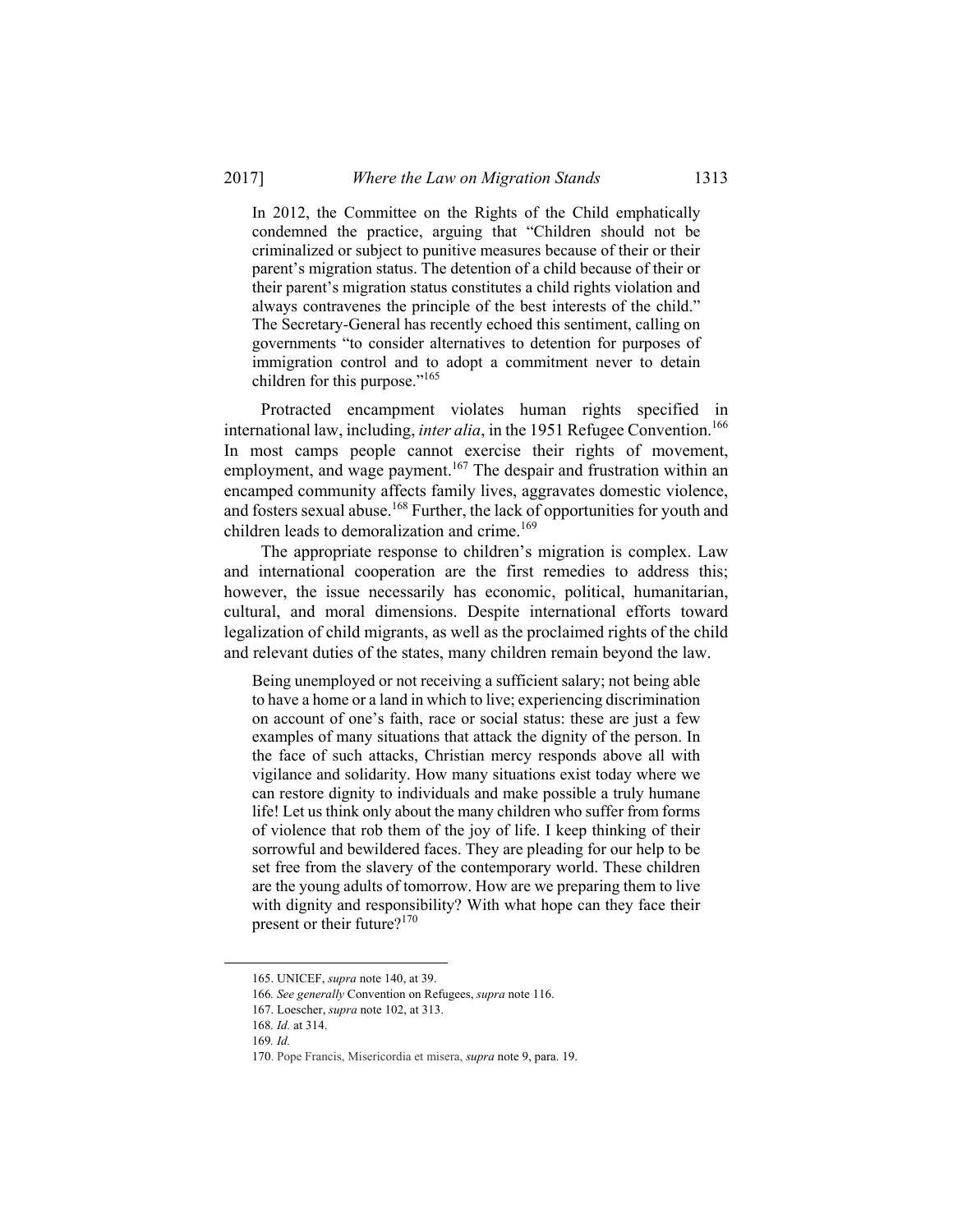#### 3. Environmental Migrants

There is one more category of migrants to which Pope Francis has alerted us: people who flee environmental disasters.

There has been a tragic rise in the number of migrants seeking to flee from the growing poverty caused by environmental degradation. They are not recognized by international conventions as refugees; they bear the loss of the lives they have left behind, without enjoying any legal protection whatsoever. Sadly, there is widespread indifference to such suffering, which is even now taking place throughout our world. Our lack of response to these tragedies involving our brothers and sisters points to the loss of that sense of responsibility for our fellow men and women upon which all civil society is founded.<sup>171</sup>

According to the Norwegian Refugee Council, more than 19.3 million people became displaced by disasters in 100 countries worldwide in 2014.172 There is no solid international response to this issue. Most environmental migrants stay within their countries' borders and are treated as internally displaced persons.173 The Guiding Principles on International Displacement address the rights of environmental migrants;<sup>174</sup> however, those who cross an international border remain at the mercy of the host-states, and the resolution of their fate depends on domestic law.<sup>175</sup>

#### 4. Migration Caused by Foreign Occupation

Pope Francis consistently makes a connection between the cause of flight, the remedies, and the status of displaced persons, which brings us to the tragic consequences of Russian aggression in Ukraine. Russia occupied, and continues effectively to control, a part of Ukrainian

 <sup>171.</sup> Pope Francis, *Encyclical Letter*, Laudato si'*: On Care for Our Common Home*, para. 25 (May 24, 2015), http://w2.vatican.va/content/francesco/en/encyclicals/documents/papa-francesco\_ 20150524\_enciclica-laudato-si.html [https://perma.cc/YX4R-HKE2].

<sup>172</sup>*. 19.3 Million Displaced by Disasters but "Mother Nature Not to Blame" Says New Report*, NORWEGIAN REFUGEE COUNCIL: INTERNAL DISPLACEMENT MONITORING CTR. (July 20, 2015), http://www.internal-displacement.org/assets/library/Media/201507-globalEstimates-2015/20150706- GE-2015Press-release-FINAL-v1.pdf [https://perma.cc/43GF-K89P].

 <sup>173.</sup> Frank Laczko & Christine Aghazarm, *Introduction and Overview: Enhancing the Knowledge Base*, *in* MIGRATION, ENVIRONMENT AND CLIMATE CHANGE: ASSESSING THE EVIDENCE 7, 18, 23, 25 (Frank Laczko & Christine Aghazarm eds., 2009), http://publications.iom.int/system/ files/pdf/migration\_and\_environment.pdf [https://perma.cc/9PQA-X49H].

 <sup>174.</sup> Representative of the Secretary-General Francis M. Deng, *Report Pursuant to Commission Resolution 1997/39, Addendum: Guiding Principles on Internal Displacement*, U.N. DOC. E/CN.4/1998/53/ADD.2 (Feb. 11, 1998), http://www.un-documents.net/gpid.htm [https:// perma.cc/W9KH-KRRC] [hereinafter *Guiding Principles*].

 <sup>175.</sup> Iryna Zaverukha, *The Trajectory of Crimean Flight 2014: Falling Through the Cracks Between the Rock of "Refugee" and the Hard Place of "Internally Displaced Person*, 49 INT'L LAW. 373, 374–77 (2016). *See generally* INTERNAL DISPLACEMENT MONITORING CTR., *supra* note 172.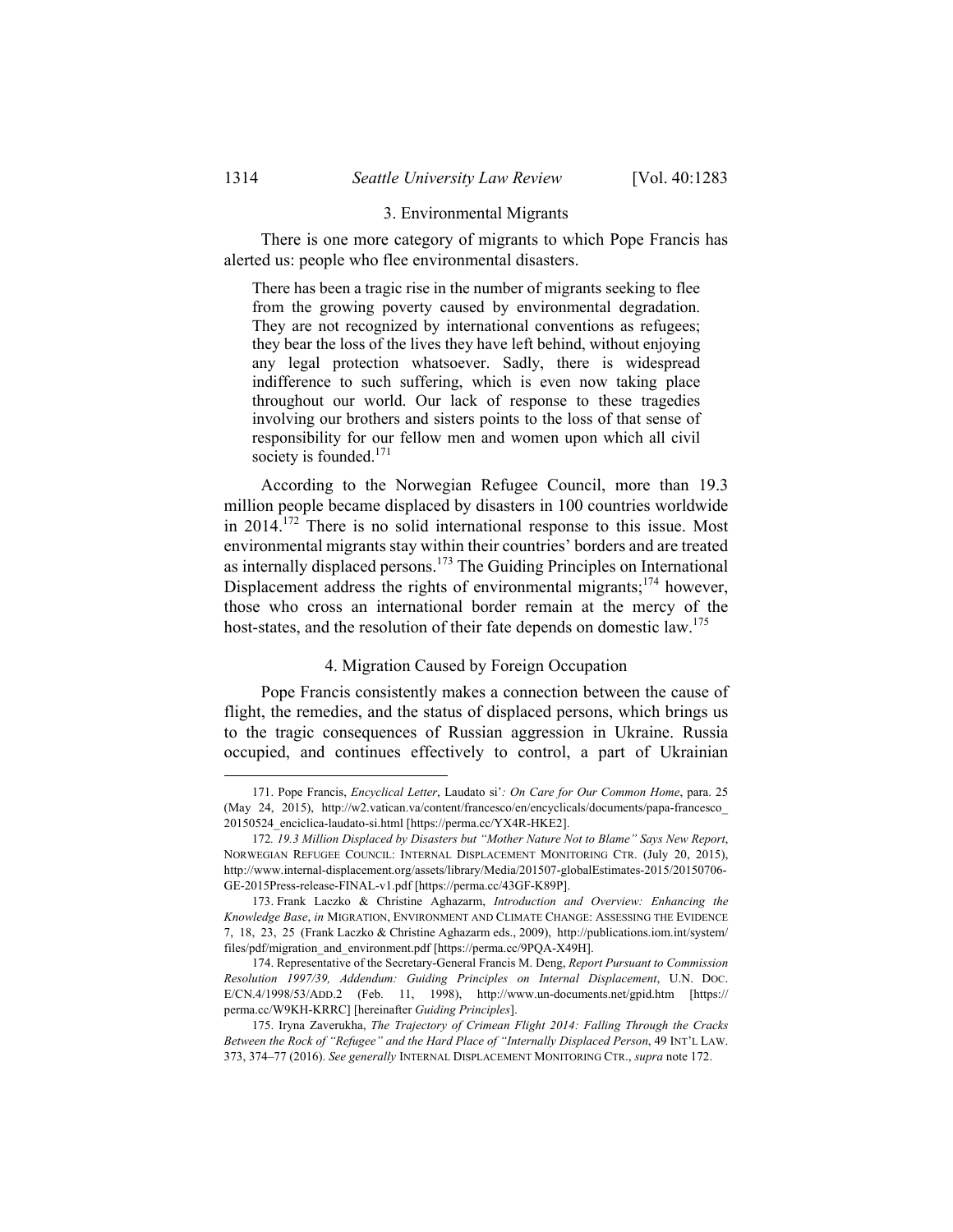territory: the Crimean Peninsula, the Donetsk region, and the Luhansk region.176 This raises the issue of the status of people who have found themselves subject to foreign occupation.

The issue of *de jure* and *de facto* jurisdiction of the state and of the occupying power, and the location and regime of the international border, raise substantial doubts whether international law offers an adequate criterion to classify these displaced persons. . . . [P]eople who have fled foreign occupation remain in a unique situation, compared to refugees or other categories of internally displaced persons.

. . . [T]he Crimean example demonstrates the lack of an adequate system of protection for such displaced persons. It also addresses the uncertainty that characterizes the security and military measures of a state that is subject to intervention and occupation, the issue of liability for abuse of human rights in occupied territory, and the reasons that led people to flee their homeland. Domestication of the liability for this international conflict is inappropriate and misleading. $177$ 

#### III. ARGUING AGAINST AND RESISTING FEARS

"Let us remember the Golden Rule: 'Do unto others as you would have them do unto you' (*Mt* 7:12). This Rule points us in a clear direction. Let us treat others with the same passion and compassion with which we want to be treated."<sup>178</sup>

According to the UN Refugee Agency UNHCR, 53% of refugees worldwide came from three countries: Somalia—1.1 million people; Afghanistan—2.7 million; and Syria—4.9 million.<sup>179</sup>

Europeans and Americans most often cite three fears toward refugees: increase of crimes in the host country; economic burden (fewer jobs, decrease of social benefits); and the threat of terrorism.<sup>180</sup>

 <sup>176</sup>*. See* Tom Burridge, *Eastern Ukraine Conflict: A New, Bloody Chapter*, BBC (Feb. 2, 2017), http://www.bbc.com/news/world-europe-38837730 [https://perma.cc/ZVG8-N82F].

 <sup>177.</sup> Zaverukha, *supra* note 175, at 374. The article argues that, while United Nations High Commissioner for Refugees and the Ukrainian authorities treat the category of those who fled Crimea to the Ukrainian mainland as internally displaced persons, the question remains as to whether the concept of internally displaced persons (IDP) described in the Guiding Principles on Internal Displacement should apply to displaced persons who flee foreign occupation. *See id.* The article takes the position that the obligation of the state to protect people's rights should be proportional to the jurisdiction that the state enjoys. *See id.*

 <sup>178.</sup> Pope Francis, Address to Congress, *supra* note 4.

 <sup>179.</sup> UNHCR, *supra* note 6.

 <sup>180.</sup> Richard Wike, Bruce Stokes & Katie Simmons, *Europeans Fear Wave of Refugees Will Mean More Terrorism, Fewer Jobs*, PEW RES. CTR. 3–4 (July 11, 2016), http://www.pewglobal.org/ files/2016/07/Pew-Research-Center-EU-Refugees-and-National-Identity-Report-FINAL-July-11- 2016.pdf [https://perma.cc/M72B-S9LE].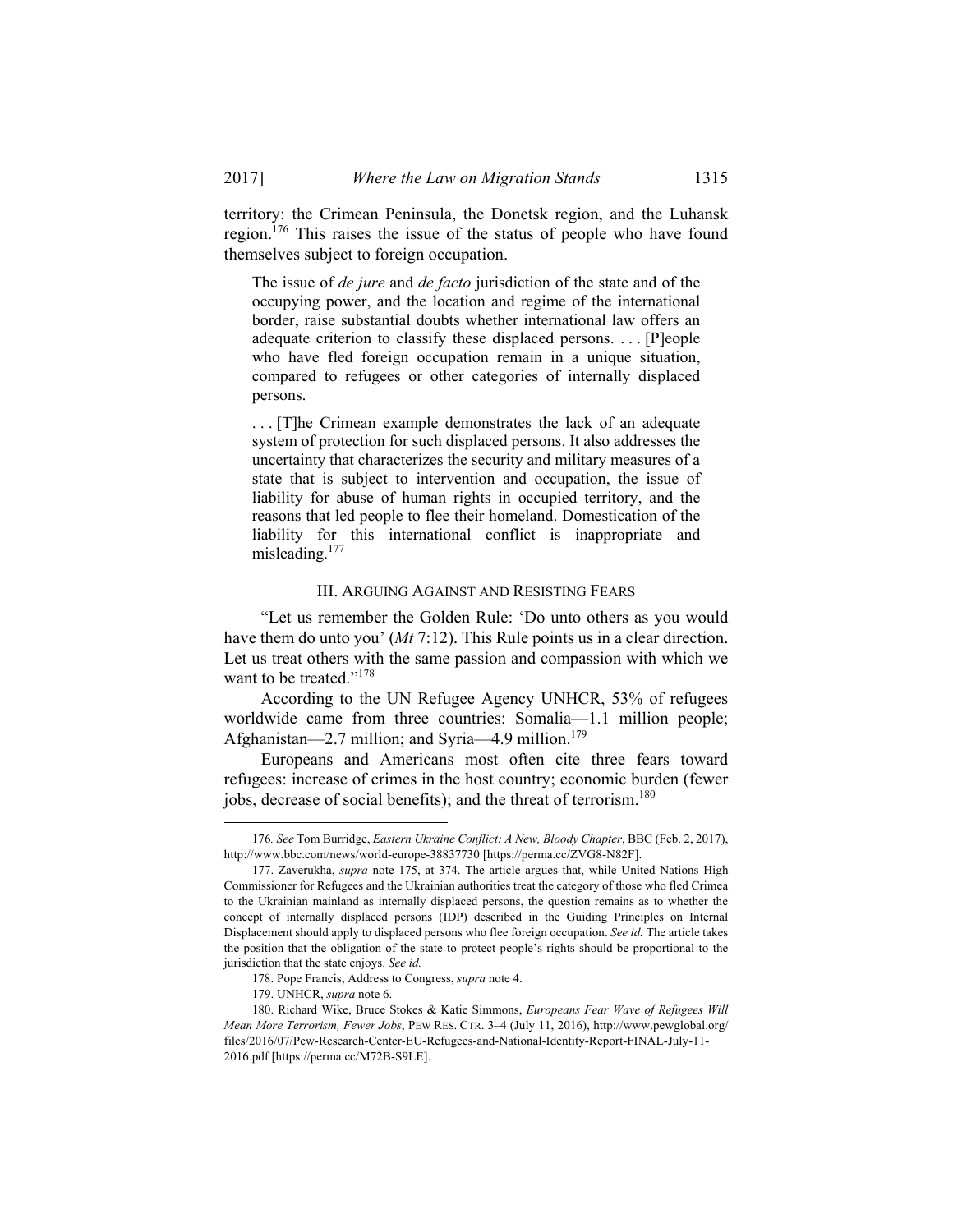## *A. Fear of Crime and Economic Burden*

"It is not about the facts, it is not about the women, it is not about the victim, it is not even really about the perpetrator. It is about fear[.] . . . And the essence of fear is that which is feared becomes reality."<sup>181</sup>

Fear of crime committed by refugees in a host country is the least dominant of the three principal fears associated with refugees. Only in Italy and Sweden do close to half of the populations believe refugees are more to blame for crime than other people.<sup>182</sup> At least half of the population in five nations say refugees will take away jobs and social benefits: "Hungarians, Poles, Greeks, Italians and French identify this as their greatest concern."<sup>183</sup>

One of the very few studies on this subject was conducted in Germany,<sup>184</sup> the country hosting the highest number of refugees in Europe.<sup>185</sup> Although the study offers only a short-term perspective, it evaluates the issue in its complexity. It shows that, for example, in different regions of Germany, regardless of whether it is a high- or low-migration region, the criminal situation in terms of number and the types of crimes is similar to what existed before the beginning of the exodus from Syria.<sup>186</sup> The authors state that different rates of migrant influx appear to be unrelated to changes in crime rates.<sup>187</sup>

According to Germany's Federal Criminal Office,

Of the roughly two million people investigated for all crimes, just 6 percent were migrants.

Of 2,721 crimes that ended in a death, migrants were responsible for 233, or about 9 percent. And of 1,683 cases of sexual abuse, including rape, migrants were responsible for about 5 percent.

All of those percentages were at least double the previous year's, but the BKA report noted that the migrant population had increased by 357 percent.188

 <sup>181.</sup> Melissa Eddy, *Refugee's Arrest Turns a Crime into National News (and Debate) in Germany*, N.Y. TIMES (Dec. 9, 2016), https://www.nytimes.com/2016/12/09/world/europe/refugeesarrest-turns-a-crime-into-national-news-and-debate-in-germany.html? r=0 (quoting Jakob Augstein).

 <sup>182.</sup> Wike et al., *supra* note 180, at 4.

<sup>183</sup>*. Id.*

<sup>184</sup>*. See generally* Gehrsitz & Ungerer, *supra* note 124 (examining employment, crime, and elections in Germany within the context of the refugee crisis).

<sup>185</sup>*. See generally Migrant Crisis: Migration to Europe Explained in Seven Charts*, BBC (Mar. 4, 2016), http://www.bbc.com/news/world-europe-34131911 [https://perma.cc/AB3T-U3HM].

 <sup>186.</sup> Gehrsitz & Ungerer, *supra* note 124, at 9–10.

<sup>187</sup>*. Id.*

 <sup>188.</sup> Eddy, *supra* note 181.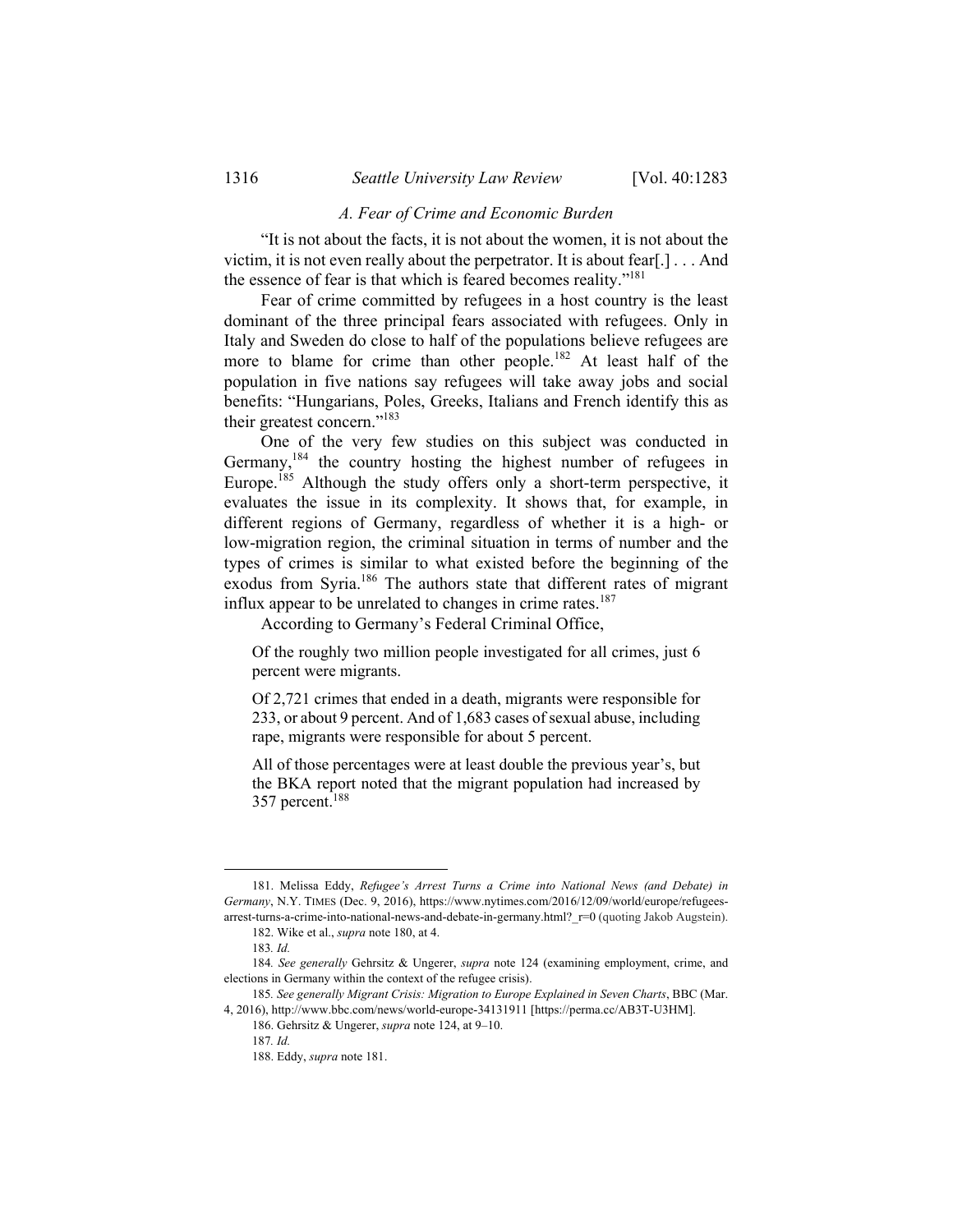Papa Francisco stresses the importance of integration and encourages migrant communities to bring their best behavior into the host country:

I address a special greeting to the representatives of various ethnic communities. Dear friends, I hope you may live peacefully in the places that receive you, respecting their laws and traditions, and at the same time, safeguarding the values of your culture of origin. Encountering different cultures is always an enrichment for all!<sup>189</sup>

The response to economic outcomes is more complicated. Expenses for humanitarian assistance increased substantially, and provided for millions of refugees and migrants in different countries. For example, since the beginning of the refugee crisis in mid-2014, the European Commission has provided humanitarian aid amounting to over 22.5 million euro to the Western Balkans (Serbia, Macedonia), and more than 8 million euro to Libya.<sup>190</sup> European Union funding for emergency support in Greece totaled 83 million euro for  $2016$ <sup>191</sup>

The countries that host the greatest number of refugees need to undertake a complex package of reforms: adjusting their labor markets; lessening barriers for legal employment and entrepreneurship; removing bans on refugee employment; implementing minimum wage requirements; and many others, depending on the particular circumstances in each region. $192$ 

## *B. Fear of Terrorism: Myths and Realities*

According to a Pew Research Center survey, in eight of the ten European nations surveyed, half or more believe incoming refugees increase the likelihood of terrorism.<sup>193</sup> The flow of refugees from Syria and the terrorist attacks in Paris on November 13, 2015,<sup>194</sup> and San

1

193. Wike et al., *supra* note 180, at 29.

 <sup>189.</sup> Pope Francis, *Angelus at Saint Peter's Square* (Jan. 15, 2017), https://w2.vatican.va/ content/francesco/en/angelus/2017/documents/papa-francesco\_angelus\_20170115.html [https://perma.cc/V7JN-RJAG].

 <sup>190.</sup> EUROPEAN CIVIL PROT. & HUMANITARIAN AID OPERATIONS, *Refugee Crisis in Europe*, http://ec.europa.eu/echo/refugee-crisis\_en [https://perma.cc/L5XU-QEHK].

<sup>191</sup>*. Id.*

 <sup>192.</sup> Alex Nowrasteh, *Economics of the Syrian Refugee Crisis*, CATO INST. (May 2, 2016, 3:06 PM), https://www.cato.org/blog/economics-syrian-refugee-crisis [https://perma.cc/3FSG-EKFH].

 <sup>194.</sup> 

Three suicide bombers with explosives-laden vests opened fire on Bataclan concert hall, . . . in 11th arrondissement area, Paris, Ile-de-France region, France. In addition, to the three assailants, 89 people were killed and at least 101 others were injured in the attack. . . . Additionally, at least 20 civilians were taken hostage for at least two hours during the incident. This was one of eight coordinated attacks carried out by the Islamic State of Iraq and the Levant (ISIL) in Paris on November 13, 2015. The Islamic State of Iraq and the Levant (ISIL) claimed responsibility for the incident and stated that the attack was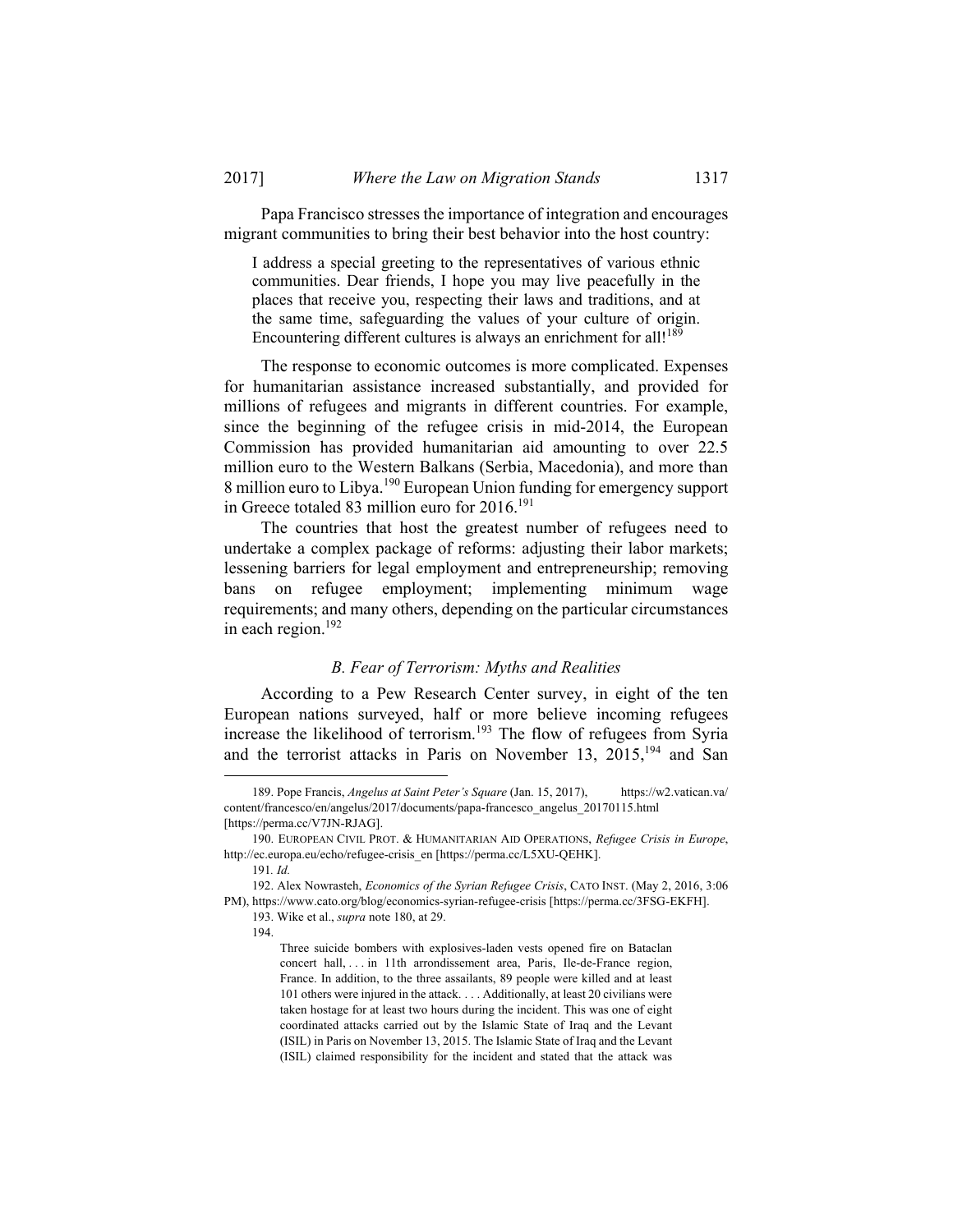Bernardino on December 2, 2015,<sup>195</sup> intensified these fears in Europe and in the United States. Public opinion in the United States regarding the Syrian refugee crisis shifted dramatically in the following eight years.<sup>196</sup> The rhetoric during the U.S. Presidential election campaigns of 2008 and 2016 presented a dramatic change. Galston called it a "tectonic shift" that "underscores impact of high profile events and the plasticity of public sentiment."<sup>197</sup> The quality of leadership influences society. Modern populism feeds fear of terrorism, and public opinion is reflected in political slogans. As a result, falsehood that is often repeated substitutes for the truth.

## *Myth one: People are not willing to deal with refugees and want them to return to their countries of origin.*

A global survey conducted by Amnesty International shed light on people's willingness to let refugees live in their countries, towns, neighborhoods, and homes.<sup>198</sup> The research showed that, globally, one person in ten would take refugees into their home; 32% would accept refugees in their neighborhood; 47% in their city, town, or village; and 80% in their country.199 "Globally, only 17% said they would refuse refugees entry to their country. Only in one country, Russia, did more than a third of people say they would deny them access  $(61\%)$ ."<sup>200</sup> Globally, "73% of people agreed that people fleeing war or persecution should be

carried out in retaliation for France's participation in the United States-led coalition that carried out airstrikes on ISIL targets in Iraq and Syria.

*See* Global Terrorism Database, *Incident Summary: 11/13/2015*, https://www.start.umd.edu/gtd/searc h/IncidentSummary.aspx?gtdid=201511130008 [https://perma.cc/UXG2-CYQS]. 195.

Two assailants opened fire on a holiday party at the Inland Regional Center for disabled people in San Bernardino, California, United States. The assailants also attempted to trigger an explosive device, which failed to detonate. Fourteen people were killed and at least 17 people were injured in the attack. Both assailants, identified as Syed Rizwan Farook and Tashfeen Malik, fled the scene but were located and killed in a shootout with police later the same day. No group claimed responsibility for the incident.

*See* Global Terrorism Database, *Incident Summary: 12/02/2015*, https://www.start.umd.edu/ gtd/search/IncidentSummary.aspx?gtdid=201512020012 [https://perma.cc/TF3B-97DB].

 <sup>196.</sup> Elizabeth McElvin, *What Do Americans Really Think about Syrian Refugees?*, BROOKINGS INST. (Mar. 4, 2016), https://www.brookings.edu/blog/markaz/2016/03/04/what-do-americans-reallythink-about-syrian-refugees/ [https://perma.cc/Y34K-GZXC].

<sup>197</sup>*. Id.*

<sup>198</sup>*. Refugees Welcome Index Shows Government Refugee Policies Out of Touch With Public Opinion*, AMNESTY INT'L (May 19, 2016, 16:43 UTC), https://www.amnesty.org/en/latest/news/201 6/05/refugees-welcome-index-shows-government-refugee-policies-out-of-touch/ [https://perma.cc/XTR9-8W46].

<sup>199</sup>*. Id.*

<sup>200</sup>*. Id.*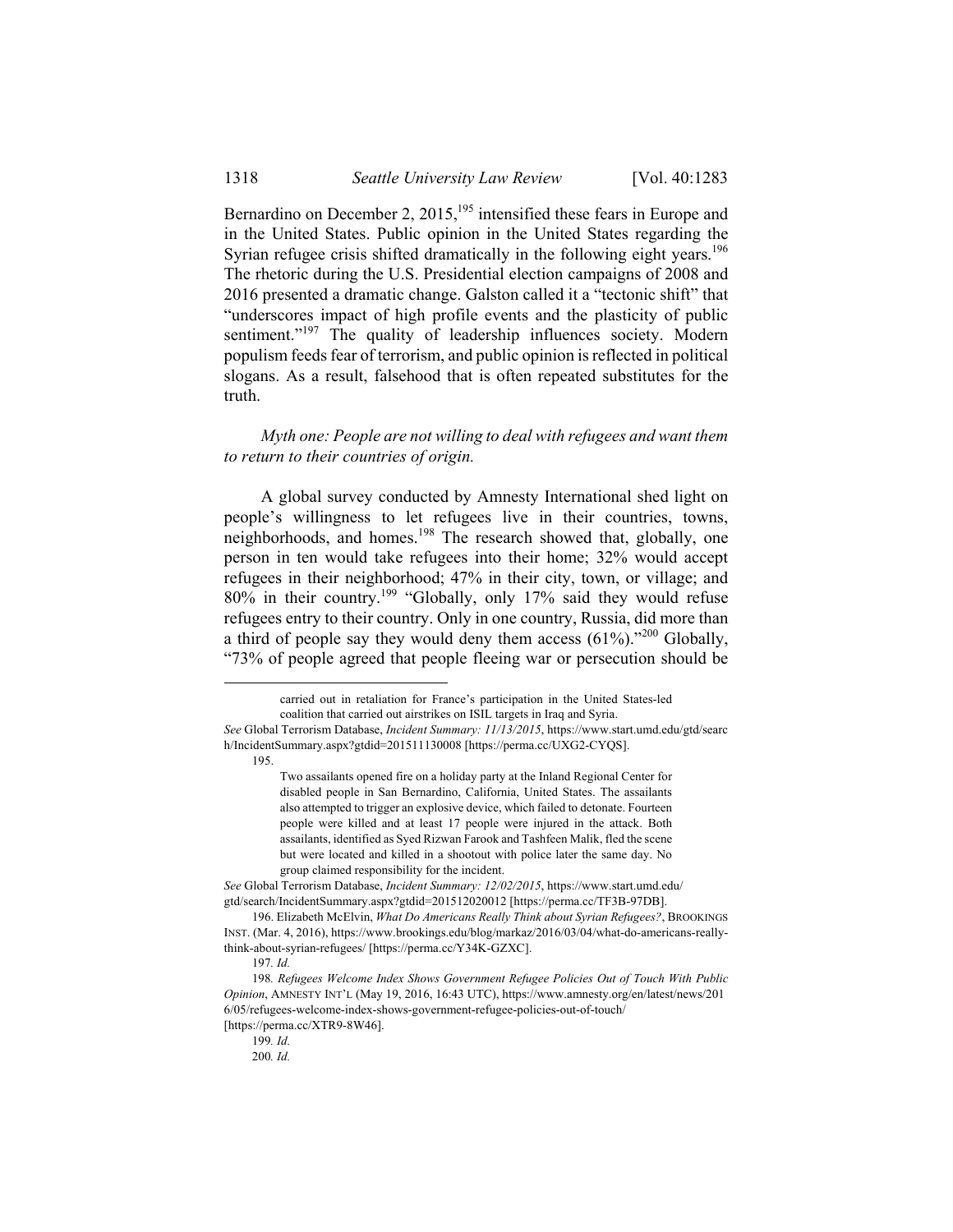able to take refuge in other countries"; "66% of people said their governments should do more to help refugees."<sup>201</sup>

Amnesty International Secretary General Salil Shetty concluded that:

People seem to be more committed to principles set down in international law than many of their governments, who are increasingly tearing up or ignoring commitments that have stood for 65 years.

. . .

Politicians should stop pandering to intolerance and division, and listen to their people who want to help their fellow human beings. They must address the shameful imbalance that sees 86% of the world's refugees welcomed by the world's poorer countries while the wealthy ones renege on their responsibilities.<sup>202</sup>

In the United States, "[b]y a narrow 51%–45% margin, more approve than disapprove of the U.S. decision to increase the number of refugees . . . ."203 In addition, 73% of Americans are in favor of U.S. assistance in "search and rescue operations in the Mediterranean Sea," and 83% believe that the United States should provide direct humanitarian assistance to the refugees.<sup>204</sup>

## *Myth two: Terrorist attacks are committed by refugees.*

A Cato Institute paper produced some interesting data:

[F]rom 1975 to the end of 2015, America allowed in just over 700,000 asylum-seekers and 3.25 million refugees. Four of those asylum-seekers became terrorists and killed four people in attacks on U.S. soil. Twenty of the 3.25 million refugees became terrorists and they killed three Americans on U.S. soil.<sup>205</sup>

*Myth three: The United States and the European Union host the highest number of refugees and displaced persons.* 

 <sup>201</sup>*. Id.*

<sup>202</sup>*. Id.*

<sup>203</sup>*. Mixed Views of Initial U.S. Response to Europe's Migrant Crisis*, PEW RESEARCH CTR. (Sept. 29, 2015), http://www.people-press.org/2015/09/29/mixed-views-of-initial-u-s-response-toeuropes-migrant-crisis/ [https://perma.cc/87M3-SZU5].

<sup>204</sup>*. CNN/ORC Poll: Full Results on Migrant Crisis*, CNN (Sept. 14, 2015), http://www.cnn.com/2015/09/14/politics/migrant-crisis-refugees-poll-cnn-orc/index.html [https://perma.cc/WJD9-4732].

<sup>205</sup>*. Id.* Alex Nowrasteh, *The Terrorism Risk of Asylum-Seekers and Refugees: The Minnesota, New York, and New Jersey Terrorist Attacks*, CATO INST. (Sept. 20, 2016, 1:49 PM), http://www.cato.org/blog/terrorism-risk-asylum-seekers-refugees-minnesota-new-york-new-jerseyterrorist-attacks [https://perma.cc/SV5V-7KMR].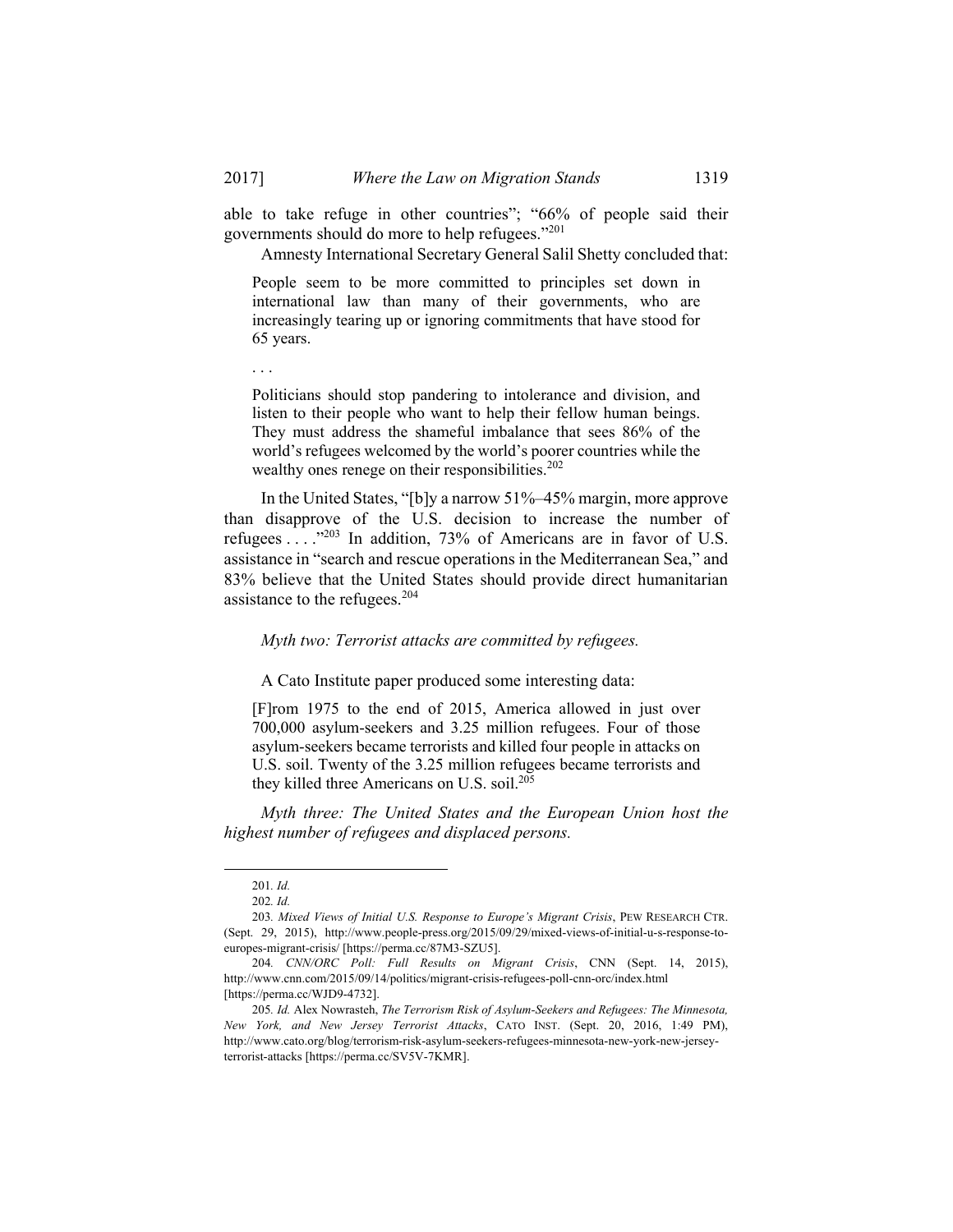According to the UNHCR, 39% of all displaced people are being hosted in the Middle East and North Africa; 29% in Africa; 14% in Asia and Pacific;  $12\%$  in the Americas; and  $6\%$  in Europe.<sup>206</sup> Among the top hosting countries of refugees are Turkey, Pakistan, Lebanon, the Islamic Republic of Iran, Ethiopia, and Jordan.<sup>207</sup>

The Syrian conflict caused the displacement of an estimated 11 million Syrians; however, 6.6 million of them remain in Syria as internally displaced persons.<sup>208</sup> According to the UNHCR, 5,020,470 persons are registered as Syrian Refugees.209 Despite the inflammatory political rhetoric of Europeans and Americans about threats from Syrian flight, the majority of Syrian refugees are not in Europe or the United States. Among the countries who host the most Syrian refugees are: Turkey—2,967,149 people;<sup>210</sup> Lebanon—1,011,366 people,<sup>211</sup> which is 24% of Lebanon's population (the highest Syrian refugee-to-population ratio in the world); $^{212}$ Jordan—657,000 people;<sup>213</sup> Iraq—235,526 people;<sup>214</sup> and Egypt— 120,154 people.<sup>215</sup>

In Europe, the number of those resettled varies dramatically between countries. Between April 2011 and October 2016, there were 884,461 asylum applications in a total of thirty-seven European countries. $216$ Germany and Sweden combined have received 64% of all Syrian asylum applications in Europe.<sup>217</sup> The variation among countries is substantial. Germany received 456,023 applications—the highest amount—while

 <sup>206.</sup> UNHCR, *supra* note 6.

<sup>207</sup>*. Id.*

<sup>208</sup>*. The Syrian Refugee Crisis and Its Repercussions for the EU*, SYRIAN REFUGEES (Sept. 2016), http://syrianrefugees.eu [https://perma.cc/D288-UMHZ].

<sup>209</sup>*. Syria Regional Refugee Response, Regional Overview*, U.N. HIGH COMMISSIONER FOR REFUGEES, http://data.unhcr.org/syrianrefugees/regional.php [https://perma.cc/ 9L7W-KKUT].

<sup>210</sup>*. Syria Regional Refugee Response, Turkey*, U.N. HIGH COMMISSIONER FOR REFUGEES, http://data.unhcr.org/syrianrefugees/country.php?id=224 [https://perma.cc/66XW-8TLS].

<sup>211</sup>*. Syria Regional Refugee Response, Lebanon*, UNITED NATIONS HIGH COMMISSIONER FOR REFUGEES, http://data.unhcr.org/syrianrefugees/country.php?id=122 [https://perma.cc/EN7C-2JF8].

 <sup>212.</sup> Nowrasteh, *supra* note 192.

<sup>213</sup>*. Syria Regional Refugee Response, Jordan*, U.N. HIGH COMMISSIONER FOR REFUGEES, http://data.unhcr.org/syrianrefugees/country.php?id=107 [https://perma.cc/QG79-9JGS]

<sup>214</sup>*. Syria Regional Refugee Response, Iraq*, U.N. HIGH COMMISSIONER FOR REFUGEES, http://data.unhcr.org/syrianrefugees/country.php?id=103 [https://perma.cc/C6UM-RD9W].

 <sup>215.</sup> *Syria Regional Refugee Response, Egypt*, U.N. HIGH COMMISSIONER FOR REFUGEES, http://data.unhcr.org/syrianrefugees/country.php?id=8 [https://perma.cc/7Q9Q-PUX3].

 <sup>216.</sup> UNHCR, *supra* note 209.

<sup>217</sup>*. Id.*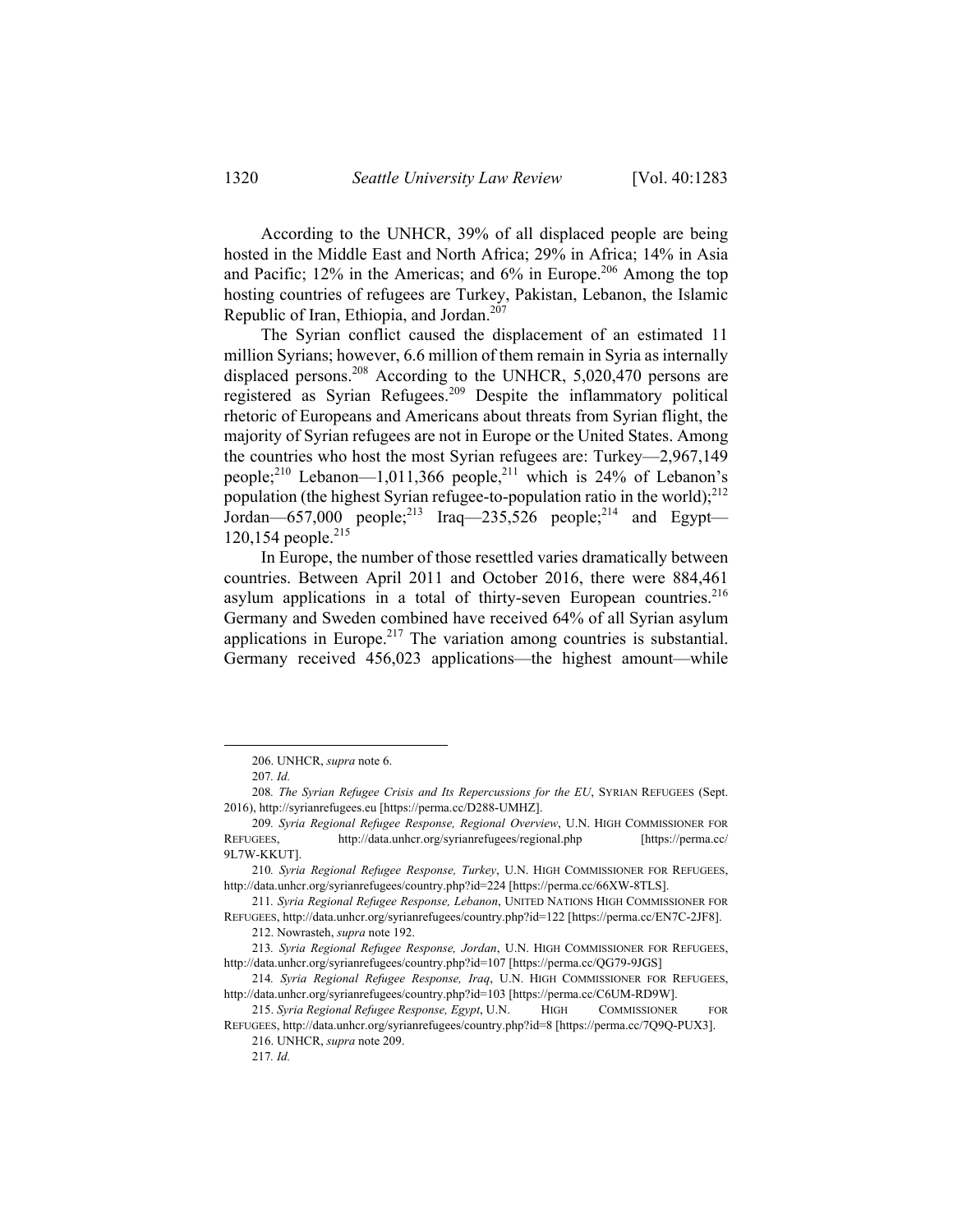Poland received 795 applications.<sup>218</sup> From the outset of the conflict in Syria in 2011 until the end of fiscal year 2016, the United States resettled  $18,007$  Syrian refugees,<sup>219</sup> the majority of whom, 12,587, were admitted during the fiscal year of  $2016$ <sup>220</sup>

Another relevant observation is that concerns about refugees are not necessarily related to the number of migrants coming to the country. Poland, "where 73% say refugees are a major threat," has had far fewer applications than Germany, which has had several hundred thousand applications.<sup>221</sup> "Just  $31\%$  of Germans are concerned about refugees."<sup>222</sup> "Building a nation calls us to recognize that we must constantly relate to others, rejecting a mindset of hostility in order to adopt one of reciprocal subsidiarity, in a constant effort to do our best. I am confident that we can do this."223

#### *C. Fear of Diversity*

[W]hen the stranger in our midst appeals to us, we must not repeat the sins and the errors of the past. We must resolve now to live as nobly and as justly as possible, as we educate new generations not to turn their back on our "neighbors" and everything around us. $224$ 

Unspoken fear of diversity is often expressed in strong sentiment toward national identity. The Pew Research Center identified four questions regarding national identity: the importance of being born in the country, being able to speak the national language, belonging to the dominant religious denomination of the country, and sharing the customs and traditions of that country.225 Among those four, the ability to converse in the language of the country is the strongest expectation in Europe and the United States<sup>226</sup> "More than nine-in-ten people in all of the nations

 <sup>218</sup>*. Syria Regional Refugee Response, Europe: Syrian Asylum Applications from Apr. 2011 to Oct. 2016*, UNITED NATIONS HIGH COMMISSIONER FOR REFUGEES, http://data.unhcr.org/ syrianrefugees/asylum.php [https://perma.cc/C7XV-98GF].

 <sup>219.</sup> Jie Zong & Jeanne Batalova, *Syrian Refugees in the United States*, MIGRATION POL'Y INST. (Jan. 12, 2017), http://www.migrationpolicy.org/article/syrian-refugees-united-states [https://perma.cc/SHY8-HASX].

<sup>220</sup>*. Id.* Jens Manuel Krogstad & Jynnah Radford, *Key Facts about Refugees to the U.S.*, PEW RES. CTR. (Jan. 30, 2017), http://www.pewresearch.org/fact-tank/2017/01/30/key-facts-aboutrefugees-to-the-u-s/ [https://perma.cc/PRT7-8JU8]. "The U.S. admitted 84,995 refugees in the fiscal year ending in September 2016 . . . ."

 <sup>221.</sup> Wike et al., *supra* note 180, at 29.

<sup>222</sup>*. Id.*

 <sup>223.</sup> Pope Francis, Address to Congress, *supra* note 4.

<sup>224</sup>*. Id.*

 <sup>225.</sup> Wike et al., *supra* note 180, at 11.

<sup>226</sup>*. Id.* at 10, 15–16.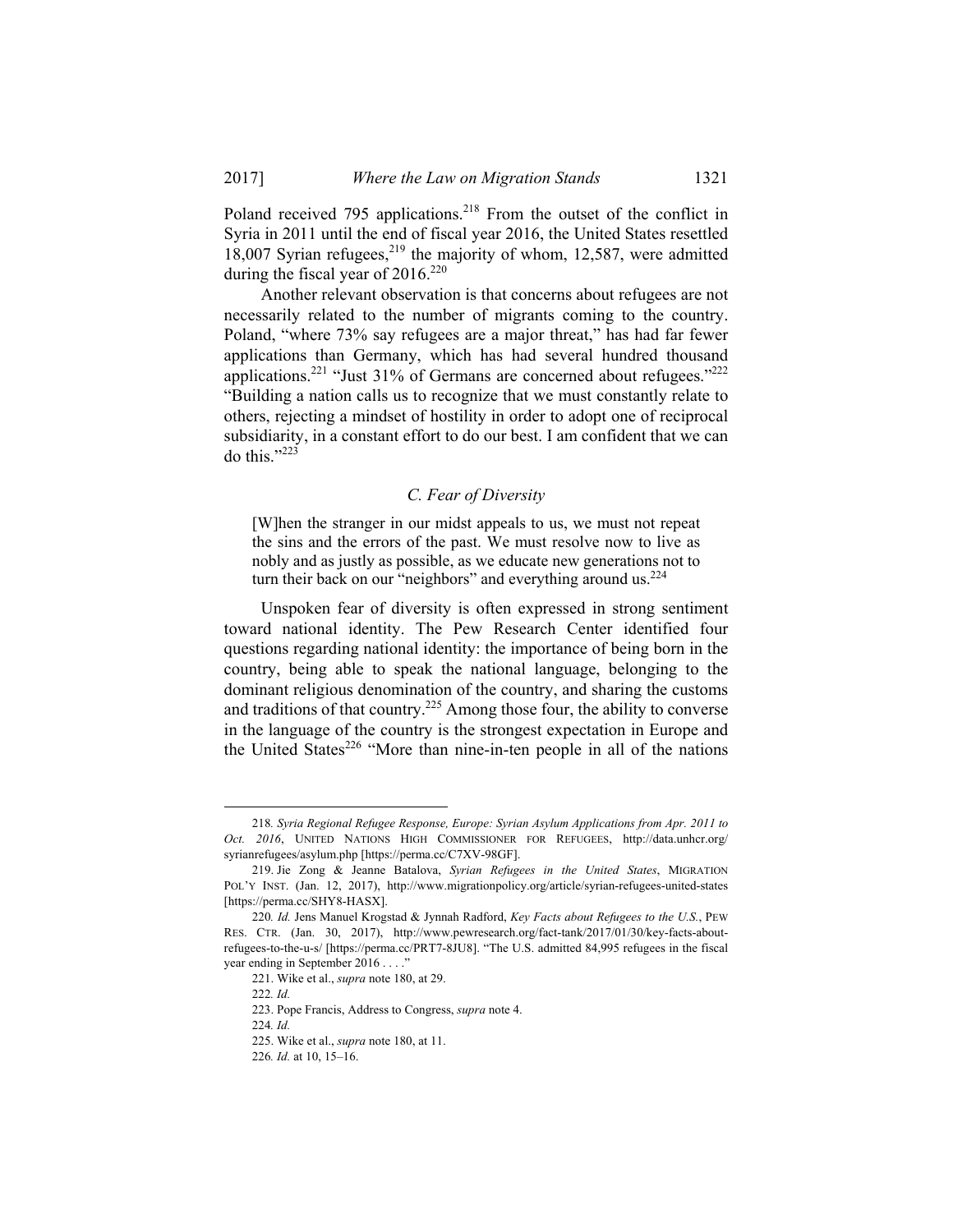surveyed say that to be a true national of their country it is important to speak the country's national language."<sup>227</sup>

Relatively few Europeans believe diversity has a positive impact on their countries. In many countries, the prevailing view is that diversity makes no difference in the quality of life.<sup>228</sup> At  $36\%$ , Sweden registers the highest percentage of people among surveyed European countries who "believe[] an increasingly diverse society makes their country a better place to live."229 "In contrast, 58% Americans say that growing diversity makes the U.S. a better place to live."<sup>230</sup> In response to the statistic of fear of diversity, it is appropriate to quote Pope Francis' address to the Hispanic Community in the United States:

I repeat, do not be ashamed of what is part of you, your life blood. You are also called to be responsible citizens, and to contribute fruitfully . . . to the life of the communities in which you live. I think in particular of the vibrant faith which so many of you possess, the deep sense of family life and all those other values which you have inherited. By contributing your gifts, you will not only find your place here, you will help to renew society from within.<sup>231</sup>

## *D. "Islamophobia"*

God created mankind to be one family; when any of our brothers and sisters suffer, we are all affected. We all know from experience how easy it is for some to ignore other people's suffering and even to

 <sup>227</sup>*. Id.* at 15. The study illustrates that "[m]ajorities in all of these countries say it is *very* important to be able to converse in the local tongue. This includes 84% of the Dutch and 81% of the British and Hungarians." *Id.* (emphasis in original) "Americans also see language facility as important to national identity. Roughly nine-in-ten people in the United States believe it is very important (70%) or somewhat important (22%) to speak English to be a true American." *Id.* at 16. "There is less agreement about the need to be born in a given country. Still, a median of 58% say it is important for someone to be born in a country to be truly considered a national of that country; a third think this is very important. Religion is generally seen as less central to national identity. However, it is an essential factor to many in Greece, where 54% say it is very important to be Christian to be truly Greek." *Id.* at 10. "A median of 86% believe sharing national customs and traditions is important, with 48% saying this is very important. Fully 68% in Hungary say sharing national customs and traditions is very important for being truly Hungarian, and 66% express similar sentiments in Greece. In contrast, fewer than four-in-ten consider sharing these traditions and customs very important in the Netherlands (37%), Germany (29%) and Sweden (26%)." *Id.*

<sup>228</sup>*. Id.* at 12.

<sup>229</sup>*. Id.* at 8.

 <sup>230.</sup> Jacob Poushter, *European Opinions of the Refugee Crisis in 5 Charts*, PEW RESEARCH CTR. (Sept. 16, 2016), http://www.pewresearch.org/fact-tank/2016/09/16/european-opinions-of-therefugee-crisis-in-5-charts/# [https://perma.cc/W95G-HTFD].

 <sup>231.</sup> Pope Francis, Meeting for Religious Liberty with the Hispanic Community and other Immigrants, Address of the Holy Father (Sept. 26, 2015), http://w2.vatican.va/content/francesco/en/speeches/2015/september/documents/papafrancesco\_20150926\_usa-liberta-religiosa.html [https://perma.cc/TWQ5-FRTJ].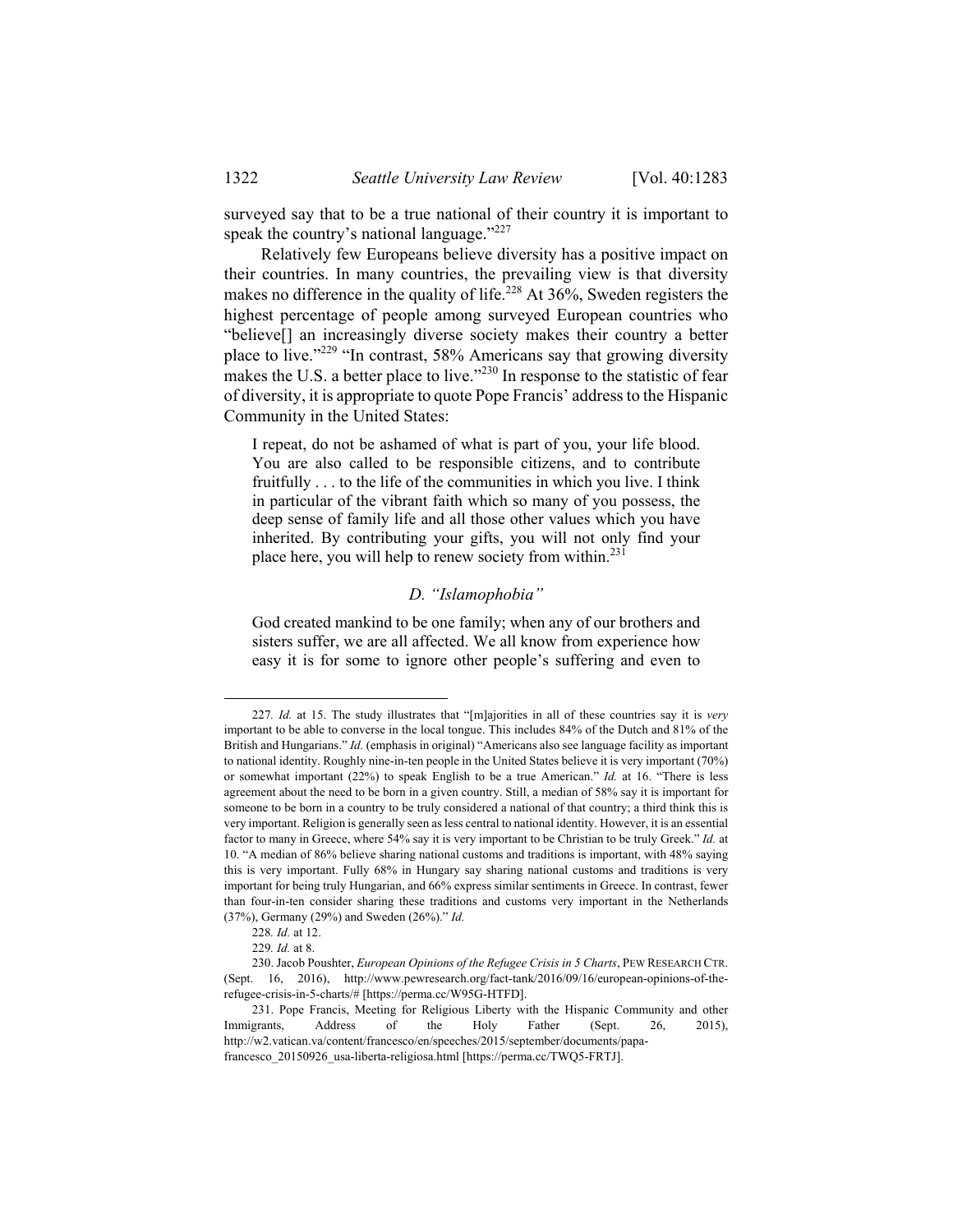exploit their vulnerability. But we also know that these crises can bring out the very best in us.<sup>232</sup>

Considering the large number of refugees from the Middle East, the concern about the refugee crisis is directly related to the perception of the Muslim population. According to the Pew Research Center, "[i]n Hungary, Italy, Poland, and Greece, more than six-in-ten [individuals] say they have an unfavorable opinion of Muslims in their country—an opinion shared by at least one-in-four persons in each nation polled."<sup>233</sup> It appears that some Europeans believe that Muslims do not wish to participate in the broader society. The Pew survey revealed the dominant view that "Muslims want to be distinct from the rest of society rather than adopt the nation's customs and way of life."234 "Six-in-ten or more hold this view in Greece, Hungary, Spain, Italy and Germany."235

#### **CONCLUSION**

According to Pope Francis, "mercy is the divine attitude which embraces, it is God's giving himself to us, accepting us, and bowing to forgive."236 In other words, mercy is the nature of God. Christians believe that God created humankind in his image, after his likeness. God created man in his image; in the divine image he created him; male and female he created them.<sup>237</sup> Thus, everybody on this planet has a chance to experience mercy in many different ways. It is also a choice and a motivation.

Mercy *renews and redeems* because it is the meeting of two hearts: the heart of God who comes to meet the human heart. The latter is warmed and healed by the former. Our hearts of stone become hearts of flesh (cf. *Ezek* 36:26) capable of love despite our sinfulness. I come to realize that I am truly a "new creation" (*Gal* 6:15): *I am loved, therefore I exist; I am forgiven, therefore I am reborn; I have been shown mercy, therefore I have become a vessel of mercy*. 238

And, so, the pendulum continues to swing between the ideal of mercy, the principle of legal accommodation that welcomes the stranger as a fundamental human dimension of our global or, in the case of the United States, domestic family, and the Damocles' sword of fear, that

 <sup>232.</sup> Pope Francis, Speech During the Visit of His Holiness Pope Francis to Lesvos (Greece), Visit to Refugees (Apr. 16, 2016), https://w2.vatican.va/content/francesco/en/speeches/2016/april/ documents/papa-francesco\_20160416\_lesvos-rifugiati.html [https://perma.cc/UXG4-JS2J].

 <sup>233.</sup> Wike et al., *supra* note 180, at 4.

<sup>234</sup>*. Id.* at 5, 25.

<sup>235</sup>*. Id.* at 24–25.

 <sup>236.</sup> POPE FRANCIS, THE NAME OF GOD IS MERCY 8 (2016).

<sup>237</sup>*. Genesi*s 1:26–27.

 <sup>238.</sup> Pope Francis, Misericordia et misera, *supra* note 9.